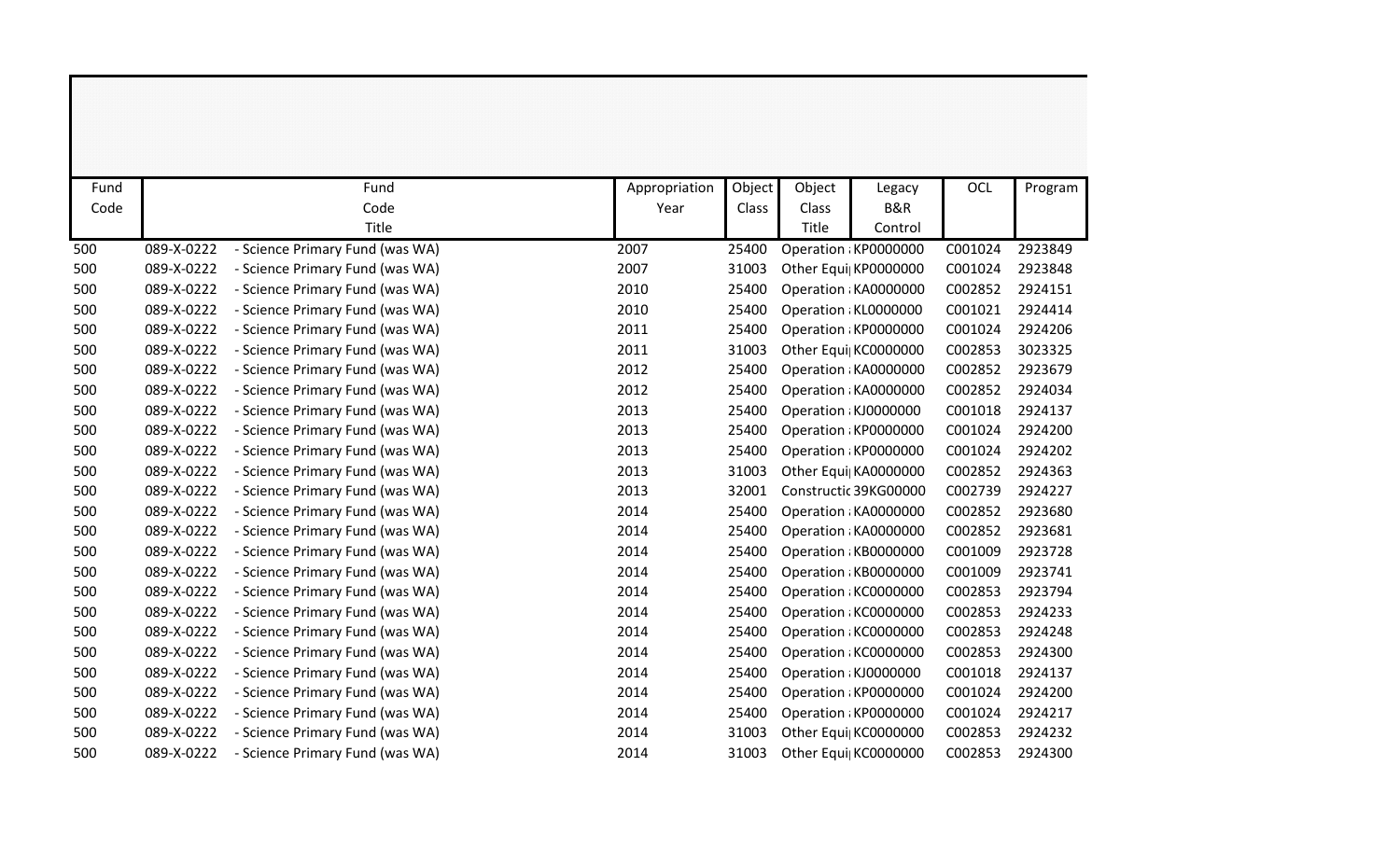| 500 | 089-X-0222 | - Science Primary Fund (was WA) | 2014 | 32001 | Constructic 39KC00000 | C000604 | 2924055 |
|-----|------------|---------------------------------|------|-------|-----------------------|---------|---------|
| 500 | 089-X-0222 | - Science Primary Fund (was WA) | 2015 | 25400 | Operation : KA0000000 | C002852 | 2924313 |
| 500 | 089-X-0222 | - Science Primary Fund (was WA) | 2015 | 25400 | Operation : KA0000000 | C002852 | 2924314 |
| 500 | 089-X-0222 | - Science Primary Fund (was WA) | 2015 | 25400 | Operation : KA0000000 | C002852 | 2924336 |
| 500 | 089-X-0222 | - Science Primary Fund (was WA) | 2015 | 25400 | Operation : KA0000000 | C002852 | 2924342 |
| 500 | 089-X-0222 | - Science Primary Fund (was WA) | 2015 | 25400 | Operation : KA0000000 | C002852 | 2924363 |
| 500 | 089-X-0222 | - Science Primary Fund (was WA) | 2015 | 25400 | Operation : KC0000000 | C002853 | 2923769 |
| 500 | 089-X-0222 | - Science Primary Fund (was WA) | 2015 | 25400 | Operation KC0000000   | C002853 | 2924232 |
| 500 | 089-X-0222 | - Science Primary Fund (was WA) | 2015 | 25400 | Operation: KC0000000  | C002853 | 2924447 |
| 500 | 089-X-0222 | - Science Primary Fund (was WA) | 2015 | 25400 | Operation : KJ0000000 | C001018 | 2924135 |
| 500 | 089-X-0222 | - Science Primary Fund (was WA) | 2015 | 25400 | Operation : KJ0000000 | C001018 | 2924137 |
| 500 | 089-X-0222 | - Science Primary Fund (was WA) | 2015 | 25400 | Operation KP0000000   | C001024 | 2924200 |
| 500 | 089-X-0222 | - Science Primary Fund (was WA) | 2015 | 25400 | Operation KP0000000   | C001024 | 2924209 |
| 500 | 089-X-0222 | - Science Primary Fund (was WA) | 2015 | 25400 | Operation: KP0000000  | C001024 | 2924216 |
| 500 | 089-X-0222 | - Science Primary Fund (was WA) | 2015 | 25400 | Operation KP0000000   | C001024 | 2924417 |
| 500 | 089-X-0222 | - Science Primary Fund (was WA) | 2015 | 31003 | Other Equi  KB0000000 | C001009 | 2923736 |
| 500 | 089-X-0222 | - Science Primary Fund (was WA) | 2015 | 31003 | Other Equi  KC0000000 | C002853 | 2923774 |
| 500 | 089-X-0222 | - Science Primary Fund (was WA) | 2016 | 25400 | Operation : FS1000000 | C000984 | 2923652 |
| 500 | 089-X-0222 | - Science Primary Fund (was WA) | 2016 | 25400 | Operation : FS1000000 | C000984 | 2923653 |
| 500 | 089-X-0222 | - Science Primary Fund (was WA) | 2016 | 25400 | Operation : FS1000000 | C000984 | 2923654 |
| 500 | 089-X-0222 | - Science Primary Fund (was WA) | 2016 | 25400 | Operation : FS1000000 | C000984 | 2923655 |
| 500 | 089-X-0222 | - Science Primary Fund (was WA) | 2016 | 25400 | Operation : FS1000000 | C000984 | 2923656 |
| 500 | 089-X-0222 | - Science Primary Fund (was WA) | 2016 | 25400 | Operation : FS1000000 | C000984 | 2923657 |
| 500 | 089-X-0222 | - Science Primary Fund (was WA) | 2016 | 25400 | Operation : FS1000000 | C000984 | 2923658 |
| 500 | 089-X-0222 | - Science Primary Fund (was WA) | 2016 | 25400 | Operation KA0000000   | C002852 | 2924313 |
| 500 | 089-X-0222 | - Science Primary Fund (was WA) | 2016 | 25400 | Operation : KA0000000 | C002852 | 2924314 |
| 500 | 089-X-0222 | - Science Primary Fund (was WA) | 2016 | 25400 | Operation : KA0000000 | C002852 | 2924317 |
| 500 | 089-X-0222 | - Science Primary Fund (was WA) | 2016 | 25400 | Operation : KA0000000 | C002852 | 2924319 |
| 500 | 089-X-0222 | - Science Primary Fund (was WA) | 2016 | 25400 | Operation : KA0000000 | C002852 | 2924320 |
| 500 | 089-X-0222 | - Science Primary Fund (was WA) | 2016 | 25400 | Operation : KA0000000 | C002852 | 2924325 |
| 500 | 089-X-0222 | - Science Primary Fund (was WA) | 2016 | 25400 | Operation : KA0000000 | C002852 | 2924328 |
| 500 | 089-X-0222 | - Science Primary Fund (was WA) | 2016 | 25400 | Operation : KA0000000 | C002852 | 2924336 |
| 500 | 089-X-0222 | - Science Primary Fund (was WA) | 2016 | 25400 | Operation : KA0000000 | C002852 | 2924346 |
| 500 | 089-X-0222 | - Science Primary Fund (was WA) | 2016 | 25400 | Operation : KA0000000 | C002852 | 2924355 |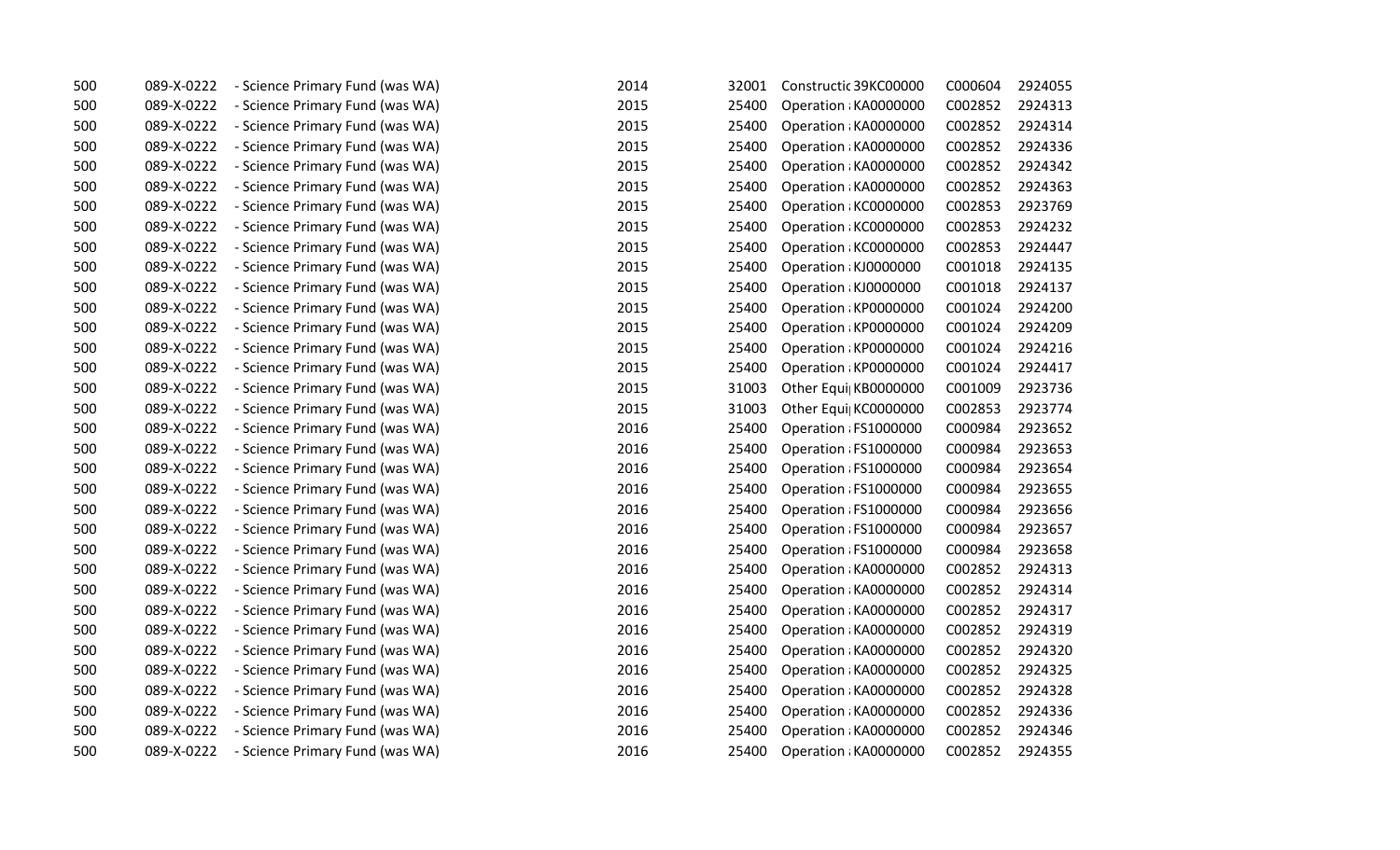| 500 | 089-X-0222 | - Science Primary Fund (was WA) | 2016 | 25400 | Operation: KA0000000  | C002852 | 2924357 |
|-----|------------|---------------------------------|------|-------|-----------------------|---------|---------|
| 500 | 089-X-0222 | - Science Primary Fund (was WA) | 2016 | 25400 | Operation : KA0000000 | C002852 | 2924358 |
| 500 | 089-X-0222 | - Science Primary Fund (was WA) | 2016 | 25400 | Operation : KA0000000 | C002852 | 2924366 |
| 500 | 089-X-0222 | - Science Primary Fund (was WA) | 2016 | 25400 | Operation : KA0000000 | C002852 | 2924368 |
| 500 | 089-X-0222 | - Science Primary Fund (was WA) | 2016 | 25400 | Operation : KA0000000 | C002852 | 2924369 |
| 500 | 089-X-0222 | - Science Primary Fund (was WA) | 2016 | 25400 | Operation : KA0000000 | C002852 | 2924371 |
| 500 | 089-X-0222 | - Science Primary Fund (was WA) | 2016 | 25400 | Operation : KA0000000 | C002852 | 2924380 |
| 500 | 089-X-0222 | - Science Primary Fund (was WA) | 2016 | 25400 | Operation : KA0000000 | C002852 | 2924382 |
| 500 | 089-X-0222 | - Science Primary Fund (was WA) | 2016 | 25400 | Operation: KB0000000  | C001009 | 2923721 |
| 500 | 089-X-0222 | - Science Primary Fund (was WA) | 2016 | 25400 | Operation: KB0000000  | C001009 | 2923733 |
| 500 | 089-X-0222 | - Science Primary Fund (was WA) | 2016 | 25400 | Operation: KB0000000  | C001009 | 2923734 |
| 500 | 089-X-0222 | - Science Primary Fund (was WA) | 2016 | 25400 | Operation : KB0000000 | C001009 | 2923736 |
| 500 | 089-X-0222 | - Science Primary Fund (was WA) | 2016 | 25400 | Operation KB0000000   | C001009 | 2923737 |
| 500 | 089-X-0222 | - Science Primary Fund (was WA) | 2016 | 25400 | Operation: KB0000000  | C001009 | 2923746 |
| 500 | 089-X-0222 | - Science Primary Fund (was WA) | 2016 | 25400 | Operation KB0000000   | C001009 | 2923749 |
| 500 | 089-X-0222 | - Science Primary Fund (was WA) | 2016 | 25400 | Operation: KB0000000  | C001009 | 2923752 |
| 500 | 089-X-0222 | - Science Primary Fund (was WA) | 2016 | 25400 | Operation: KB0000000  | C001009 | 2923755 |
| 500 | 089-X-0222 | - Science Primary Fund (was WA) | 2016 | 25400 | Operation: KB0000000  | C001009 | 2924156 |
| 500 | 089-X-0222 | - Science Primary Fund (was WA) | 2016 | 25400 | Operation KC0000000   | C002853 | 2923769 |
| 500 | 089-X-0222 | - Science Primary Fund (was WA) | 2016 | 25400 | Operation: KC0000000  | C002853 | 2923774 |
| 500 | 089-X-0222 | - Science Primary Fund (was WA) | 2016 | 25400 | Operation: KC0000000  | C002853 | 2923775 |
| 500 | 089-X-0222 | - Science Primary Fund (was WA) | 2016 | 25400 | Operation KC0000000   | C002853 | 2923803 |
| 500 | 089-X-0222 | - Science Primary Fund (was WA) | 2016 | 25400 | Operation KC0000000   | C002853 | 2923807 |
| 500 | 089-X-0222 | - Science Primary Fund (was WA) | 2016 | 25400 | Operation: KC0000000  | C002853 | 2923809 |
| 500 | 089-X-0222 | - Science Primary Fund (was WA) | 2016 | 25400 | Operation KC0000000   | C002853 | 2924192 |
| 500 | 089-X-0222 | - Science Primary Fund (was WA) | 2016 | 25400 | Operation KC0000000   | C002853 | 2924233 |
| 500 | 089-X-0222 | - Science Primary Fund (was WA) | 2016 | 25400 | Operation KC0000000   | C002853 | 2924242 |
| 500 | 089-X-0222 | - Science Primary Fund (was WA) | 2016 | 25400 | Operation: KC0000000  | C002853 | 2924295 |
| 500 | 089-X-0222 | - Science Primary Fund (was WA) | 2016 | 25400 | Operation: KC0000000  | C002853 | 2924299 |
| 500 | 089-X-0222 | - Science Primary Fund (was WA) | 2016 | 25400 | Operation: KC0000000  | C002853 | 2924300 |
| 500 | 089-X-0222 | - Science Primary Fund (was WA) | 2016 | 25400 | Operation: KC0000000  | C002853 | 2924305 |
| 500 | 089-X-0222 | - Science Primary Fund (was WA) | 2016 | 25400 | Operation KC0000000   | C002853 | 2924405 |
| 500 | 089-X-0222 | - Science Primary Fund (was WA) | 2016 | 25400 | Operation: KC0000000  | C002853 | 2924421 |
| 500 | 089-X-0222 | - Science Primary Fund (was WA) | 2016 | 25400 | Operation: KC0000000  | C002853 | 2924447 |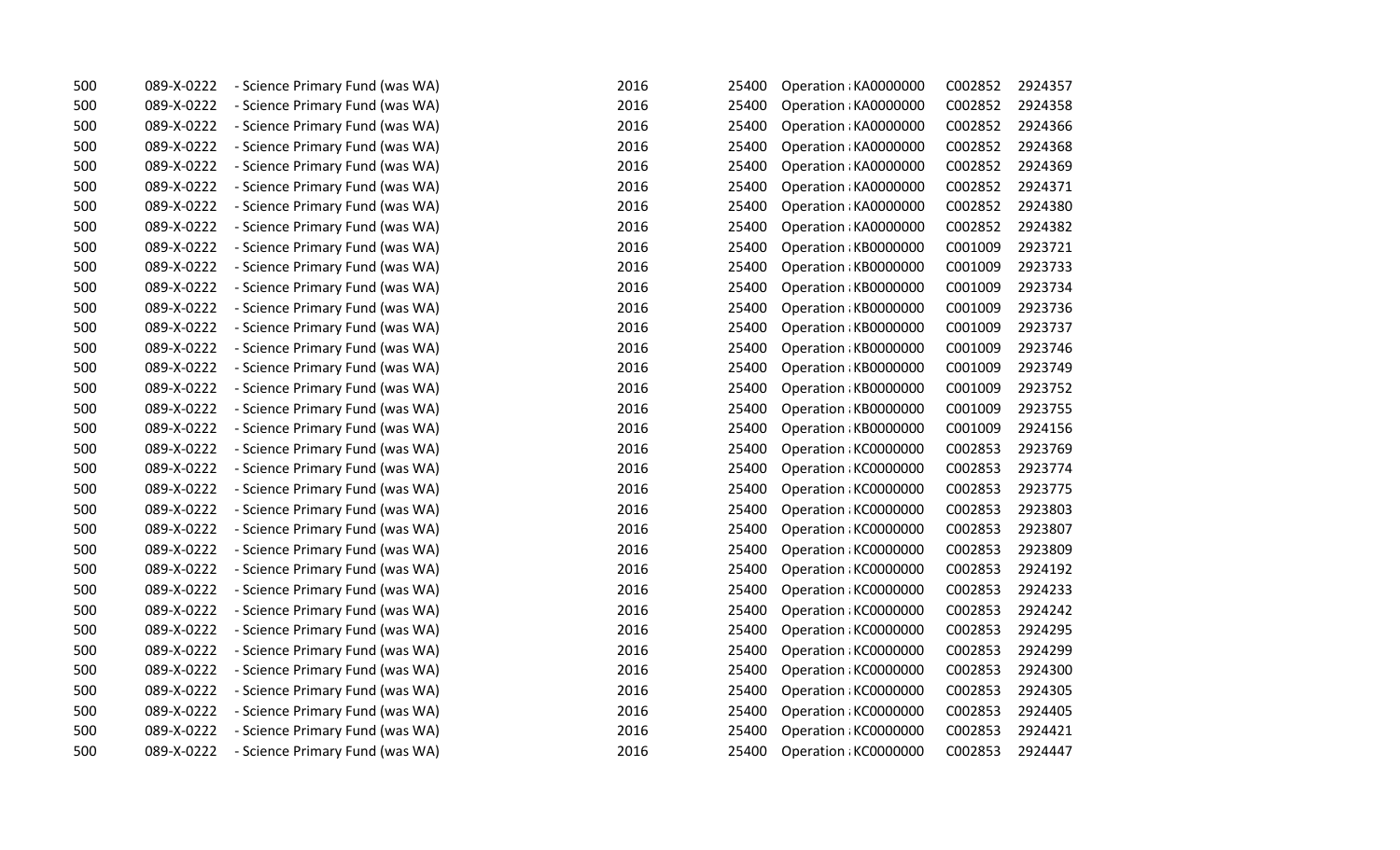| 500 | 089-X-0222 | - Science Primary Fund (was WA) | 2016 | 25400 | Operation: KC0000000  | C002853 | 2924460 |
|-----|------------|---------------------------------|------|-------|-----------------------|---------|---------|
| 500 | 089-X-0222 | - Science Primary Fund (was WA) | 2016 | 25400 | Operation: KC0000000  | C002853 | 3023325 |
| 500 | 089-X-0222 | - Science Primary Fund (was WA) | 2016 | 25400 | Operation : KJ0000000 | C001018 | 2924135 |
| 500 | 089-X-0222 | - Science Primary Fund (was WA) | 2016 | 25400 | Operation : KJ0000000 | C001018 | 2924137 |
| 500 | 089-X-0222 | - Science Primary Fund (was WA) | 2016 | 25400 | Operation : KL0000000 | C001021 | 2924406 |
| 500 | 089-X-0222 | - Science Primary Fund (was WA) | 2016 | 25400 | Operation : KL0000000 | C001021 | 2924407 |
| 500 | 089-X-0222 | - Science Primary Fund (was WA) | 2016 | 25400 | Operation : KL0000000 | C001021 | 2924408 |
| 500 | 089-X-0222 | - Science Primary Fund (was WA) | 2016 | 25400 | Operation: KL0000000  | C001021 | 2924414 |
| 500 | 089-X-0222 | - Science Primary Fund (was WA) | 2016 | 25400 | Operation: KP0000000  | C001024 | 2924203 |
| 500 | 089-X-0222 | - Science Primary Fund (was WA) | 2016 | 25400 | Operation: KP0000000  | C001024 | 2924205 |
| 500 | 089-X-0222 | - Science Primary Fund (was WA) | 2016 | 25400 | Operation: KP0000000  | C001024 | 2924209 |
| 500 | 089-X-0222 | - Science Primary Fund (was WA) | 2016 | 25400 | Operation: KP0000000  | C001024 | 2924211 |
| 500 | 089-X-0222 | - Science Primary Fund (was WA) | 2016 | 25400 | Operation: KP0000000  | C001024 | 2924462 |
| 500 | 089-X-0222 | - Science Primary Fund (was WA) | 2016 | 31001 | Major Item KA0000000  | C002852 | 2924320 |
| 500 | 089-X-0222 | - Science Primary Fund (was WA) | 2016 | 31001 | Major Item KA0000000  | C002852 | 2924350 |
| 500 | 089-X-0222 | - Science Primary Fund (was WA) | 2016 | 31001 | Major Item KC0000000  | C002853 | 2924289 |
| 500 | 089-X-0222 | - Science Primary Fund (was WA) | 2016 | 31003 | Other Equi FS1000000  | C000984 | 2923655 |
| 500 | 089-X-0222 | - Science Primary Fund (was WA) | 2016 | 31003 | Other Equi  KB0000000 | C001009 | 2923736 |
| 500 | 089-X-0222 | - Science Primary Fund (was WA) | 2016 | 31003 | Other Equi  KB0000000 | C001009 | 2923737 |
| 500 | 089-X-0222 | - Science Primary Fund (was WA) | 2016 | 31003 | Other Equi  KC0000000 | C002853 | 2924233 |
| 500 | 089-X-0222 | - Science Primary Fund (was WA) | 2016 | 31003 | Other Equi  KC0000000 | C002853 | 2924242 |
| 500 | 089-X-0222 | - Science Primary Fund (was WA) | 2016 | 31003 | Other Equi  KP0000000 | C001024 | 2924209 |
| 500 | 089-X-0222 | - Science Primary Fund (was WA) | 2016 | 32001 | Constructic 39KA00000 | C002786 | 2924263 |
| 500 | 089-X-0222 | - Science Primary Fund (was WA) | 2016 | 32003 | Accelerato KA0000000  | C002852 | 2924382 |
| 500 | 089-X-0222 | - Science Primary Fund (was WA) | 2016 | 32003 | Accelerato KB0000000  | C001009 | 2923736 |
| 500 | 089-X-0222 | - Science Primary Fund (was WA) | 2017 | 25400 | Operation : FS1000000 | C000984 | 2923652 |
| 500 | 089-X-0222 | - Science Primary Fund (was WA) | 2017 | 25400 | Operation : FS1000000 | C000984 | 2923653 |
| 500 | 089-X-0222 | - Science Primary Fund (was WA) | 2017 | 25400 | Operation : FS1000000 | C000984 | 2923654 |
| 500 | 089-X-0222 | - Science Primary Fund (was WA) | 2017 | 25400 | Operation : FS1000000 | C000984 | 2923655 |
| 500 | 089-X-0222 | - Science Primary Fund (was WA) | 2017 | 25400 | Operation : FS1000000 | C000984 | 2923656 |
| 500 | 089-X-0222 | - Science Primary Fund (was WA) | 2017 | 25400 | Operation : FS1000000 | C000984 | 2923657 |
| 500 | 089-X-0222 | - Science Primary Fund (was WA) | 2017 | 25400 | Operation : FS1000000 | C000984 | 2923658 |
| 500 | 089-X-0222 | - Science Primary Fund (was WA) | 2017 | 25400 | Operation: KA0000000  | C002852 | 2924313 |
| 500 | 089-X-0222 | - Science Primary Fund (was WA) | 2017 | 25400 | Operation: KA0000000  | C002852 | 2924317 |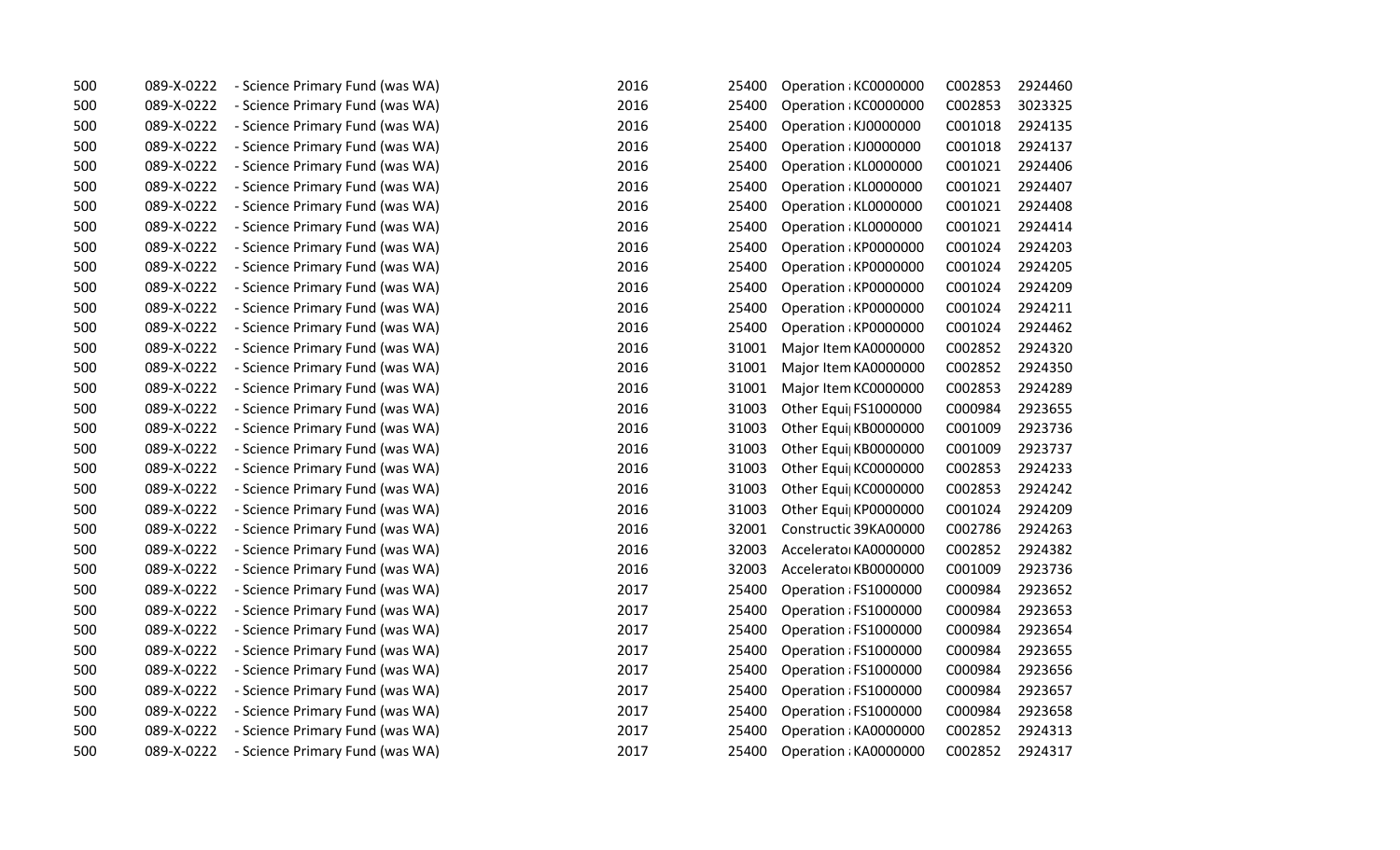| 500 | 089-X-0222 | - Science Primary Fund (was WA) | 2017 | 25400 | Operation : KA0000000 | C002852 | 2924320 |
|-----|------------|---------------------------------|------|-------|-----------------------|---------|---------|
| 500 | 089-X-0222 | - Science Primary Fund (was WA) | 2017 | 25400 | Operation: KA0000000  | C002852 | 2924325 |
| 500 | 089-X-0222 | - Science Primary Fund (was WA) | 2017 | 25400 | Operation : KA0000000 | C002852 | 2924328 |
| 500 | 089-X-0222 | - Science Primary Fund (was WA) | 2017 | 25400 | Operation: KA0000000  | C002852 | 2924336 |
| 500 | 089-X-0222 | - Science Primary Fund (was WA) | 2017 | 25400 | Operation: KA0000000  | C002852 | 2924346 |
| 500 | 089-X-0222 | - Science Primary Fund (was WA) | 2017 | 25400 | Operation : KA0000000 | C002852 | 2924355 |
| 500 | 089-X-0222 | - Science Primary Fund (was WA) | 2017 | 25400 | Operation : KA0000000 | C002852 | 2924358 |
| 500 | 089-X-0222 | - Science Primary Fund (was WA) | 2017 | 25400 | Operation : KA0000000 | C002852 | 2924363 |
| 500 | 089-X-0222 | - Science Primary Fund (was WA) | 2017 | 25400 | Operation : KA0000000 | C002852 | 2924366 |
| 500 | 089-X-0222 | - Science Primary Fund (was WA) | 2017 | 25400 | Operation: KA0000000  | C002852 | 2924368 |
| 500 | 089-X-0222 | - Science Primary Fund (was WA) | 2017 | 25400 | Operation : KA0000000 | C002852 | 2924369 |
| 500 | 089-X-0222 | - Science Primary Fund (was WA) | 2017 | 25400 | Operation: KA0000000  | C002852 | 2924371 |
| 500 | 089-X-0222 | - Science Primary Fund (was WA) | 2017 | 25400 | Operation : KA0000000 | C002852 | 2924380 |
| 500 | 089-X-0222 | - Science Primary Fund (was WA) | 2017 | 25400 | Operation KA0000000   | C002852 | 2924382 |
| 500 | 089-X-0222 | - Science Primary Fund (was WA) | 2017 | 25400 | Operation: KB0000000  | C001009 | 2923721 |
| 500 | 089-X-0222 | - Science Primary Fund (was WA) | 2017 | 25400 | Operation: KB0000000  | C001009 | 2923733 |
| 500 | 089-X-0222 | - Science Primary Fund (was WA) | 2017 | 25400 | Operation: KB0000000  | C001009 | 2923734 |
| 500 | 089-X-0222 | - Science Primary Fund (was WA) | 2017 | 25400 | Operation KB0000000   | C001009 | 2923736 |
| 500 | 089-X-0222 | - Science Primary Fund (was WA) | 2017 | 25400 | Operation: KB0000000  | C001009 | 2923737 |
| 500 | 089-X-0222 | - Science Primary Fund (was WA) | 2017 | 25400 | Operation : KB0000000 | C001009 | 2923746 |
| 500 | 089-X-0222 | - Science Primary Fund (was WA) | 2017 | 25400 | Operation: KB0000000  | C001009 | 2923749 |
| 500 | 089-X-0222 | - Science Primary Fund (was WA) | 2017 | 25400 | Operation: KB0000000  | C001009 | 2923755 |
| 500 | 089-X-0222 | - Science Primary Fund (was WA) | 2017 | 25400 | Operation: KC0000000  | C002853 | 2923769 |
| 500 | 089-X-0222 | - Science Primary Fund (was WA) | 2017 | 25400 | Operation : KC0000000 | C002853 | 2923774 |
| 500 | 089-X-0222 | - Science Primary Fund (was WA) | 2017 | 25400 | Operation: KC0000000  | C002853 | 2923775 |
| 500 | 089-X-0222 | - Science Primary Fund (was WA) | 2017 | 25400 | Operation KC0000000   | C002853 | 2923803 |
| 500 | 089-X-0222 | - Science Primary Fund (was WA) | 2017 | 25400 | Operation: KC0000000  | C002853 | 2923807 |
| 500 | 089-X-0222 | - Science Primary Fund (was WA) | 2017 | 25400 | Operation: KC0000000  | C002853 | 2923809 |
| 500 | 089-X-0222 | - Science Primary Fund (was WA) | 2017 | 25400 | Operation : KC0000000 | C002853 | 2924233 |
| 500 | 089-X-0222 | - Science Primary Fund (was WA) | 2017 | 25400 | Operation : KC0000000 | C002853 | 2924242 |
| 500 | 089-X-0222 | - Science Primary Fund (was WA) | 2017 | 25400 | Operation KC0000000   | C002853 | 2924294 |
| 500 | 089-X-0222 | - Science Primary Fund (was WA) | 2017 | 25400 | Operation: KC0000000  | C002853 | 2924295 |
| 500 | 089-X-0222 | - Science Primary Fund (was WA) | 2017 | 25400 | Operation KC0000000   | C002853 | 2924299 |
| 500 | 089-X-0222 | - Science Primary Fund (was WA) | 2017 | 25400 | Operation: KC0000000  | C002853 | 2924300 |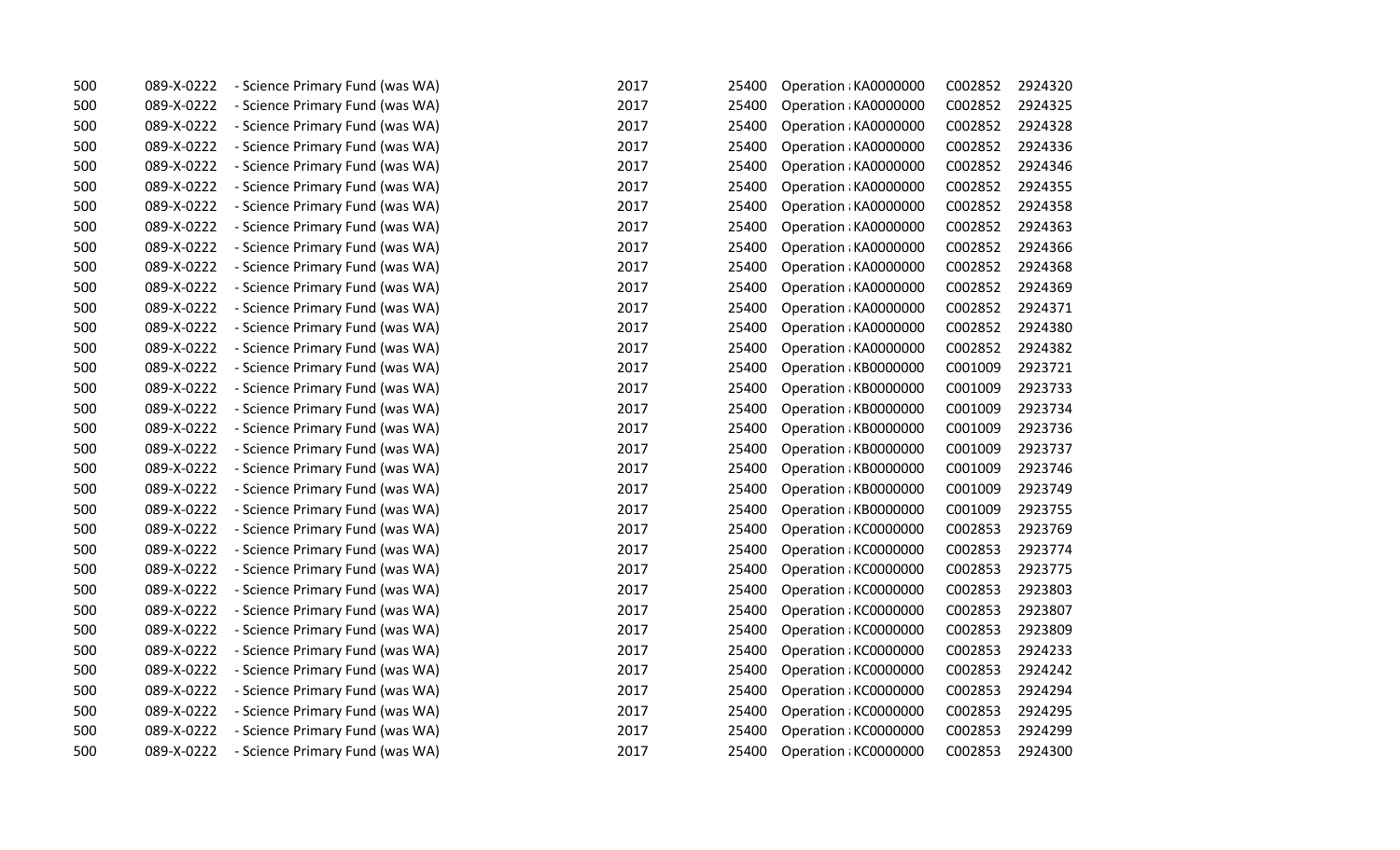| 500 | 089-X-0222 | - Science Primary Fund (was WA)               | 2017 | 25400 | Operation KC0000000   | C002853 | 2924305 |
|-----|------------|-----------------------------------------------|------|-------|-----------------------|---------|---------|
| 500 | 089-X-0222 | - Science Primary Fund (was WA)               | 2017 | 25400 | Operation: KC0000000  | C002853 | 2924405 |
| 500 | 089-X-0222 | - Science Primary Fund (was WA)               | 2017 | 25400 | Operation KC0000000   | C002853 | 2924421 |
| 500 | 089-X-0222 | - Science Primary Fund (was WA)               | 2017 | 25400 | Operation KC0000000   | C002853 | 2924460 |
| 500 | 089-X-0222 | - Science Primary Fund (was WA)               | 2017 | 25400 | Operation KC0000000   | C002853 | 2924472 |
| 500 | 089-X-0222 | - Science Primary Fund (was WA)               | 2017 | 25400 | Operation KC0000000   | C002853 | 3023325 |
| 500 | 089-X-0222 | - Science Primary Fund (was WA)               | 2017 | 25400 | Operation : KJ0000000 | C001018 | 2924137 |
| 500 | 089-X-0222 | - Science Primary Fund (was WA)               | 2017 | 25400 | Operation : KJ0000000 | C001018 | 2924474 |
| 500 | 089-X-0222 | - Science Primary Fund (was WA)               | 2017 | 25400 | Operation : KL0000000 | C001021 | 2924406 |
| 500 | 089-X-0222 | - Science Primary Fund (was WA)               | 2017 | 25400 | Operation : KL0000000 | C001021 | 2924407 |
| 500 | 089-X-0222 | - Science Primary Fund (was WA)               | 2017 | 25400 | Operation : KL0000000 | C001021 | 2924408 |
| 500 | 089-X-0222 | - Science Primary Fund (was WA)               | 2017 | 25400 | Operation: KP0000000  | C001024 | 2924203 |
| 500 | 089-X-0222 | - Science Primary Fund (was WA)               | 2017 | 25400 | Operation: KP0000000  | C001024 | 2924209 |
| 500 | 089-X-0222 | - Science Primary Fund (was WA)               | 2017 | 25400 | Operation KP0000000   | C001024 | 2924211 |
| 500 | 089-X-0222 | - Science Primary Fund (was WA)               | 2017 | 25400 | Operation: KP0000000  | C001024 | 2924216 |
| 500 | 089-X-0222 | - Science Primary Fund (was WA)               | 2017 | 25400 | Operation: KP0000000  | C001024 | 2924462 |
| 500 | 089-X-0222 | - Science Primary Fund (was WA)               | 2017 | 31001 | Major Item KA0000000  | C002852 | 2924320 |
| 500 | 089-X-0222 | - Science Primary Fund (was WA)               | 2017 | 31001 | Major Item KA0000000  | C002852 | 2924350 |
| 500 | 089-X-0222 | - Science Primary Fund (was WA)               | 2017 | 31003 | Other Equi  KA0000000 | C002852 | 2924363 |
| 500 | 089-X-0222 | - Science Primary Fund (was WA)               | 2017 | 31003 | Other Equi  KB0000000 | C001009 | 2923736 |
| 500 | 089-X-0222 | - Science Primary Fund (was WA)               | 2017 | 31003 | Other Equi  KB0000000 | C001009 | 2923737 |
| 500 | 089-X-0222 | - Science Primary Fund (was WA)               | 2017 | 31003 | Other Equi  KC0000000 | C002853 | 2924233 |
| 500 | 089-X-0222 | - Science Primary Fund (was WA)               | 2017 | 32001 | Constructic 39KA00000 | C002786 | 2924263 |
| 500 | 089-X-0222 | - Science Primary Fund (was WA)               | 2017 | 32003 | Accelerato KA0000000  | C002852 | 2924382 |
| 500 | 089-X-0222 | - Science Primary Fund (was WA)               | 2017 | 32003 | Accelerato KB0000000  | C001009 | 2923736 |
| 510 | 089-X-0222 | - Science Reimbursable Work Technology Transf | 2014 | 25400 | Operation : 456100000 | C003005 | 6600199 |
| 510 | 089-X-0222 | - Science Reimbursable Work Technology Transf | 2015 | 25400 | Operation : 456100000 | C003005 | 6600199 |
| 510 | 089-X-0222 | - Science Reimbursable Work Technology Transf | 2015 | 25400 | Operation : 456100000 | C003005 | 6600199 |
| 510 | 089-X-0222 | - Science Reimbursable Work Technology Transf | 2016 | 25400 | Operation : 456100000 | C003005 | 6600199 |
| 510 | 089-X-0222 | - Science Reimbursable Work Technology Transf | 2016 | 25400 | Operation : 456100000 | C003005 | 6600199 |
| 510 | 089-X-0222 | - Science Reimbursable Work Technology Transf | 2016 | 25400 | Operation : 456100000 | C003005 | 6600199 |
| 510 | 089-X-0222 | - Science Reimbursable Work Technology Transf | 2016 | 25400 | Operation : 456100000 | C003005 | 6600199 |
| 510 | 089-X-0222 | - Science Reimbursable Work Technology Transf | 2016 | 25400 | Operation : 456100000 | C003005 | 6600199 |
| 510 | 089-X-0222 | - Science Reimbursable Work Technology Transf | 2016 | 25400 | Operation : 456100000 | C003005 | 6600199 |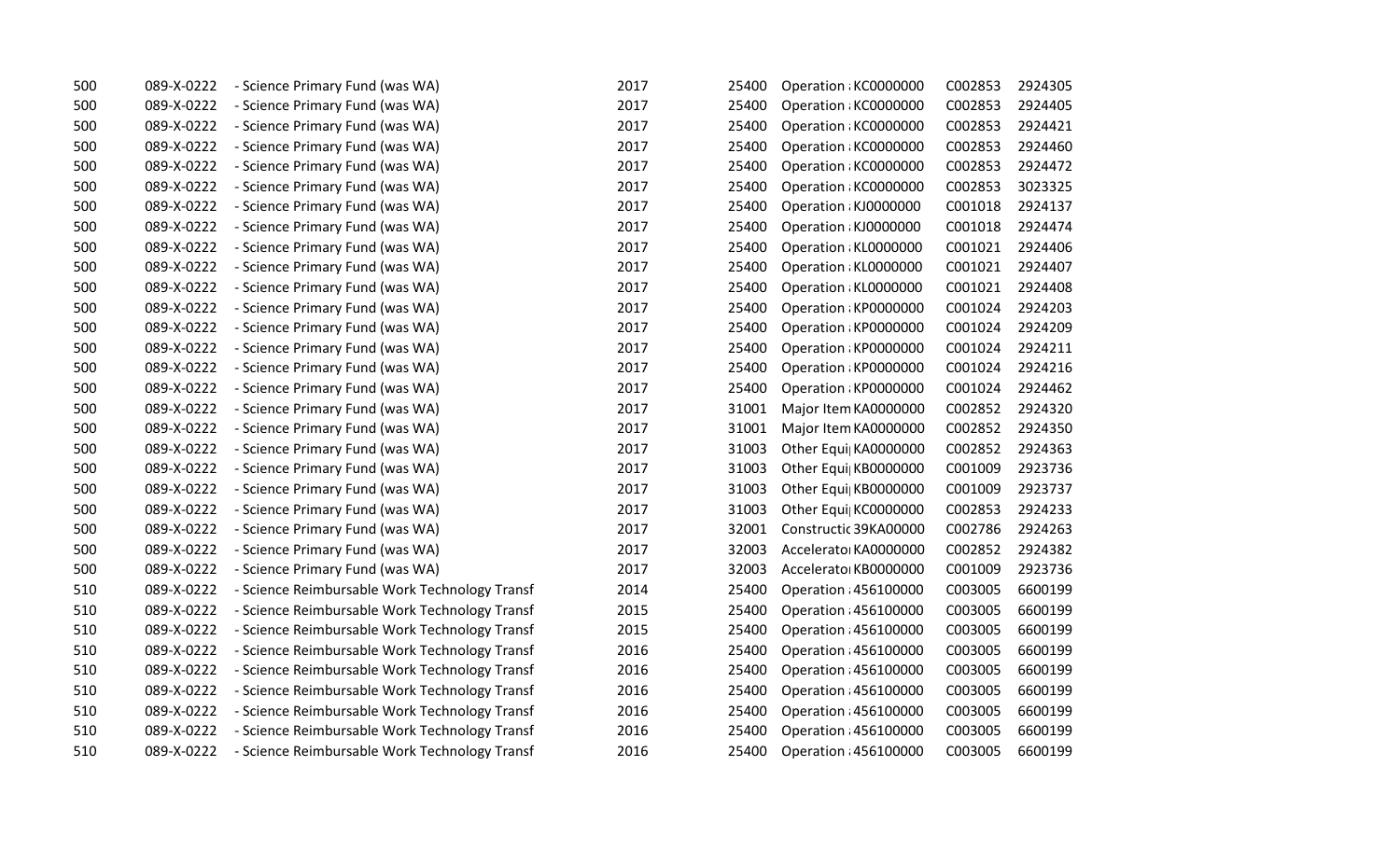| 510 | 089-X-0222 | - Science Reimbursable Work Technology Transf | 2016 | 25400 | Operation : 456100000 | C003005 | 6600199 |
|-----|------------|-----------------------------------------------|------|-------|-----------------------|---------|---------|
| 510 | 089-X-0222 | - Science Reimbursable Work Technology Transf | 2017 | 25400 | Operation : 456100000 | C003005 | 6600199 |
| 510 | 089-X-0222 | - Science Reimbursable Work Technology Transf | 2017 | 25400 | Operation : 456100000 | C003005 | 6600199 |
| 510 | 089-X-0222 | - Science Reimbursable Work Technology Transf | 2017 | 25400 | Operation : 456100000 | C003005 | 6600199 |
| 511 | 089-X-0222 | - Science Reimbursable Work with Non-Federal  | 2014 | 25400 | Operation : 456100000 | C003005 | 6600146 |
| 511 | 089-X-0222 | - Science Reimbursable Work with Non-Federal  | 2014 | 25400 | Operation : 456100000 | C003005 | 6600146 |
| 511 | 089-X-0222 | - Science Reimbursable Work with Non-Federal  | 2015 | 25400 | Operation : 456100000 | C003005 | 6600146 |
| 511 | 089-X-0222 | - Science Reimbursable Work with Non-Federal  | 2015 | 25400 | Operation : 456100000 | C003005 | 6600146 |
| 511 | 089-X-0222 | - Science Reimbursable Work with Non-Federal  | 2015 | 25400 | Operation : 456100000 | C003005 | 6600146 |
| 511 | 089-X-0222 | - Science Reimbursable Work with Non-Federal  | 2015 | 25400 | Operation : 456100000 | C003005 | 6600146 |
| 511 | 089-X-0222 | - Science Reimbursable Work with Non-Federal  | 2016 | 25400 | Operation : 456100000 | C003005 | 6600146 |
| 511 | 089-X-0222 | - Science Reimbursable Work with Non-Federal  | 2016 | 25400 | Operation : 456100000 | C003005 | 6600146 |
| 511 | 089-X-0222 | - Science Reimbursable Work with Non-Federal  | 2016 | 25400 | Operation : 456100000 | C003005 | 6600146 |
| 511 | 089-X-0222 | - Science Reimbursable Work with Non-Federal  | 2016 | 25400 | Operation : 456100000 | C003005 | 6600146 |
| 511 | 089-X-0222 | - Science Reimbursable Work with Non-Federal  | 2016 | 25400 | Operation : 456100000 | C003005 | 6600146 |
| 511 | 089-X-0222 | - Science Reimbursable Work with Non-Federal  | 2016 | 25400 | Operation : 456100000 | C003005 | 6600146 |
| 511 | 089-X-0222 | - Science Reimbursable Work with Non-Federal  | 2016 | 25400 | Operation : 456100000 | C003005 | 6600146 |
| 511 | 089-X-0222 | - Science Reimbursable Work with Non-Federal  | 2016 | 25400 | Operation : 456100000 | C003005 | 6600146 |
| 511 | 089-X-0222 | - Science Reimbursable Work with Non-Federal  | 2016 | 25400 | Operation : 456100000 | C003005 | 6600146 |
| 511 | 089-X-0222 | - Science Reimbursable Work with Non-Federal  | 2016 | 25400 | Operation : 456100000 | C003005 | 6600146 |
| 511 | 089-X-0222 | - Science Reimbursable Work with Non-Federal  | 2016 | 25400 | Operation : 456100000 | C003005 | 6600146 |
| 511 | 089-X-0222 | - Science Reimbursable Work with Non-Federal  | 2016 | 25400 | Operation : 456100000 | C003005 | 6600146 |
| 511 | 089-X-0222 | - Science Reimbursable Work with Non-Federal  | 2016 | 25400 | Operation : 456100000 | C003005 | 6600146 |
| 511 | 089-X-0222 | - Science Reimbursable Work with Non-Federal  | 2016 | 25400 | Operation : 456100000 | C003005 | 6600146 |
| 511 | 089-X-0222 | - Science Reimbursable Work with Non-Federal  | 2016 | 25400 | Operation : 456100000 | C003005 | 6600146 |
| 511 | 089-X-0222 | - Science Reimbursable Work with Non-Federal  | 2016 | 25400 | Operation : 456100000 | C003005 | 6600146 |
| 511 | 089-X-0222 | - Science Reimbursable Work with Non-Federal  | 2016 | 25400 | Operation : 456100000 | C003005 | 6600146 |
| 511 | 089-X-0222 | - Science Reimbursable Work with Non-Federal  | 2016 | 25400 | Operation : 456100000 | C003005 | 6600146 |
| 511 | 089-X-0222 | - Science Reimbursable Work with Non-Federal  | 2016 | 25400 | Operation : 456100000 | C003005 | 6600146 |
| 511 | 089-X-0222 | - Science Reimbursable Work with Non-Federal  | 2016 | 25400 | Operation : 456100000 | C003005 | 6600146 |
| 511 | 089-X-0222 | - Science Reimbursable Work with Non-Federal  | 2016 | 25400 | Operation : 456100000 | C003005 | 6600146 |
| 511 | 089-X-0222 | - Science Reimbursable Work with Non-Federal  | 2016 | 25400 | Operation : 456100000 | C003005 | 6600146 |
| 511 | 089-X-0222 | - Science Reimbursable Work with Non-Federal  | 2016 | 25400 | Operation : 456100000 | C003005 | 6600146 |
| 511 | 089-X-0222 | - Science Reimbursable Work with Non-Federal  | 2016 | 25400 | Operation : 456100000 | C003005 | 6600146 |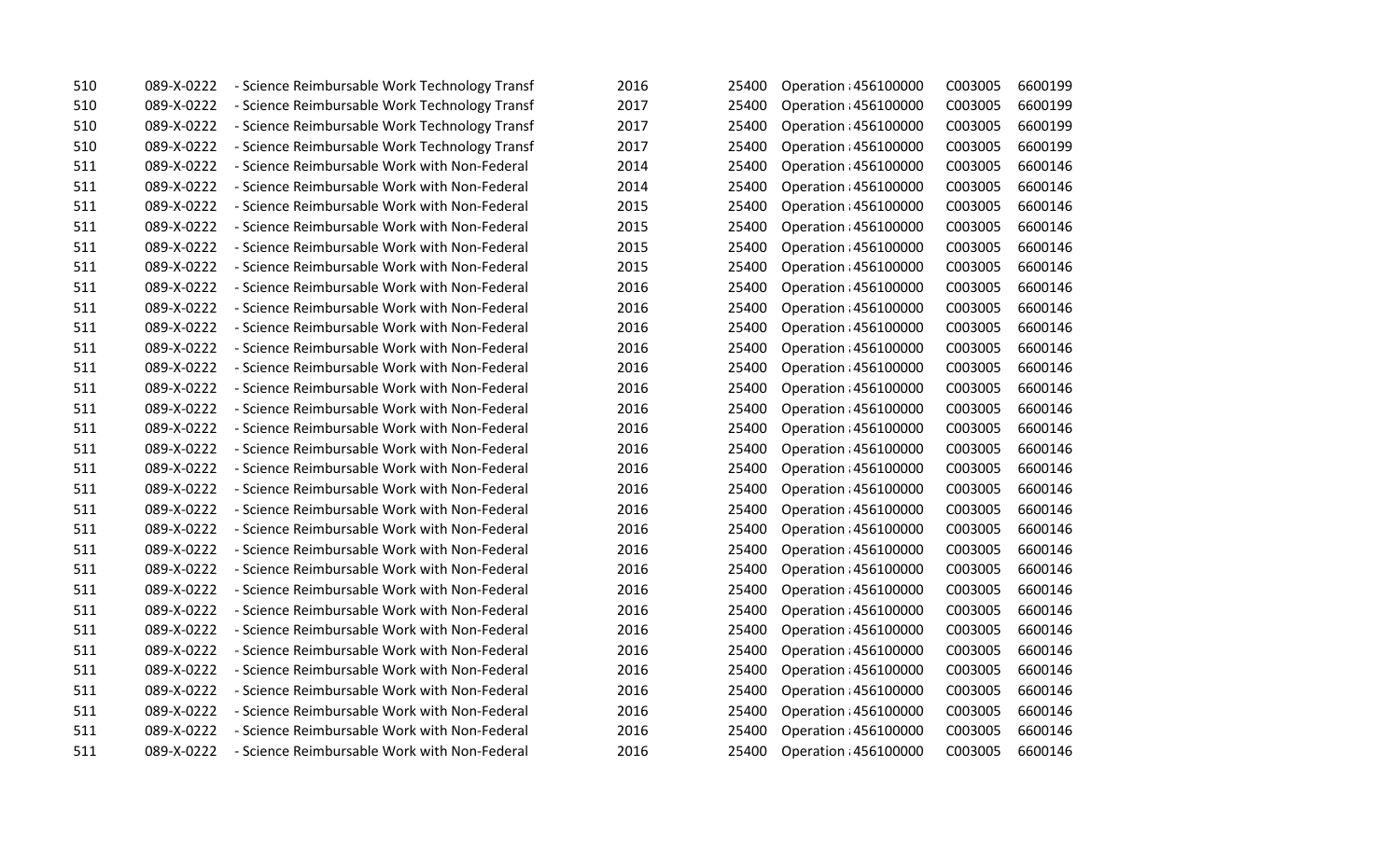| 511 | 089-X-0222 | - Science Reimbursable Work with Non-Federal | 2016 | 25400 | Operation : 456100000 | C003005 | 6600146 |
|-----|------------|----------------------------------------------|------|-------|-----------------------|---------|---------|
| 511 | 089-X-0222 | - Science Reimbursable Work with Non-Federal | 2016 | 25400 | Operation : 456100000 | C003005 | 6600146 |
| 511 | 089-X-0222 | - Science Reimbursable Work with Non-Federal | 2016 | 25400 | Operation : 456100000 | C003005 | 6600146 |
| 511 | 089-X-0222 | - Science Reimbursable Work with Non-Federal | 2016 | 25400 | Operation : 456100000 | C003005 | 6600146 |
| 511 | 089-X-0222 | - Science Reimbursable Work with Non-Federal | 2016 | 25400 | Operation : 456100000 | C003005 | 6600146 |
| 511 | 089-X-0222 | - Science Reimbursable Work with Non-Federal | 2016 | 25400 | Operation : 456100000 | C003005 | 6600146 |
| 511 | 089-X-0222 | - Science Reimbursable Work with Non-Federal | 2016 | 25400 | Operation : 456100000 | C003005 | 6600146 |
| 511 | 089-X-0222 | - Science Reimbursable Work with Non-Federal | 2016 | 25400 | Operation : 456100000 | C003005 | 6600146 |
| 511 | 089-X-0222 | - Science Reimbursable Work with Non-Federal | 2016 | 25400 | Operation : 456100000 | C003005 | 6600146 |
| 511 | 089-X-0222 | - Science Reimbursable Work with Non-Federal | 2016 | 25400 | Operation : 456100000 | C003005 | 6600146 |
| 511 | 089-X-0222 | - Science Reimbursable Work with Non-Federal | 2016 | 25400 | Operation : 456100000 | C003005 | 6600146 |
| 511 | 089-X-0222 | - Science Reimbursable Work with Non-Federal | 2016 | 25400 | Operation : 456100000 | C003005 | 6600146 |
| 511 | 089-X-0222 | - Science Reimbursable Work with Non-Federal | 2016 | 25400 | Operation : 456100000 | C003005 | 6600146 |
| 511 | 089-X-0222 | - Science Reimbursable Work with Non-Federal | 2016 | 25400 | Operation : 456100000 | C003005 | 6600146 |
| 511 | 089-X-0222 | - Science Reimbursable Work with Non-Federal | 2016 | 25400 | Operation : 456100000 | C003005 | 6600147 |
| 511 | 089-X-0222 | - Science Reimbursable Work with Non-Federal | 2016 | 25400 | Operation : 456100000 | C003005 | 6600147 |
| 511 | 089-X-0222 | - Science Reimbursable Work with Non-Federal | 2016 | 25400 | Operation : 456100000 | C003005 | 6600147 |
| 511 | 089-X-0222 | - Science Reimbursable Work with Non-Federal | 2016 | 25400 | Operation : 456100000 | C003005 | 6600147 |
| 511 | 089-X-0222 | - Science Reimbursable Work with Non-Federal | 2016 | 25400 | Operation : 456100000 | C003005 | 6600147 |
| 511 | 089-X-0222 | - Science Reimbursable Work with Non-Federal | 2016 | 25400 | Operation : 456100000 | C003005 | 6600147 |
| 511 | 089-X-0222 | - Science Reimbursable Work with Non-Federal | 2016 | 25400 | Operation : 456100000 | C003005 | 6600147 |
| 511 | 089-X-0222 | - Science Reimbursable Work with Non-Federal | 2016 | 25400 | Operation : 456100000 | C003005 | 6600147 |
| 511 | 089-X-0222 | - Science Reimbursable Work with Non-Federal | 2016 | 25400 | Operation : 456100000 | C003005 | 6600147 |
| 511 | 089-X-0222 | - Science Reimbursable Work with Non-Federal | 2016 | 25400 | Operation : 456100000 | C003005 | 6600147 |
| 511 | 089-X-0222 | - Science Reimbursable Work with Non-Federal | 2016 | 25400 | Operation : 456100000 | C003005 | 6600147 |
| 511 | 089-X-0222 | - Science Reimbursable Work with Non-Federal | 2016 | 25400 | Operation : 456100000 | C003005 | 6600147 |
| 511 | 089-X-0222 | - Science Reimbursable Work with Non-Federal | 2016 | 25400 | Operation : 456100000 | C003005 | 6600147 |
| 511 | 089-X-0222 | - Science Reimbursable Work with Non-Federal | 2016 | 25400 | Operation : 456100000 | C003005 | 6600147 |
| 511 | 089-X-0222 | - Science Reimbursable Work with Non-Federal | 2017 | 25400 | Operation : 456100000 | C003005 | 6600146 |
| 511 | 089-X-0222 | - Science Reimbursable Work with Non-Federal | 2017 | 25400 | Operation : 456100000 | C003005 | 6600146 |
| 511 | 089-X-0222 | - Science Reimbursable Work with Non-Federal | 2017 | 25400 | Operation : 456100000 | C003005 | 6600146 |
| 511 | 089-X-0222 | - Science Reimbursable Work with Non-Federal | 2017 | 25400 | Operation : 456100000 | C003005 | 6600146 |
| 511 | 089-X-0222 | - Science Reimbursable Work with Non-Federal | 2017 | 25400 | Operation : 456100000 | C003005 | 6600146 |
| 511 | 089-X-0222 | - Science Reimbursable Work with Non-Federal | 2017 | 25400 | Operation : 456100000 | C003005 | 6600146 |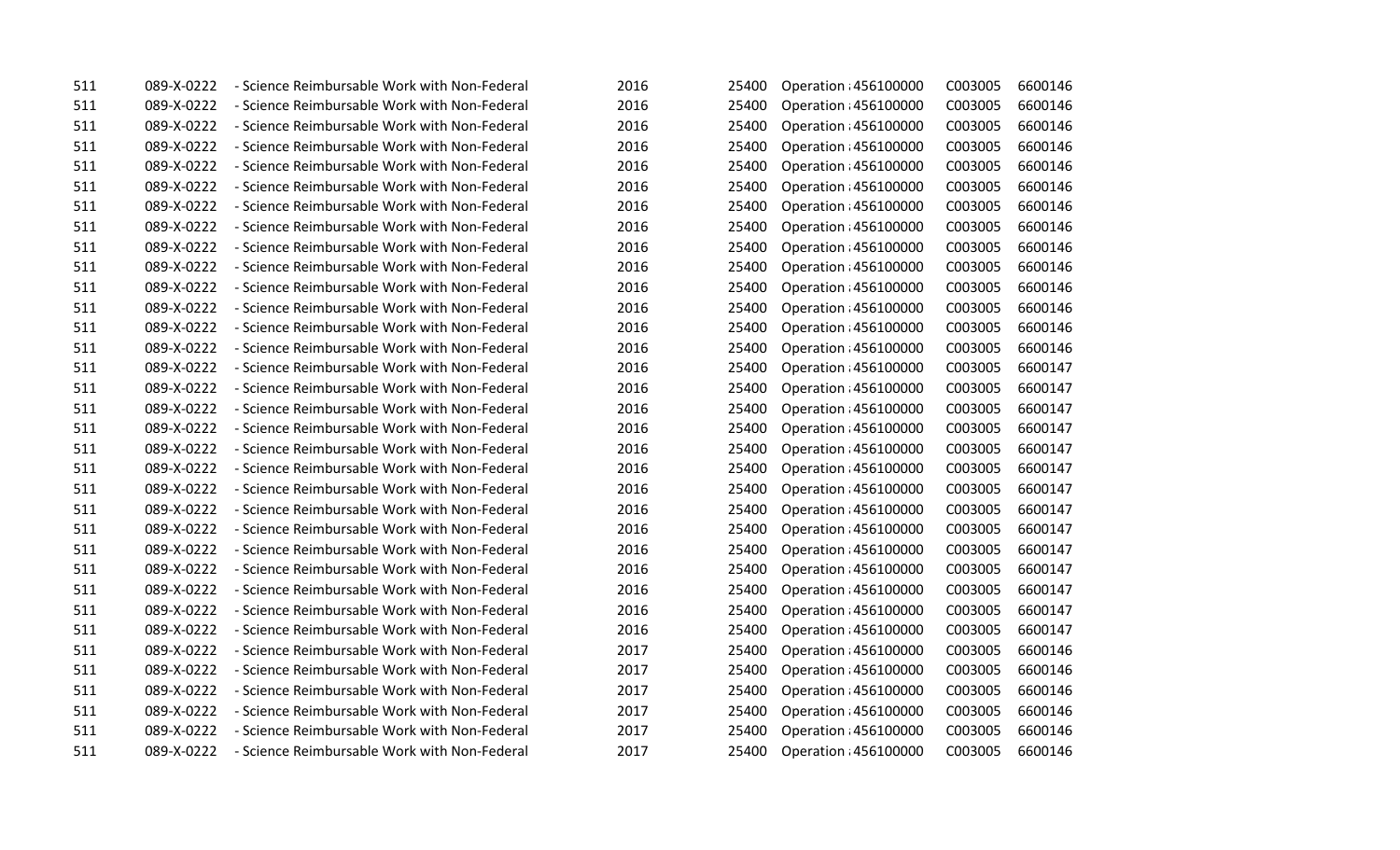| 511 | 089-X-0222 | - Science Reimbursable Work with Non-Federal  | 2017 | 25400 | Operation : 456100000 | C003005 | 6600146 |
|-----|------------|-----------------------------------------------|------|-------|-----------------------|---------|---------|
| 511 | 089-X-0222 | - Science Reimbursable Work with Non-Federal  | 2017 | 25400 | Operation : 456100000 | C003005 | 6600146 |
| 511 | 089-X-0222 | - Science Reimbursable Work with Non-Federal  | 2017 | 25400 | Operation : 456100000 | C003005 | 6600146 |
| 511 | 089-X-0222 | - Science Reimbursable Work with Non-Federal  | 2017 | 25400 | Operation : 456100000 | C003005 | 6600146 |
| 511 | 089-X-0222 | - Science Reimbursable Work with Non-Federal  | 2017 | 25400 | Operation : 456100000 | C003005 | 6600146 |
| 511 | 089-X-0222 | - Science Reimbursable Work with Non-Federal  | 2017 | 25400 | Operation 456100000   | C003005 | 6600146 |
| 511 | 089-X-0222 | - Science Reimbursable Work with Non-Federal  | 2017 | 25400 | Operation : 456100000 | C003005 | 6600146 |
| 511 | 089-X-0222 | - Science Reimbursable Work with Non-Federal  | 2017 | 25400 | Operation : 456100000 | C003005 | 6600146 |
| 511 | 089-X-0222 | - Science Reimbursable Work with Non-Federal  | 2017 | 25400 | Operation : 456100000 | C003005 | 6600146 |
| 511 | 089-X-0222 | - Science Reimbursable Work with Non-Federal  | 2017 | 25400 | Operation : 456100000 | C003005 | 6600146 |
| 511 | 089-X-0222 | - Science Reimbursable Work with Non-Federal  | 2017 | 25400 | Operation : 456100000 | C003005 | 6600146 |
| 511 | 089-X-0222 | - Science Reimbursable Work with Non-Federal  | 2017 | 25400 | Operation : 456100000 | C003005 | 6600146 |
| 511 | 089-X-0222 | - Science Reimbursable Work with Non-Federal  | 2017 | 25400 | Operation : 456100000 | C003005 | 6600146 |
| 511 | 089-X-0222 | - Science Reimbursable Work with Non-Federal  | 2017 | 25400 | Operation : 456100000 | C003005 | 6600146 |
| 511 | 089-X-0222 | - Science Reimbursable Work with Non-Federal  | 2017 | 25400 | Operation : 456100000 | C003005 | 6600146 |
| 511 | 089-X-0222 | - Science Reimbursable Work with Non-Federal  | 2017 | 25400 | Operation : 456100000 | C003005 | 6600146 |
| 511 | 089-X-0222 | - Science Reimbursable Work with Non-Federal  | 2017 | 25400 | Operation : 456100000 | C003005 | 6600146 |
| 511 | 089-X-0222 | - Science Reimbursable Work with Non-Federal  | 2017 | 25400 | Operation : 456100000 | C003005 | 6600146 |
| 511 | 089-X-0222 | - Science Reimbursable Work with Non-Federal  | 2017 | 25400 | Operation : 456100000 | C003005 | 6600146 |
| 511 | 089-X-0222 | - Science Reimbursable Work with Non-Federal  | 2017 | 25400 | Operation : 456100000 | C003005 | 6600146 |
| 511 | 089-X-0222 | - Science Reimbursable Work with Non-Federal  | 2017 | 25400 | Operation : 456100000 | C003005 | 6600146 |
| 511 | 089-X-0222 | - Science Reimbursable Work with Non-Federal  | 2017 | 25400 | Operation : 456100000 | C003005 | 6600146 |
| 511 | 089-X-0222 | - Science Reimbursable Work with Non-Federal  | 2017 | 25400 | Operation : 456100000 | C003005 | 6600147 |
| 511 | 089-X-0222 | - Science Reimbursable Work with Non-Federal  | 2017 | 25400 | Operation : 456100000 | C003005 | 6600147 |
| 511 | 089-X-0222 | - Science Reimbursable Work with Non-Federal  | 2017 | 25400 | Operation : 456100000 | C003005 | 6600147 |
| 511 | 089-X-0222 | - Science Reimbursable Work with Non-Federal  | 2017 | 25400 | Operation : 456100000 | C003005 | 6600147 |
| 511 | 089-X-0222 | - Science Reimbursable Work with Non-Federal  | 2017 | 25400 | Operation : 456100000 | C003005 | 6600147 |
| 511 | 089-X-0222 | - Science Reimbursable Work with Non-Federal  | 2017 | 25400 | Operation : 456100000 | C003005 | 6600147 |
| 511 | 089-X-0222 | - Science Reimbursable Work with Non-Federal  | 2017 | 25400 | Operation : 456100000 | C003005 | 6600147 |
| 511 | 089-X-0222 | - Science Reimbursable Work with Non-Federal  | 2017 | 25400 | Operation : 456100000 | C003005 | 6600147 |
| 511 | 089-X-0222 | - Science Reimbursable Work with Non-Federal  | 2017 | 25400 | Operation : 456100000 | C003005 | 6600147 |
| 511 | 089-X-0222 | - Science Reimbursable Work with Non-Federal  | 2017 | 25400 | Operation : 456100000 | C003005 | 6600147 |
| 517 | 089-X-0222 | - Science Reimbursable Work Agreements for Co | 2015 | 25400 | Operation : 456100000 | C003005 | 6600207 |
| 517 | 089-X-0222 | - Science Reimbursable Work Agreements for Co | 2016 | 25400 | Operation : 456100000 | C003005 | 6600207 |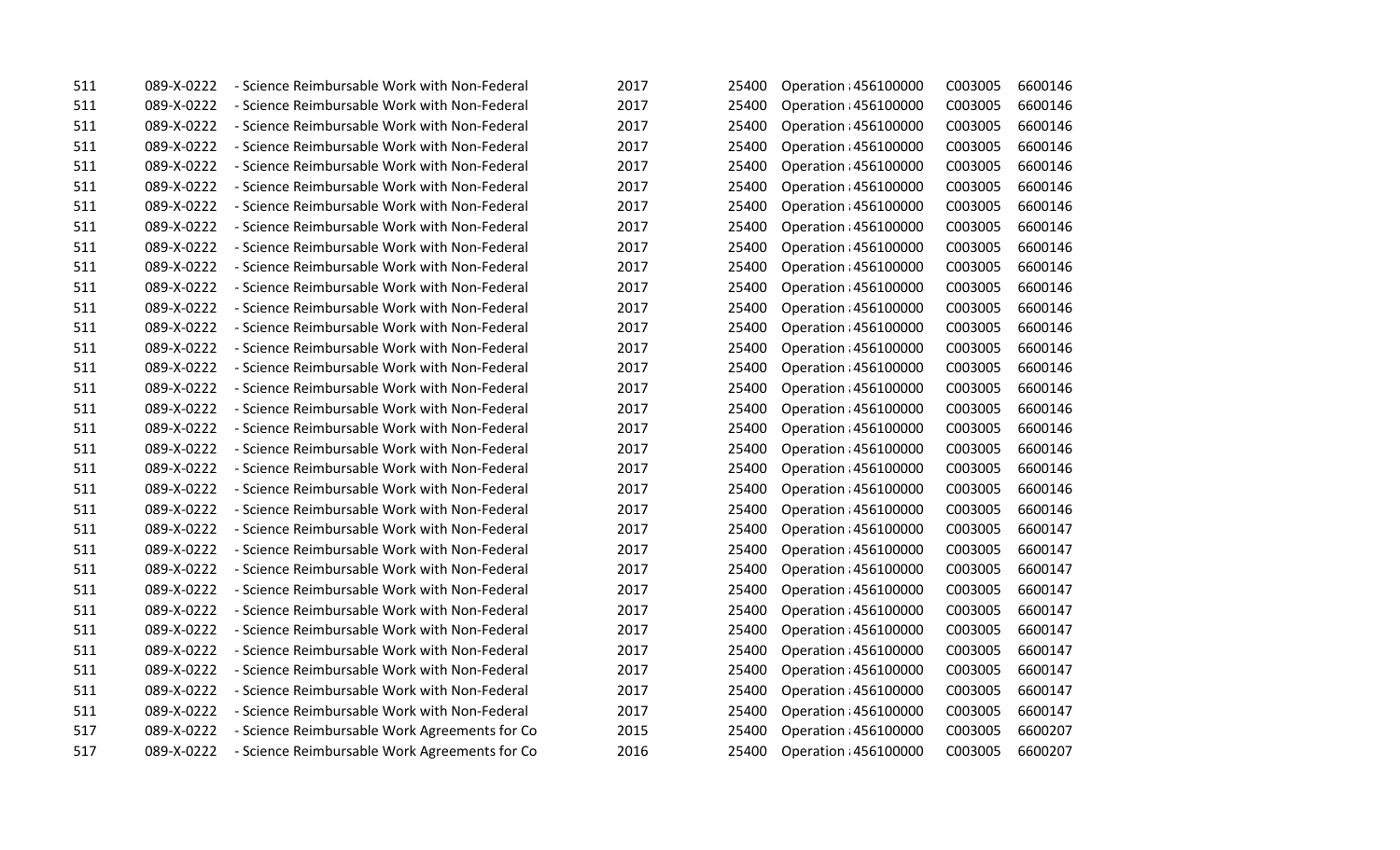| 517  | 089-X-0222 | - Science Reimbursable Work Agreements for Co            | 2016 | 25400 | Operation : 456100000 | C003005 | 6600207 |
|------|------------|----------------------------------------------------------|------|-------|-----------------------|---------|---------|
| 517  | 089-X-0222 | - Science Reimbursable Work Agreements for Co            | 2017 | 25400 | Operation : 456100000 | C003005 | 6600207 |
| 517  | 089-X-0222 | - Science Reimbursable Work Agreements for Co            | 2017 | 25400 | Operation : 456100000 | C003005 | 6600207 |
| 679  |            | 089-15/16-0228 - DA Transfer from USAID (23 USC 2392)    | 2015 | 25400 | Operation : WA2200000 | C001104 | 2822390 |
| 681  |            | 089-14/15-0228 - DA IA Transfer from USAID (23 USC 2392) | 2014 | 25400 | Operation : WA2200000 | C001104 | 2822390 |
| 692  |            | 089-14/15-0228 - DA Primary Fund (P.L. 113-76 FY14)      | 2014 | 25400 | Operation: WN0000000  | C001118 | 1721222 |
| 900  | 089-X-0240 | - Weapons Activities (WA) Primary Fund (was T            | 2014 | 25400 | Operation : DP1204000 | C000912 | 2220743 |
| 900  | 089-X-0240 | - Weapons Activities (WA) Primary Fund (was T            | 2014 | 25400 | Operation : DP4000000 | C000925 | 2222480 |
| 900  | 089-X-0240 | - Weapons Activities (WA) Primary Fund (was T            | 2015 | 25400 | Operation : DP4000000 | C000925 | 2221775 |
| 900  | 089-X-0240 | - Weapons Activities (WA) Primary Fund (was T            | 2015 | 25400 | Operation : DP4000000 | C000925 | 2221791 |
| 900  | 089-X-0240 | - Weapons Activities (WA) Primary Fund (was T            | 2015 | 25400 | Operation : DP4000000 | C000925 | 2221792 |
| 900  | 089-X-0240 | - Weapons Activities (WA) Primary Fund (was T            | 2015 | 25400 | Operation : DP8000000 | C002982 | 2222989 |
| 900  | 089-X-0240 | - Weapons Activities (WA) Primary Fund (was T            | 2016 | 25400 | Operation : DP0909000 | C002955 | 2223112 |
| 900  | 089-X-0240 | - Weapons Activities (WA) Primary Fund (was T            | 2017 | 25400 | Operation : DP0909000 | C002955 | 2223112 |
| 1050 | 089-X-0243 | - Other Defense Activities (ODA) Primary Fund            | 2015 | 25400 | Operation : HQ0000000 | C002425 | 3184701 |
| 1050 | 089-X-0243 | - Other Defense Activities (ODA) Primary Fund            | 2017 | 25400 | Operation : HQ0000000 | C002425 | 3184701 |
| 1060 | 089-X-0243 | - ODA Specialized Security Activities Non-Pro            | 2015 | 25400 | Operation : GD2500000 | C002546 | 3203755 |
| 1060 | 089-X-0243 | - ODA Specialized Security Activities Non-Pro            | 2016 | 25400 | Operation : GD6000000 | C002970 | 3203761 |
| 1060 | 089-X-0243 | - ODA Specialized Security Activities Non-Pro            | 2016 | 25400 | Operation : GD6000000 | C002970 | 3203763 |
| 1060 | 089-X-0243 | - ODA Specialized Security Activities Non-Pro            | 2016 | 25400 | Operation : GD6000000 | C002970 | 3203764 |
| 1060 | 089-X-0243 | - ODA Specialized Security Activities Non-Pro            | 2016 | 25400 | Operation : GD6000000 | C002970 | 3203769 |
| 1060 | 089-X-0243 | - ODA Specialized Security Activities Non-Pro            | 2016 | 25400 | Operation : GD6000000 | C002970 | 3203779 |
| 1060 | 089-X-0243 | - ODA Specialized Security Activities Non-Pro            | 2017 | 25400 | Operation : GD6000000 | C002970 | 3203761 |
| 1060 | 089-X-0243 | - ODA Specialized Security Activities Non-Pro            | 2017 | 25400 | Operation : GD6000000 | C002970 | 3203763 |
| 1060 | 089-X-0243 | - ODA Specialized Security Activities Non-Pro            | 2017 | 25400 | Operation : GD6000000 | C002970 | 3203764 |
| 1060 | 089-X-0243 | - ODA Specialized Security Activities Non-Pro            | 2017 | 25400 | Operation : GD6000000 | C002970 | 3203769 |
| 1060 | 089-X-0243 | - ODA Specialized Security Activities Non-Pro            | 2017 | 25400 | Operation : GD6000000 | C002970 | 3203779 |
| 1060 | 089-X-0243 | - ODA Specialized Security Activities Non-Pro            | 2017 | 25400 | Operation : GD6000000 | C002970 | 3203780 |
| 1079 |            | 089-16/17-0243 - ODA Program Direction                   | 2016 | 25400 | Operation : CS0000000 | C000892 | 1713352 |
| 1551 | 089-X-0309 | - Defense Nuclear Nonproliferation (DNN) Prim            | 2013 | 25400 | Operation : NN4000000 | C001056 | 2222721 |
| 1551 | 089-X-0309 | - Defense Nuclear Nonproliferation (DNN) Prim            | 2013 | 25400 | Operation: NN5000000  | C001058 | 2221234 |
| 1551 | 089-X-0309 | - Defense Nuclear Nonproliferation (DNN) Prim            | 2013 | 25400 | Operation : NN5000000 | C001058 | 2221240 |
| 1551 | 089-X-0309 | - Defense Nuclear Nonproliferation (DNN) Prim            | 2013 | 25400 | Operation : NN5000000 | C001058 | 2222811 |
| 1551 | 089-X-0309 | - Defense Nuclear Nonproliferation (DNN) Prim            | 2014 | 25400 | Operation : NN4000000 | C001056 | 2222722 |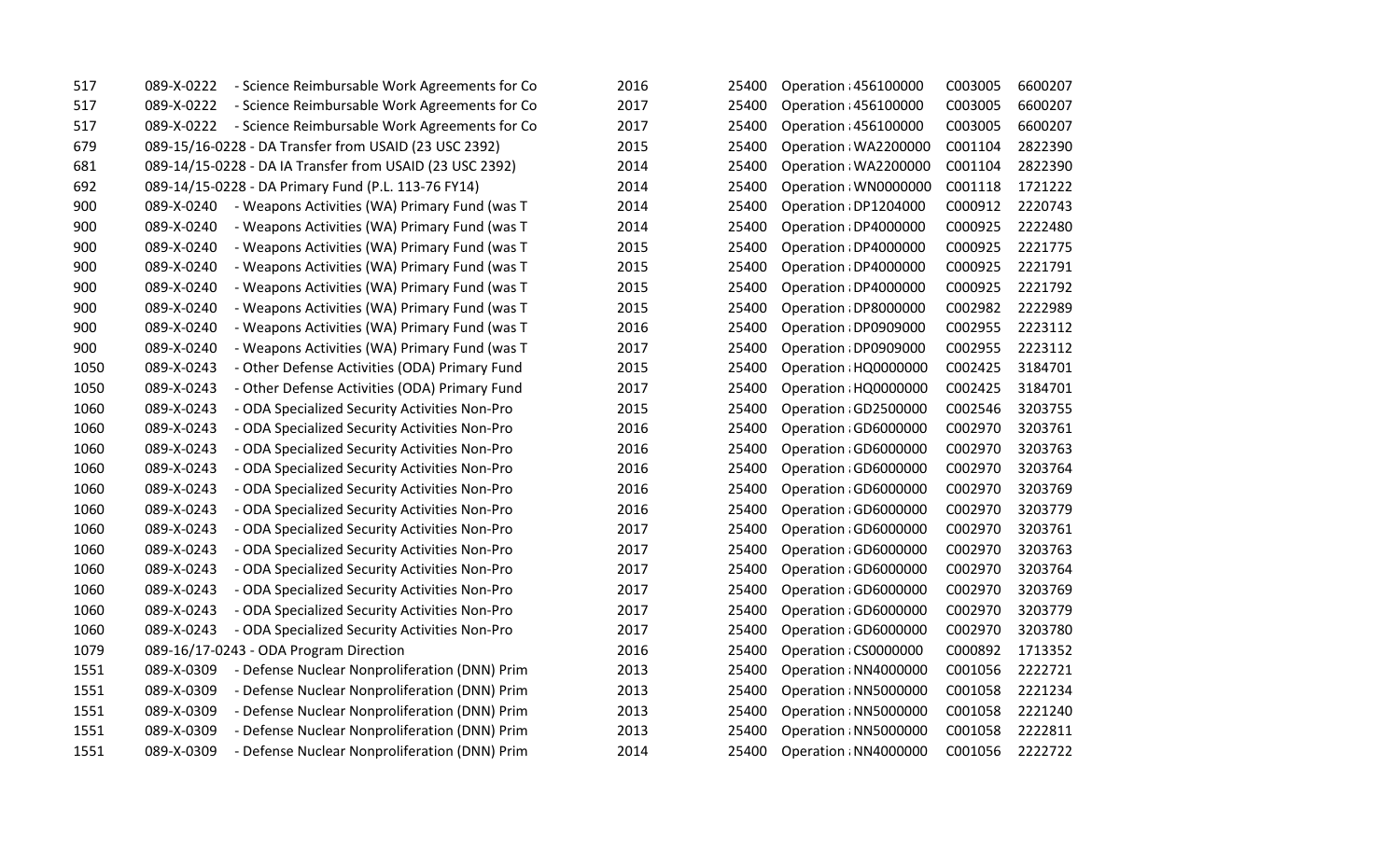| 1551 | 089-X-0309 | - Defense Nuclear Nonproliferation (DNN) Prim | 2014 | 25400 | Operation : NN5000000 | C001058 | 2221231 |
|------|------------|-----------------------------------------------|------|-------|-----------------------|---------|---------|
| 1551 | 089-X-0309 | - Defense Nuclear Nonproliferation (DNN) Prim | 2014 | 25400 | Operation : NN5000000 | C001058 | 2221235 |
| 1551 | 089-X-0309 | - Defense Nuclear Nonproliferation (DNN) Prim | 2014 | 25400 | Operation : NN5000000 | C001058 | 2221240 |
| 1551 | 089-X-0309 | - Defense Nuclear Nonproliferation (DNN) Prim | 2014 | 25400 | Operation : NN5000000 | C001058 | 2221241 |
| 1551 | 089-X-0309 | - Defense Nuclear Nonproliferation (DNN) Prim | 2014 | 25400 | Operation : NN5000000 | C001058 | 2221249 |
| 1551 | 089-X-0309 | - Defense Nuclear Nonproliferation (DNN) Prim | 2014 | 25400 | Operation : NN5000000 | C001058 | 2222878 |
| 1551 | 089-X-0309 | - Defense Nuclear Nonproliferation (DNN) Prim | 2014 | 25400 | Operation : NN5000000 | C001058 | 2222881 |
| 1551 | 089-X-0309 | - Defense Nuclear Nonproliferation (DNN) Prim | 2014 | 25400 | Operation : NN5000000 | C001058 | 2720208 |
| 1551 | 089-X-0309 | - Defense Nuclear Nonproliferation (DNN) Prim | 2014 | 25400 | Operation : NN9300000 | C002936 | 2222890 |
| 1551 | 089-X-0309 | - Defense Nuclear Nonproliferation (DNN) Prim | 2015 | 25400 | Operation : NN2000000 | C001052 | 2221132 |
| 1551 | 089-X-0309 | - Defense Nuclear Nonproliferation (DNN) Prim | 2015 | 25400 | Operation : NN4000000 | C001056 | 2222717 |
| 1551 | 089-X-0309 | - Defense Nuclear Nonproliferation (DNN) Prim | 2015 | 25400 | Operation: NN4000000  | C001056 | 2222718 |
| 1551 | 089-X-0309 | - Defense Nuclear Nonproliferation (DNN) Prim | 2015 | 25400 | Operation : NN4000000 | C001056 | 2222719 |
| 1551 | 089-X-0309 | - Defense Nuclear Nonproliferation (DNN) Prim | 2015 | 25400 | Operation : NN4000000 | C001056 | 2222727 |
| 1551 | 089-X-0309 | - Defense Nuclear Nonproliferation (DNN) Prim | 2015 | 25400 | Operation : NN4000000 | C001056 | 2222728 |
| 1551 | 089-X-0309 | - Defense Nuclear Nonproliferation (DNN) Prim | 2015 | 25400 | Operation : NN4000000 | C001056 | 2222730 |
| 1551 | 089-X-0309 | - Defense Nuclear Nonproliferation (DNN) Prim | 2015 | 25400 | Operation : NN4000000 | C001056 | 2222732 |
| 1551 | 089-X-0309 | - Defense Nuclear Nonproliferation (DNN) Prim | 2015 | 25400 | Operation : NN4000000 | C001056 | 2222733 |
| 1551 | 089-X-0309 | - Defense Nuclear Nonproliferation (DNN) Prim | 2015 | 25400 | Operation : NN5000000 | C001058 | 2221234 |
| 1551 | 089-X-0309 | - Defense Nuclear Nonproliferation (DNN) Prim | 2015 | 25400 | Operation : NN5000000 | C001058 | 2221235 |
| 1551 | 089-X-0309 | - Defense Nuclear Nonproliferation (DNN) Prim | 2015 | 25400 | Operation : NN5000000 | C001058 | 2221240 |
| 1551 | 089-X-0309 | - Defense Nuclear Nonproliferation (DNN) Prim | 2015 | 25400 | Operation : NN5000000 | C001058 | 2221241 |
| 1551 | 089-X-0309 | - Defense Nuclear Nonproliferation (DNN) Prim | 2015 | 25400 | Operation : NN5000000 | C001058 | 2221243 |
| 1551 | 089-X-0309 | - Defense Nuclear Nonproliferation (DNN) Prim | 2015 | 25400 | Operation : NN5000000 | C001058 | 2222810 |
| 1551 | 089-X-0309 | - Defense Nuclear Nonproliferation (DNN) Prim | 2015 | 25400 | Operation : NN5000000 | C001058 | 2222878 |
| 1551 | 089-X-0309 | - Defense Nuclear Nonproliferation (DNN) Prim | 2015 | 25400 | Operation : NN5000000 | C001058 | 2222881 |
| 1551 | 089-X-0309 | - Defense Nuclear Nonproliferation (DNN) Prim | 2015 | 25400 | Operation: NN9100000  | C002938 | 2222883 |
| 1551 | 089-X-0309 | - Defense Nuclear Nonproliferation (DNN) Prim | 2015 | 25400 | Operation : NN9300000 | C002936 | 2222890 |
| 1551 | 089-X-0309 | - Defense Nuclear Nonproliferation (DNN) Prim | 2016 | 25400 | Operation: CT0000000  | C003007 | 2223014 |
| 1551 | 089-X-0309 | - Defense Nuclear Nonproliferation (DNN) Prim | 2016 | 25400 | Operation : CT0000000 | C003007 | 2223020 |
| 1551 | 089-X-0309 | - Defense Nuclear Nonproliferation (DNN) Prim | 2016 | 25400 | Operation : CT0000000 | C003007 | 2223023 |
| 1551 | 089-X-0309 | - Defense Nuclear Nonproliferation (DNN) Prim | 2016 | 25400 | Operation : CT0000000 | C003007 | 2223025 |
| 1551 | 089-X-0309 | - Defense Nuclear Nonproliferation (DNN) Prim | 2016 | 25400 | Operation : DN1001000 | C003034 | 2223049 |
| 1551 | 089-X-0309 | - Defense Nuclear Nonproliferation (DNN) Prim | 2016 | 25400 | Operation : DN1001000 | C003034 | 2223053 |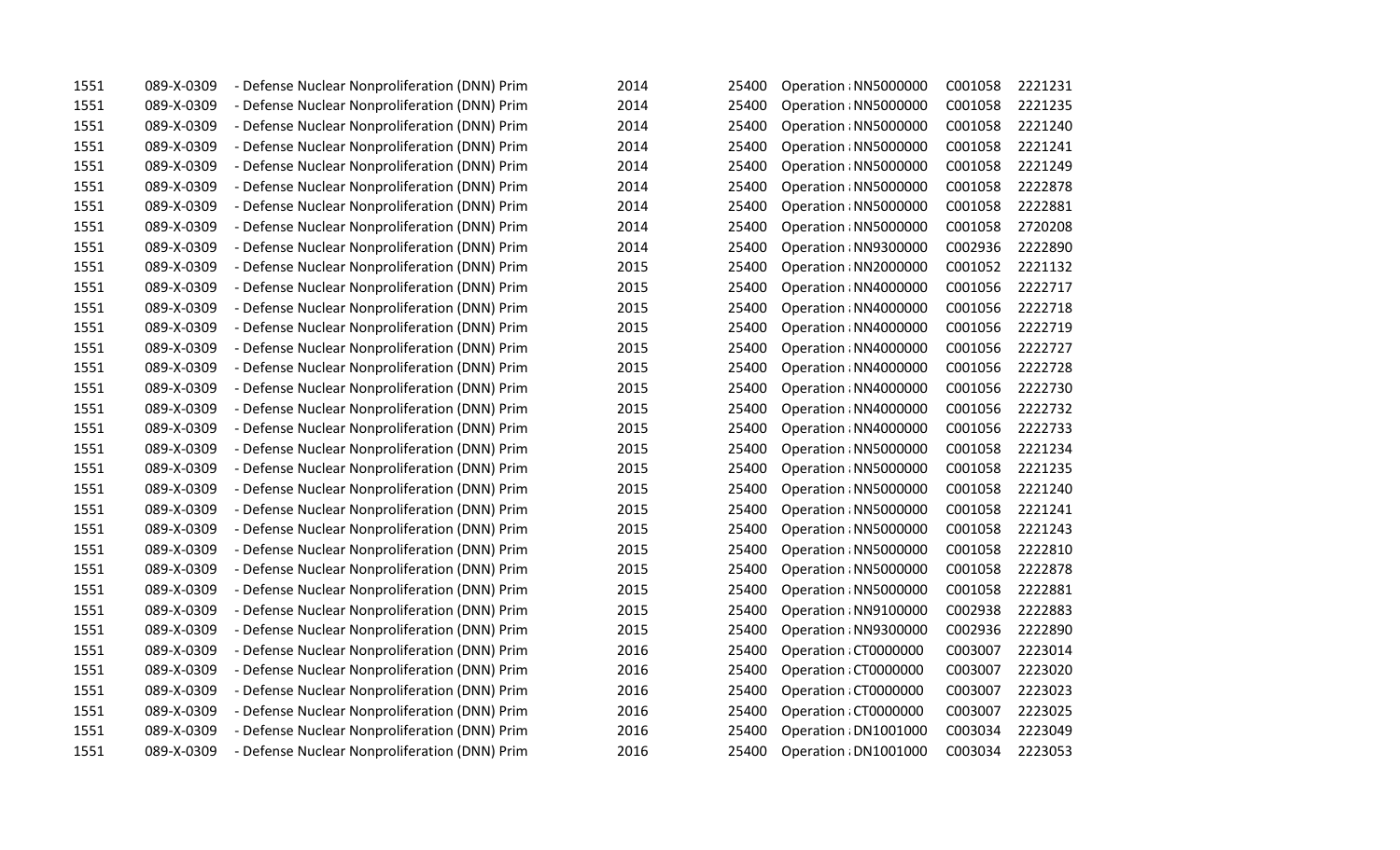| 1551 | 089-X-0309 | - Defense Nuclear Nonproliferation (DNN) Prim                | 2016 | 25400 | Operation : DN1003000 | C003036 | 2223063 |
|------|------------|--------------------------------------------------------------|------|-------|-----------------------|---------|---------|
| 1551 | 089-X-0309 | - Defense Nuclear Nonproliferation (DNN) Prim                | 2016 | 25400 | Operation : DN2000000 | C003038 | 2223076 |
| 1551 | 089-X-0309 | - Defense Nuclear Nonproliferation (DNN) Prim                | 2016 | 25400 | Operation : DN3001000 | C003039 | 2223079 |
| 1551 | 089-X-0309 | - Defense Nuclear Nonproliferation (DNN) Prim                | 2016 | 25400 | Operation : DN4000000 | C003042 | 2223094 |
| 1551 | 089-X-0309 | - Defense Nuclear Nonproliferation (DNN) Prim                | 2016 | 25400 | Operation : DN4000000 | C003042 | 2223095 |
| 1551 | 089-X-0309 | - Defense Nuclear Nonproliferation (DNN) Prim                | 2016 | 25400 | Operation : DN4000000 | C003042 | 2223096 |
| 1551 | 089-X-0309 | - Defense Nuclear Nonproliferation (DNN) Prim                | 2016 | 25400 | Operation : DN4000000 | C003042 | 2223101 |
| 1551 | 089-X-0309 | - Defense Nuclear Nonproliferation (DNN) Prim                | 2016 | 25400 | Operation : DN4000000 | C003042 | 2223102 |
| 1551 | 089-X-0309 | - Defense Nuclear Nonproliferation (DNN) Prim                | 2016 | 25400 | Operation : DN4000000 | C003042 | 2223103 |
| 1551 | 089-X-0309 | - Defense Nuclear Nonproliferation (DNN) Prim                | 2016 | 25400 | Operation : DN4000000 | C003042 | 2223105 |
| 1551 | 089-X-0309 | - Defense Nuclear Nonproliferation (DNN) Prim                | 2017 | 25400 | Operation: CT0000000  | C003007 | 2223014 |
| 1551 | 089-X-0309 | - Defense Nuclear Nonproliferation (DNN) Prim                | 2017 | 25400 | Operation : CT0000000 | C003007 | 2223020 |
| 1551 | 089-X-0309 | - Defense Nuclear Nonproliferation (DNN) Prim                | 2017 | 25400 | Operation : CT0000000 | C003007 | 2223023 |
| 1551 | 089-X-0309 | - Defense Nuclear Nonproliferation (DNN) Prim                | 2017 | 25400 | Operation : CT0000000 | C003007 | 2223025 |
| 1551 | 089-X-0309 | - Defense Nuclear Nonproliferation (DNN) Prim                | 2017 | 25400 | Operation : DN1001000 | C003034 | 2223049 |
| 1551 | 089-X-0309 | - Defense Nuclear Nonproliferation (DNN) Prim                | 2017 | 25400 | Operation : DN1003000 | C003036 | 2223063 |
| 1551 | 089-X-0309 | - Defense Nuclear Nonproliferation (DNN) Prim                | 2017 | 25400 | Operation : DN2000000 | C003038 | 2223076 |
| 1551 | 089-X-0309 | - Defense Nuclear Nonproliferation (DNN) Prim                | 2017 | 25400 | Operation : DN3001000 | C003039 | 2223079 |
| 1551 | 089-X-0309 | - Defense Nuclear Nonproliferation (DNN) Prim                | 2017 | 25400 | Operation : DN3001000 | C003039 | 2223080 |
| 1551 | 089-X-0309 | - Defense Nuclear Nonproliferation (DNN) Prim                | 2017 | 25400 | Operation : DN4000000 | C003042 | 2223094 |
| 1551 | 089-X-0309 | - Defense Nuclear Nonproliferation (DNN) Prim                | 2017 | 25400 | Operation : DN4000000 | C003042 | 2223095 |
| 1551 | 089-X-0309 | - Defense Nuclear Nonproliferation (DNN) Prim                | 2017 | 25400 | Operation : DN4000000 | C003042 | 2223096 |
| 1551 | 089-X-0309 | - Defense Nuclear Nonproliferation (DNN) Prim                | 2017 | 25400 | Operation : DN4000000 | C003042 | 2223102 |
| 1551 | 089-X-0309 | - Defense Nuclear Nonproliferation (DNN) Prim                | 2017 | 25400 | Operation : DN4000000 | C003042 | 2223103 |
| 1551 | 089-X-0309 | - Defense Nuclear Nonproliferation (DNN) Prim                | 2017 | 25400 | Operation : DN4000000 | C003042 | 2223106 |
| 1557 | 089-X-0309 | - DNN Second Line of Defense International Co                | 2012 | 25400 | Operation : NN5000000 | C001058 | 2222290 |
| 1650 | 089-X-0313 | - Office of the Administrator (OA) (was AD)                  | 2010 | 25400 | Operation : PS0000000 | C001075 | 2221514 |
| 1689 |            | 089-14/15-0313 - Office of the Administrator (P.L. 113-76 FY | 2014 | 25400 | Operation : PS0000000 | C001075 | 2222565 |
| 1751 | 089-X-0315 | - Non-Defense Environmental Cleanup (NDEC) Pr                | 2013 | 25400 | Operation : EZ5000000 | C002226 | 1110981 |
| 1751 | 089-X-0315 | - Non-Defense Environmental Cleanup (NDEC) Pr                | 2015 | 25400 | Operation : EZ5000000 | C002226 | 1110981 |
| 2300 | 089-X-4180 | - Isotope Production and Distribution Fund (P                | 2014 | 25400 | Operation : ST0000000 | C001087 | 2720714 |
| 2300 | 089-X-4180 | - Isotope Production and Distribution Fund (P                | 2014 | 25400 | Operation : ST0000000 | C001087 | 2924306 |
| 2300 | 089-X-4180 | - Isotope Production and Distribution Fund (P                | 2014 | 25400 | Operation : ST0000000 | C001087 | 2924424 |
| 2300 | 089-X-4180 | - Isotope Production and Distribution Fund (P                | 2014 | 32003 | Accelerato ST0000000  | C001087 | 2924281 |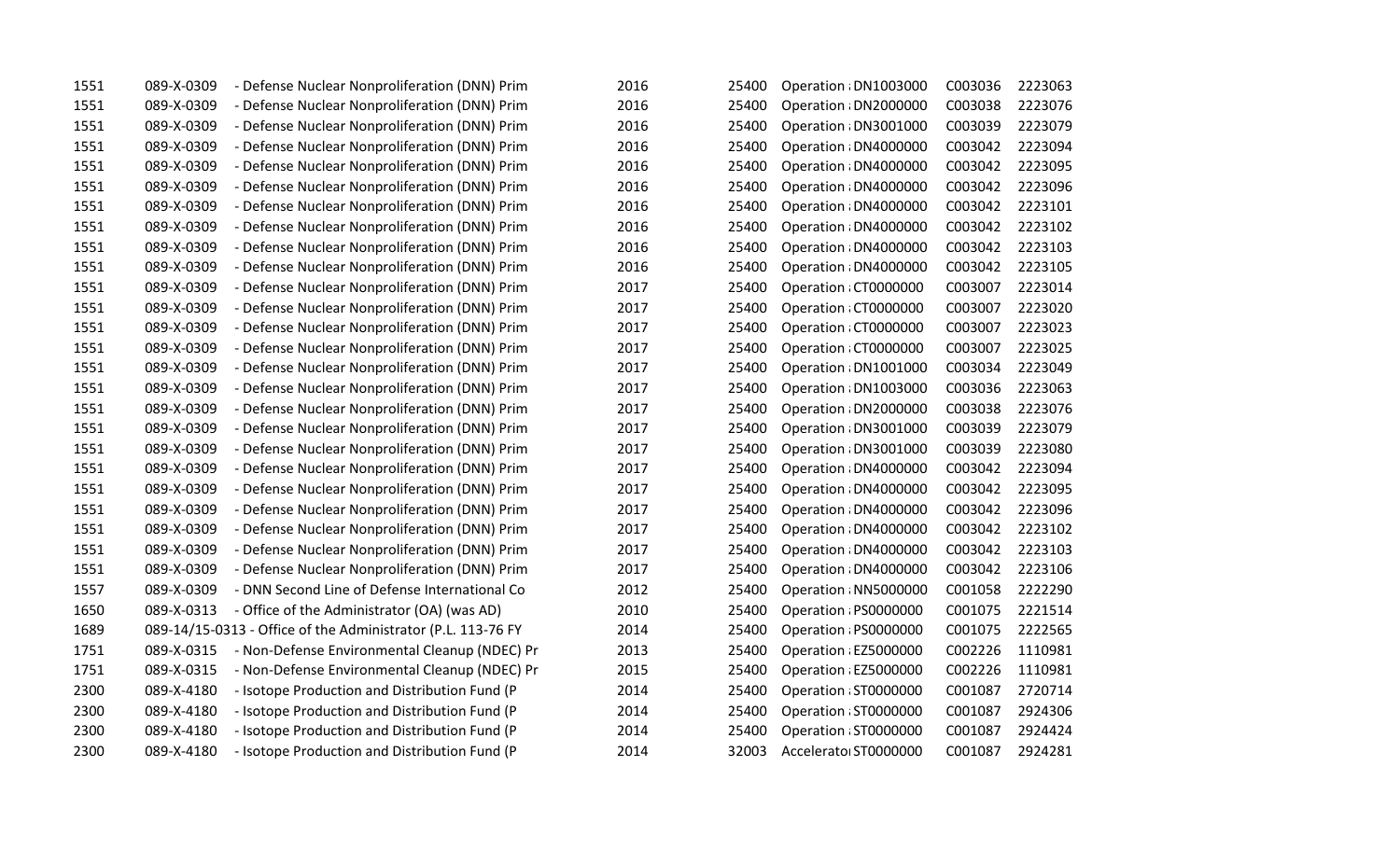| 2300 | 089-X-4180 | - Isotope Production and Distribution Fund (P | 2015 | 25400 | Operation : ST0000000 | C001087 | 2720715 |
|------|------------|-----------------------------------------------|------|-------|-----------------------|---------|---------|
| 2300 | 089-X-4180 | - Isotope Production and Distribution Fund (P | 2015 | 25400 | Operation : ST0000000 | C001087 | 2924281 |
| 2300 | 089-X-4180 | - Isotope Production and Distribution Fund (P | 2015 | 25400 | Operation : ST0000000 | C001087 | 2924306 |
| 2300 | 089-X-4180 | - Isotope Production and Distribution Fund (P | 2015 | 32003 | Accelerator ST0000000 | C001087 | 2924281 |
| 2300 | 089-X-4180 | - Isotope Production and Distribution Fund (P | 2016 | 25400 | Operation : ST0000000 | C001087 | 2720715 |
| 2300 | 089-X-4180 | - Isotope Production and Distribution Fund (P | 2016 | 25400 | Operation : ST0000000 | C001087 | 2720716 |
| 2300 | 089-X-4180 | - Isotope Production and Distribution Fund (P | 2016 | 25400 | Operation: ST0000000  | C001087 | 2720718 |
| 2300 | 089-X-4180 | - Isotope Production and Distribution Fund (P | 2016 | 25400 | Operation : ST0000000 | C001087 | 2924280 |
| 2300 | 089-X-4180 | - Isotope Production and Distribution Fund (P | 2016 | 25400 | Operation : ST0000000 | C001087 | 2924282 |
| 2300 | 089-X-4180 | - Isotope Production and Distribution Fund (P | 2016 | 25400 | Operation : ST0000000 | C001087 | 2924306 |
| 2300 | 089-X-4180 | - Isotope Production and Distribution Fund (P | 2016 | 25400 | Operation: ST0000000  | C001087 | 2924424 |
| 2300 | 089-X-4180 | - Isotope Production and Distribution Fund (P | 2017 | 25400 | Operation : ST0000000 | C001087 | 2720715 |
| 2300 | 089-X-4180 | - Isotope Production and Distribution Fund (P | 2017 | 25400 | Operation : ST0000000 | C001087 | 2720718 |
| 2300 | 089-X-4180 | - Isotope Production and Distribution Fund (P | 2017 | 25400 | Operation : ST0000000 | C001087 | 2924280 |
| 2300 | 089-X-4180 | - Isotope Production and Distribution Fund (P | 2017 | 25400 | Operation : ST0000000 | C001087 | 2924306 |
| 5300 | 089-X-0318 | - Electricity Delivery and Energy Reliability | 2014 | 25400 | Operation : TE1100000 | C002798 | 3123785 |
| 5300 | 089-X-0318 | - Electricity Delivery and Energy Reliability | 2014 | 25400 | Operation TE1200000   | C002799 | 3123792 |
| 5300 | 089-X-0318 | - Electricity Delivery and Energy Reliability | 2015 | 25400 | Operation : TE1100000 | C002798 | 3123785 |
| 5300 | 089-X-0318 | - Electricity Delivery and Energy Reliability | 2015 | 25400 | Operation: TE1200000  | C002799 | 3123792 |
| 5300 | 089-X-0318 | - Electricity Delivery and Energy Reliability | 2015 | 25400 | Operation : TE1400000 | C002801 | 3123795 |
| 5300 | 089-X-0318 | - Electricity Delivery and Energy Reliability | 2015 | 25400 | Operation TG0000000   | C002803 | 3123806 |
| 5300 | 089-X-0318 | - Electricity Delivery and Energy Reliability | 2016 | 25400 | Operation : TE1100000 | C002798 | 3123785 |
| 5300 | 089-X-0318 | - Electricity Delivery and Energy Reliability | 2016 | 25400 | Operation : TE1100000 | C002798 | 3123789 |
| 5300 | 089-X-0318 | - Electricity Delivery and Energy Reliability | 2016 | 25400 | Operation : TE1100000 | C002798 | 3123802 |
| 5300 | 089-X-0318 | - Electricity Delivery and Energy Reliability | 2016 | 25400 | Operation TE1200000   | C002799 | 3123792 |
| 5300 | 089-X-0318 | - Electricity Delivery and Energy Reliability | 2016 | 25400 | Operation : TE1200000 | C002799 | 3123809 |
| 5300 | 089-X-0318 | - Electricity Delivery and Energy Reliability | 2016 | 25400 | Operation: TE1200000  | C002799 | 3123810 |
| 5300 | 089-X-0318 | - Electricity Delivery and Energy Reliability | 2016 | 25400 | Operation : TE1200000 | C002799 | 3123811 |
| 5300 | 089-X-0318 | - Electricity Delivery and Energy Reliability | 2016 | 25400 | Operation TE1200000   | C002799 | 3123812 |
| 5300 | 089-X-0318 | - Electricity Delivery and Energy Reliability | 2016 | 25400 | Operation: TE1300000  | C002800 | 3123803 |
| 5300 | 089-X-0318 | - Electricity Delivery and Energy Reliability | 2016 | 25400 | Operation: TE1300000  | C002800 | 3123804 |
| 5300 | 089-X-0318 | - Electricity Delivery and Energy Reliability | 2016 | 25400 | Operation : TE1300000 | C002800 | 3123815 |
| 5300 | 089-X-0318 | - Electricity Delivery and Energy Reliability | 2016 | 25400 | Operation TE1400000   | C002801 | 3123795 |
| 5300 | 089-X-0318 | - Electricity Delivery and Energy Reliability | 2016 | 25400 | Operation : TF0000000 | C002802 | 3123796 |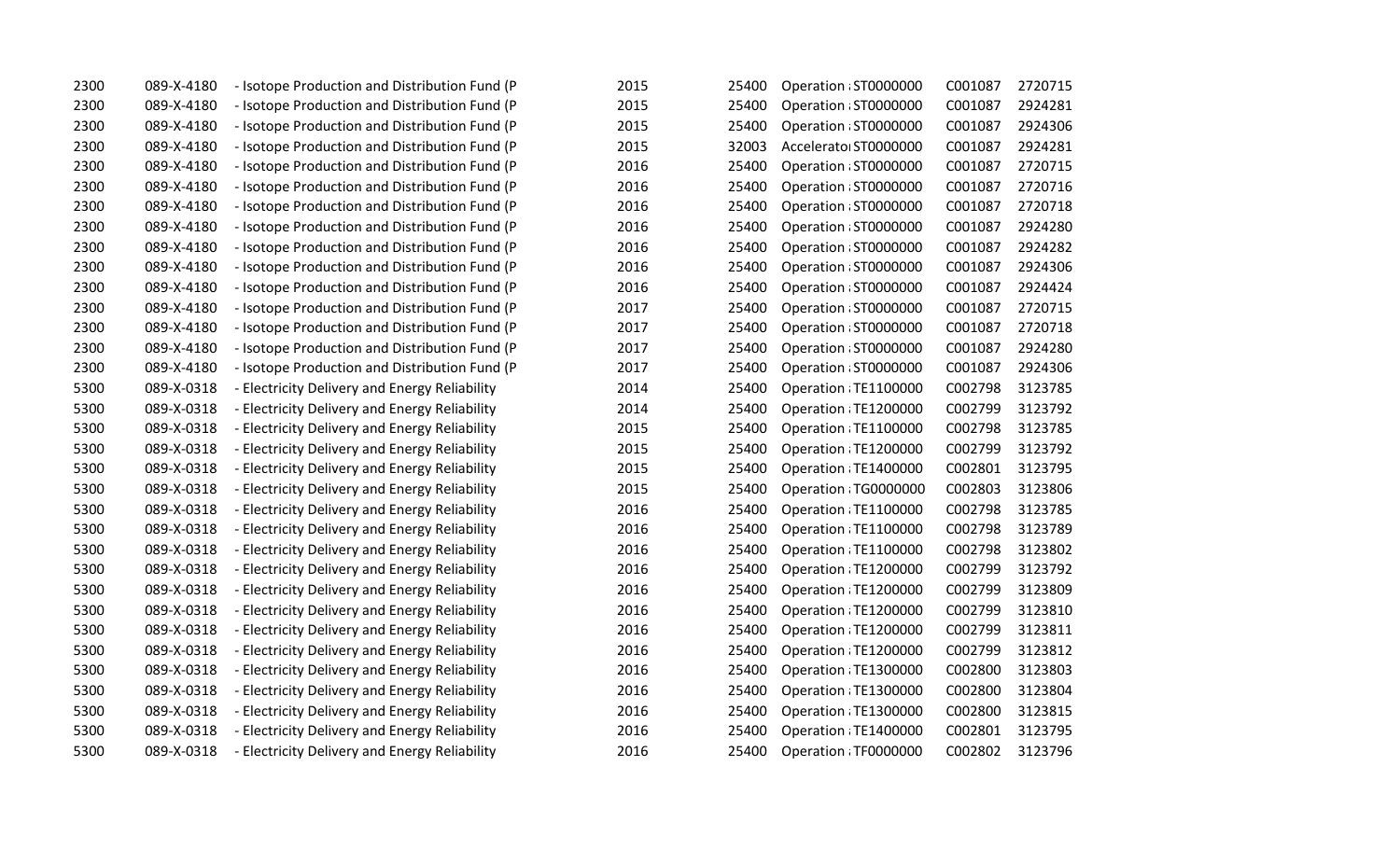| 5300 | 089-X-0318 | - Electricity Delivery and Energy Reliability | 2017 | 25400 | Operation : TE1100000 | C002798 | 3123816 |
|------|------------|-----------------------------------------------|------|-------|-----------------------|---------|---------|
| 5300 | 089-X-0318 | - Electricity Delivery and Energy Reliability | 2017 | 25400 | Operation : TE1300000 | C002800 | 3123803 |
| 5300 | 089-X-0318 | - Electricity Delivery and Energy Reliability | 2017 | 25400 | Operation: TE1400000  | C002801 | 3123795 |
| 5350 | 089-X-0319 | - Nuclear Energy (NE) Primary Fund (P.L. 110- | 2013 | 25400 | Operation : NT0100000 | C002769 | 2720775 |
| 5350 | 089-X-0319 | - Nuclear Energy (NE) Primary Fund (P.L. 110- | 2014 | 25400 | Operation : AF5800000 | C000822 | 2720875 |
| 5350 | 089-X-0319 | - Nuclear Energy (NE) Primary Fund (P.L. 110- | 2016 | 25400 | Operation : AF0400000 | C002768 | 2720880 |
| 5350 | 089-X-0319 | - Nuclear Energy (NE) Primary Fund (P.L. 110- | 2016 | 25400 | Operation : AF5800000 | C000822 | 2720625 |
| 5350 | 089-X-0319 | - Nuclear Energy (NE) Primary Fund (P.L. 110- | 2016 | 25400 | Operation : AF5800000 | C000822 | 2720667 |
| 5350 | 089-X-0319 | - Nuclear Energy (NE) Primary Fund (P.L. 110- | 2016 | 25400 | Operation : AF5800000 | C000822 | 2720874 |
| 5350 | 089-X-0319 | - Nuclear Energy (NE) Primary Fund (P.L. 110- | 2016 | 25400 | Operation : AF5800000 | C000822 | 2720875 |
| 5350 | 089-X-0319 | - Nuclear Energy (NE) Primary Fund (P.L. 110- | 2016 | 25400 | Operation: RC0400000  | C002775 | 2720918 |
| 5350 | 089-X-0319 | - Nuclear Energy (NE) Primary Fund (P.L. 110- | 2017 | 25400 | Operation : AF0400000 | C002768 | 2720877 |
| 5350 | 089-X-0319 | - Nuclear Energy (NE) Primary Fund (P.L. 110- | 2017 | 25400 | Operation : AF5800000 | C000822 | 2720625 |
| 5350 | 089-X-0319 | - Nuclear Energy (NE) Primary Fund (P.L. 110- | 2017 | 25400 | Operation : AF5800000 | C000822 | 2720667 |
| 5350 | 089-X-0319 | - Nuclear Energy (NE) Primary Fund (P.L. 110- | 2017 | 25400 | Operation : AF5800000 | C000822 | 2720874 |
| 5350 | 089-X-0319 | - Nuclear Energy (NE) Primary Fund (P.L. 110- | 2017 | 25400 | Operation : AF5800000 | C000822 | 2720875 |
| 5350 | 089-X-0319 | - Nuclear Energy (NE) Primary Fund (P.L. 110- | 2017 | 25400 | Operation : AF5800000 | C000822 | 2720965 |
| 5350 | 089-X-0319 | - Nuclear Energy (NE) Primary Fund (P.L. 110- | 2017 | 25400 | Operation: RC0400000  | C002775 | 2720918 |
| 5450 | 089-X-0321 | - Energy Efficiency and Renewable Energy (EER | 2013 | 25400 | Operation : EL1700000 | C000955 | 1005091 |
| 5450 | 089-X-0321 | - Energy Efficiency and Renewable Energy (EER | 2014 | 25400 | Operation : BM0100000 | C000846 | 1009218 |
| 5450 | 089-X-0321 | - Energy Efficiency and Renewable Energy (EER | 2014 | 25400 | Operation GT0000000   | C002910 | 1005612 |
| 5450 | 089-X-0321 | - Energy Efficiency and Renewable Energy (EER | 2014 | 25400 | Operation : VT0000000 | C001096 | 1004893 |
| 5450 | 089-X-0321 | - Energy Efficiency and Renewable Energy (EER | 2015 | 25400 | Operation : ED0000000 | C000949 | 1009209 |
| 5450 | 089-X-0321 | - Energy Efficiency and Renewable Energy (EER | 2015 | 25400 | Operation : HT0000000 | C002796 | 1009190 |
| 5450 | 089-X-0321 | - Energy Efficiency and Renewable Energy (EER | 2015 | 25400 | Operation : SL0000000 | C002911 | 1005616 |
| 5450 | 089-X-0321 | - Energy Efficiency and Renewable Energy (EER | 2015 | 25400 | Operation: VT0000000  | C001096 | 1005556 |
| 5450 | 089-X-0321 | - Energy Efficiency and Renewable Energy (EER | 2016 | 25400 | Operation : ED0000000 | C000949 | 1009209 |
| 5450 | 089-X-0321 | - Energy Efficiency and Renewable Energy (EER | 2016 | 25400 | Operation GT0000000   | C002910 | 1005613 |
| 5450 | 089-X-0321 | - Energy Efficiency and Renewable Energy (EER | 2016 | 25400 | Operation: HT0000000  | C002796 | 1009190 |
| 5450 | 089-X-0321 | - Energy Efficiency and Renewable Energy (EER | 2016 | 25400 | Operation : HT0000000 | C002796 | 1009190 |
| 5450 | 089-X-0321 | - Energy Efficiency and Renewable Energy (EER | 2016 | 25400 | Operation HT0000000   | C002796 | 1009198 |
| 5450 | 089-X-0321 | - Energy Efficiency and Renewable Energy (EER | 2016 | 25400 | Operation : PG0000000 | C002840 | 1005604 |
| 5450 | 089-X-0321 | - Energy Efficiency and Renewable Energy (EER | 2016 | 25400 | Operation : SL0000000 | C002911 | 1005616 |
| 5450 | 089-X-0321 | - Energy Efficiency and Renewable Energy (EER | 2016 | 25400 | Operation : VT0000000 | C001096 | 1005554 |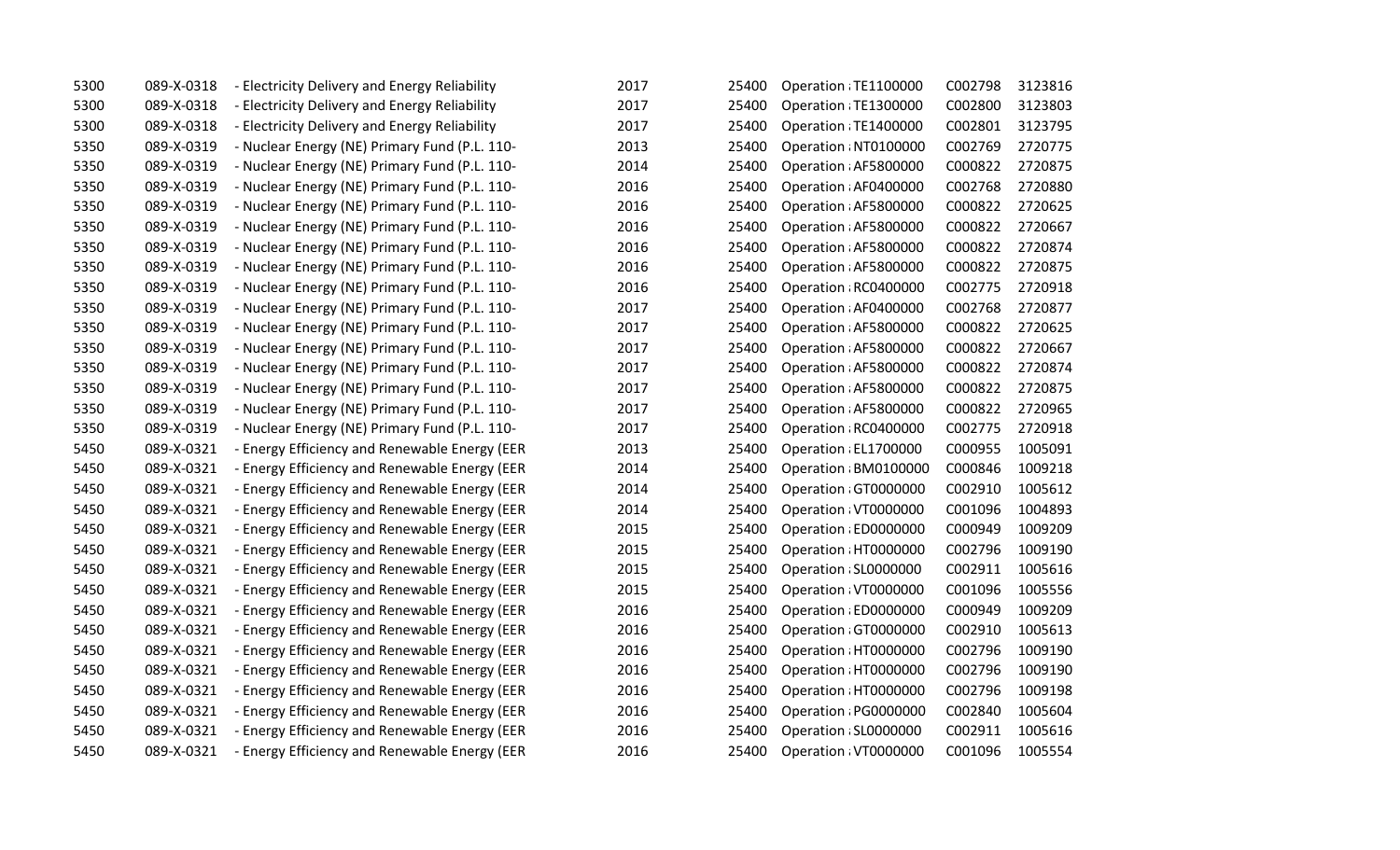| 5450 | 089-X-0321 | - Energy Efficiency and Renewable Energy (EER                | 2016 | 25400 | Operation VT0000000   | C001096 | 1005556 |
|------|------------|--------------------------------------------------------------|------|-------|-----------------------|---------|---------|
| 5450 | 089-X-0321 | - Energy Efficiency and Renewable Energy (EER                | 2017 | 25400 | Operation GT0000000   | C002910 | 1005613 |
| 5450 | 089-X-0321 | - Energy Efficiency and Renewable Energy (EER                | 2017 | 25400 | Operation : HT0000000 | C002796 | 1009190 |
| 5450 | 089-X-0321 | - Energy Efficiency and Renewable Energy (EER                | 2017 | 25400 | Operation: VT0000000  | C001096 | 1005554 |
| 5450 | 089-X-0321 | - Energy Efficiency and Renewable Energy (EER                | 2017 | 25400 | Operation: VT0000000  | C001096 | 1005556 |
| 5489 |            | 089-16/17-0321 - EERE Reimbursable Work with Other Federal A | 2016 | 25400 | Operation : 456100000 | C003005 | 6600073 |
| 5498 | 089-X-0321 | - EERE Reimbursable Work with Non-Federal Ent                | 2015 | 25400 | Operation : 456100000 | C003005 | 6600146 |
| 5498 | 089-X-0321 | - EERE Reimbursable Work with Non-Federal Ent                | 2016 | 25400 | Operation : 456100000 | C003005 | 6600146 |
| 6600 | 089X0337   | - Energy Transformation Acceleration Fund - A                | 2014 | 25400 | Operation : CJ0100000 | C002599 | 3166012 |
| 6600 | 089X0337   | - Energy Transformation Acceleration Fund - A                | 2014 | 25400 | Operation : CJ0100000 | C002599 | 3166012 |
| 6600 | 089X0337   | - Energy Transformation Acceleration Fund - A                | 2014 | 25400 | Operation : CJ0100000 | C002599 | 3166012 |

## **Non-Appropriated Total DOE Appropriated Total**

## **SF-30 Total**

| <b>FPDS-NG Total [Action Obligation]</b><br><b>FPDS-NG Total [Base And Exercised Options Value]</b><br><b>FPDS-NG Total [Base And All Options Value]</b> |                |
|----------------------------------------------------------------------------------------------------------------------------------------------------------|----------------|
| Work for Others Funds Associated with Federal Agencies:                                                                                                  | $-205, 253.90$ |
| Total DOE Funds:                                                                                                                                         | 2,062,725.18   |
| Total Non-Appropriated Funds:                                                                                                                            | 1,303,502.94   |
| Grand Total:                                                                                                                                             | 3,160,974.22   |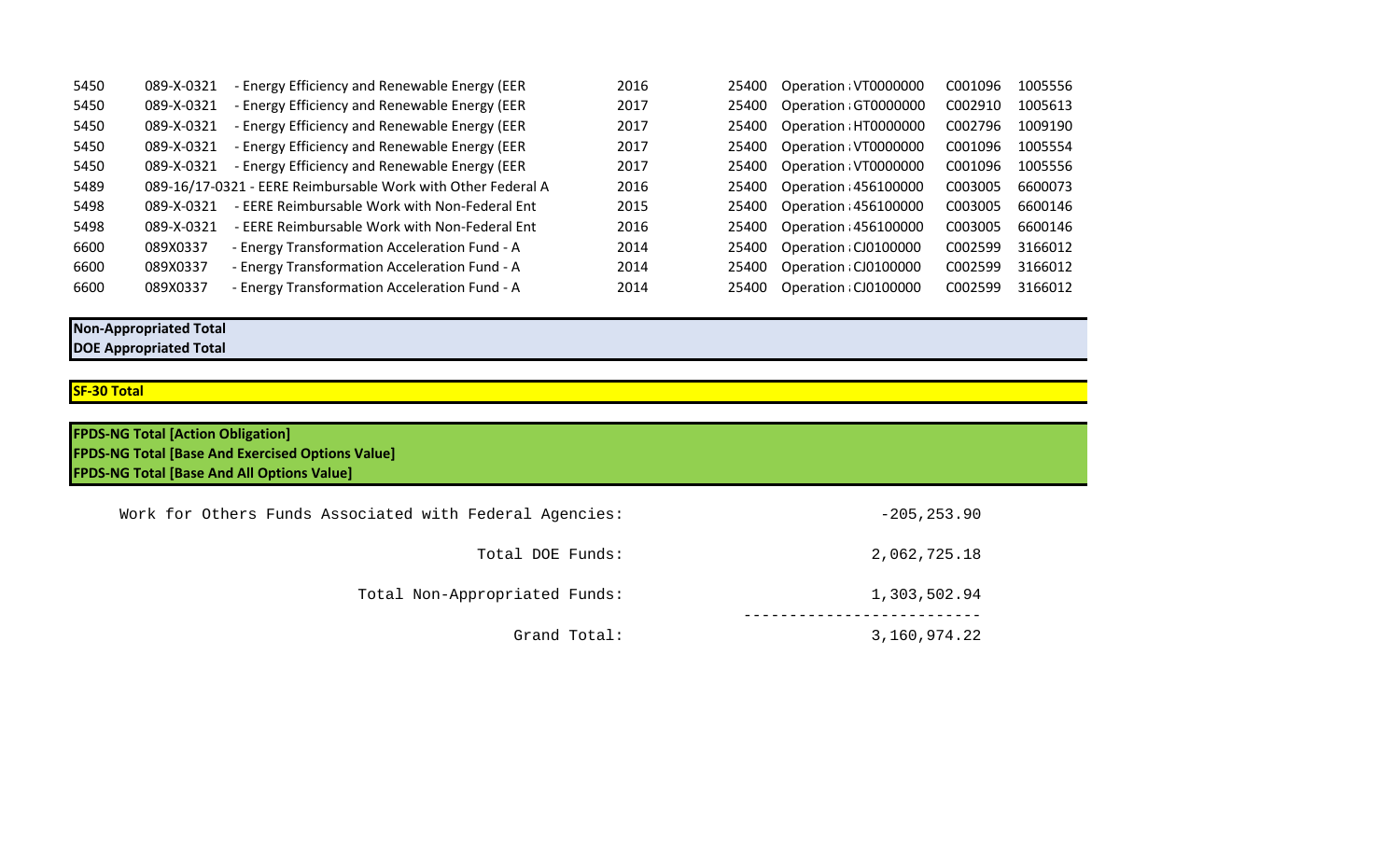## BROOKHAVEN NATIONAL LABORATORY CONTRACT MOD # DE-SC0012704

| Program                                                      | <b>WFO</b>   | <b>WFO</b>       | Local | Local               | <b>Beginning</b>         | <b>Budget</b> | <b>Budget</b> | <b>Budget</b> |
|--------------------------------------------------------------|--------------|------------------|-------|---------------------|--------------------------|---------------|---------------|---------------|
| Title                                                        |              | Title            | Use   | Use                 | Uncosted                 | Authority     | Authority     | Authority     |
|                                                              |              |                  |       | Code                | Obligations              | Previous      | Change        | Revised       |
| KP1102010, Molecular Biology                                 | $\mathbf{0}$ | Default WF0      |       |                     | Default Loc \$1,581.19   | \$0.00        | \$0.00        | \$0.00        |
| KP1101010, Structural Biology                                |              | Default WF485396 |       | CHEQU               | \$39,292.45              | \$0.00        | \$0.00        | \$0.00        |
| KA1301032, Non-Accelerator Physics Research, Projects, Futur | O            | Default WF0      |       |                     | Default Loc \$3,865.54   | \$0.00        | \$0.00        | \$0.00        |
| KL1500000, Outreach                                          |              | Default WF0      |       |                     | Default Loc \$2,180.42   | \$0.00        | \$0.00        | \$0.00        |
| KP1602020, Radiobiology                                      | O            | Default WF0      |       |                     | Default Loc \$133,299.29 | \$0.00        | \$0.00        | \$0.00        |
| KC0203020, Synthesis and Processing Science                  | 0            | Default WF485396 |       | CHEQU               | \$2,515.98               | \$0.00        | \$0.00        | \$0.00        |
| KA1102080, Proton Facilities - Other                         |              | Default WF0      |       |                     | Default Loc \$22,965.75  | \$0.00        | \$0.00        | \$0.00        |
| KA1502021, Advanced Technology Research, Accelerator Develop | O            | Default WF0      |       |                     | Default Loc \$3,459.35   | \$0.00        | \$0.00        | \$0.00        |
| KJ0404000, Next Generation Networking for Science            |              | Default WF0      |       |                     | Default Loc \$88,613.67  | \$0.00        | \$0.00        | \$0.00        |
| KP1601010, Foundational Genomics Research                    | n            | Default WF0      |       |                     | Default Loc \$108,136.82 | \$0.00        | \$0.00        | \$0.00        |
| KP1601030, Metabolic Synthesis and Conversion                |              | Default WF0      |       |                     | Default Loc \$31,958.69  | $-531,958.69$ | \$0.00        | $-531,958.69$ |
| KA2403013, Other Projects                                    |              | Default WF485396 |       | CHEQU               | \$13,302.54              | $-$13,302.54$ | \$0.00        | $-$13,302.54$ |
| 39KG01000PRN10SC72000, Renovate Science Laboratories, Ph. I  | 0            | Default WF0      |       |                     | Default Loc \$13,328.21  | \$0.00        | \$0.00        | \$0.00        |
| KA1102811, Proton Facilities - Chng in Inventories, Special  |              | Default WF0      |       |                     | Default Loc \$25,126.18  | \$0.00        | \$0.00        | \$0.00        |
| KA1102812, Proton Facilities - Chng in Inventories, Common U | 0            | Default WF0      |       |                     | Default Loc \$212,904.79 | \$0.00        | \$0.00        | \$0.00        |
| KB0181012, Nuclear Physics - BNL-Tandem                      |              | Default WF0      |       |                     | Default Loc \$34,228.17  | \$0.00        | \$0.00        | \$0.00        |
| KB0281011, Nuclear Physics - RHIC                            |              | Default WF0      |       |                     | Default Loc \$440,766.74 | \$0.00        | \$0.00        | \$0.00        |
| KC0281013, BNL-NSLS                                          |              | Default WF0      |       |                     | Default Loc \$165,193.55 | \$0.00        | \$0.00        | \$0.00        |
| KC0401040, National Synchrotron Light Source II (BNL)        |              | Default WF0      |       | Default Loc \$0.00  |                          | \$0.00        | \$0.35        | \$0.35        |
| KC0404040, National Synchrotron Light Source II (BNL)        | 0            | Default WF0      |       |                     | Default Loc \$708,710.29 | \$0.00        | \$0.00        | \$0.00        |
| KC0304030, Solar Photochemistry                              |              | Default WF0      |       | Default Loc \$0.00  |                          | \$0.00        | \$1,164.17    | \$1,164.17    |
| KJ0404000, Next Generation Networking for Science            | 0            | Default WF0      |       |                     | Default Loc \$6,172.14   | \$0.00        | \$0.00        | \$0.00        |
| KP1601010, Foundational Genomics Research                    |              | Default WF0      |       |                     | Default Loc \$180,000.00 | \$0.00        | \$0.00        | \$0.00        |
| KP1703030, Integrated Assessment                             |              | Default WF0      |       | Default Loc \$66.09 |                          | \$0.00        | \$0.00        | \$0.00        |
| KC0401030, National Synchrotron Light Source (BNL)           |              | Default WF485396 |       | CHEQU               | \$0.35                   | \$0.00        | $-50.35$      | $-50.35$      |
| KC0304030, Solar Photochemistry                              | 0            | Default WF485396 |       | CHEQU               | \$1,164.17               | \$0.00        | $-$1,164.17$  | $-$1,164.17$  |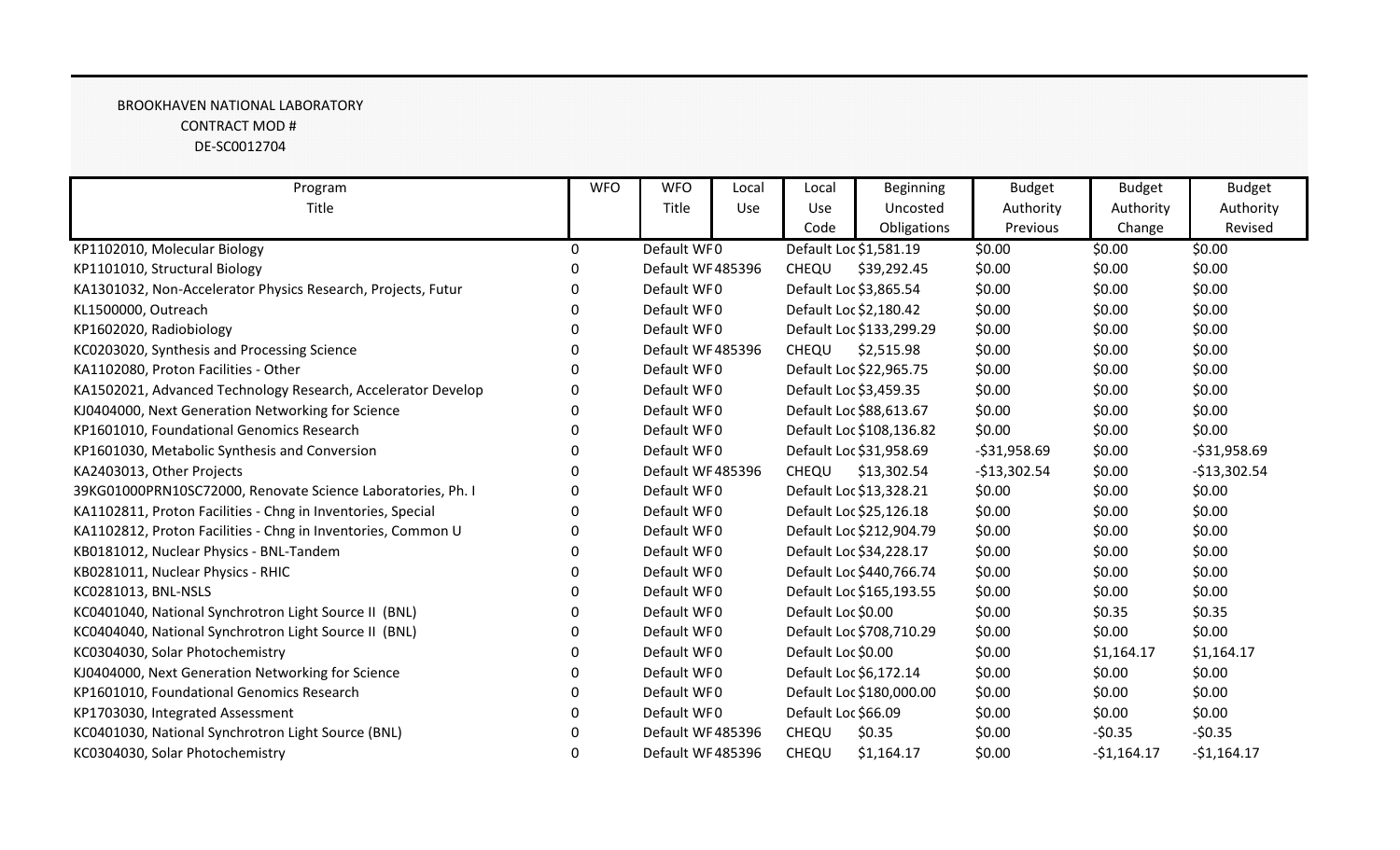| 39KC02000PRN07SC06000, PED, National Synchrotron Light Sourc | 0 | Default WF0      | Default Loc \$2,399.33     | \$0.00        | \$0.00       | \$0.00        |
|--------------------------------------------------------------|---|------------------|----------------------------|---------------|--------------|---------------|
| KA2101020, National Laboratories                             | 0 | Default WF485474 | CHOPEMIE \$620,981.62      | \$0.00        | \$0.00       | \$0.00        |
| KA2101030, University Service Accounts                       | 0 | Default WF0      | Default Loc \$52,821.41    | \$0.00        | \$0.00       | \$0.00        |
| KA2202090, Other Facilities                                  | 0 | Default WF0      | Default Loc \$284,282.14   | \$0.00        | \$0.00       | \$0.00        |
| KA2203012, Line Item OPC                                     | 0 | Default WF0      | Default Loc \$119,515.33   | \$0.00        | \$0.00       | \$0.00        |
| KA2403013, Other Projects                                    | 0 | Default WF0      | Default Loc \$9,984.80     | \$0.00        | \$0.00       | \$0.00        |
| KC0201010, Structure Of Materials                            | 0 | Default WF0      | Default Loc \$0.00         | \$0.00        | \$3,393.61   | \$3,393.61    |
| KC0401030, National Synchrotron Light Source (BNL)           | 0 | Default WF0      | Default Loc \$90,348.79    | \$0.00        | \$0.00       | \$0.00        |
| KC0213010, Computational Materials Sciences                  | 0 | Default WF0      | Default Loc \$1,781,003.95 | \$0.00        | \$0.00       | \$0.00        |
| KJ0402000, Computer Sciences Research                        | 0 | Default WF0      | Default Loc \$177,483.60   | \$0.00        | \$0.00       | \$0.00        |
| KJ0404000, Next Generation Networking for Science            | 0 | Default WF0      | Default Loc \$220,490.65   | $-$1,707.12$  | \$0.00       | $-$1,707.12$  |
| KP1601010, Foundational Genomics Research                    | 0 | Default WF0      | Default Loc \$180,000.00   | \$0.00        | \$0.00       | \$0.00        |
| KP1605010, Structural Biology Infrastructure                 | 0 | Default WF0      | Default Loc \$2,286,067.89 | \$0.00        | \$0.00       | \$0.00        |
| KP1703020, Earth System Modeling                             | 0 | Default WF0      | Default Loc \$42,767.36    | \$0.00        | \$0.00       | \$0.00        |
| KP1606000, Mesoscale to Molecules                            | 0 | Default WF0      | Default Loc \$800,505.82   | \$0.00        | \$0.00       | \$0.00        |
| KB0202011, Heavy Ion, RHIC Accelerator Operations            | 0 | Default WF485396 | CHEQU<br>\$52,139.75       | \$0.00        | \$0.00       | \$0.00        |
| KC0202020, Experimental Condensed Matter Physics             | 0 | Default WF485396 | CHEQU<br>\$3,393.61        | \$0.00        | $-53,393.61$ | $-53,393.61$  |
| FS1001000, Protective Forces                                 | 0 | Default WF0      | Default Loc \$1,141,759.68 | \$0.00        | \$0.00       | \$0.00        |
| FS1002000, Security Systems                                  | 0 | Default WF0      | Default Loc \$631,209.37   | \$0.00        | \$0.00       | \$0.00        |
| FS1004000, Information Security                              | 0 | Default WF0      | Default Loc \$219,425.15   | \$0.00        | \$0.00       | \$0.00        |
| FS1005000, Cyber Security                                    | 0 | Default WF0      | Default Loc \$718,695.99   | \$0.00        | \$0.00       | \$0.00        |
| FS1006000, Personnel Security                                | 0 | Default WF0      | Default Loc \$205,594.31   | \$0.00        | \$0.00       | \$0.00        |
| FS1007000, Material Control and Accountability               | 0 | Default WF0      | Default Loc \$324,477.63   | \$0.00        | \$0.00       | \$0.00        |
| FS1009000, Program Management                                | 0 | Default WF0      | Default Loc \$502,270.24   | \$0.00        | \$0.00       | \$0.00        |
| KA2101020, National Laboratories                             | 0 | Default WF0      | Default Loc \$1,606,137.72 | \$0.00        | \$0.00       | \$0.00        |
| KA2101030, University Service Accounts                       | 0 | Default WF0      | Default Loc \$242,500.00   | \$0.00        | \$0.00       | \$0.00        |
| KA2102021, ATLAS Detector and Computing Support              | 0 | Default WF0      | Default Loc \$9,468,950.42 | \$0.00        | \$0.00       | \$0.00        |
| KA2102090, Other Facilities                                  | 0 | Default WF0      | Default Loc \$167,707.69   | $-521,673.92$ | \$0.00       | $-521,673.92$ |
| KA2103011, MIE                                               | 0 | Default WF485493 | CHOPEMIE \$8,877.94        | \$0.00        | \$0.00       | \$0.00        |
| KA2201020, National Laboratories                             | 0 | Default WF0      | Default Loc \$1,044,141.64 | \$0.00        | \$0.00       | \$0.00        |
| KA2202010, Experimental Operations and Support               | 0 | Default WF0      | Default Loc \$325,922.19   | \$0.00        | \$0.00       | \$0.00        |
| KA2202090, Other Facilities                                  | 0 | Default WF0      | Default Loc \$385,000.00   | \$0.00        | \$0.00       | \$0.00        |
| KA2301020, National Laboratories                             | 0 | Default WF0      | Default Loc \$515,439.32   | \$0.00        | \$0.00       | \$0.00        |
| KA2401012, National Laboratories                             | 0 | Default WF0      | Default Loc \$872,897.65   | \$0.00        | \$0.00       | \$0.00        |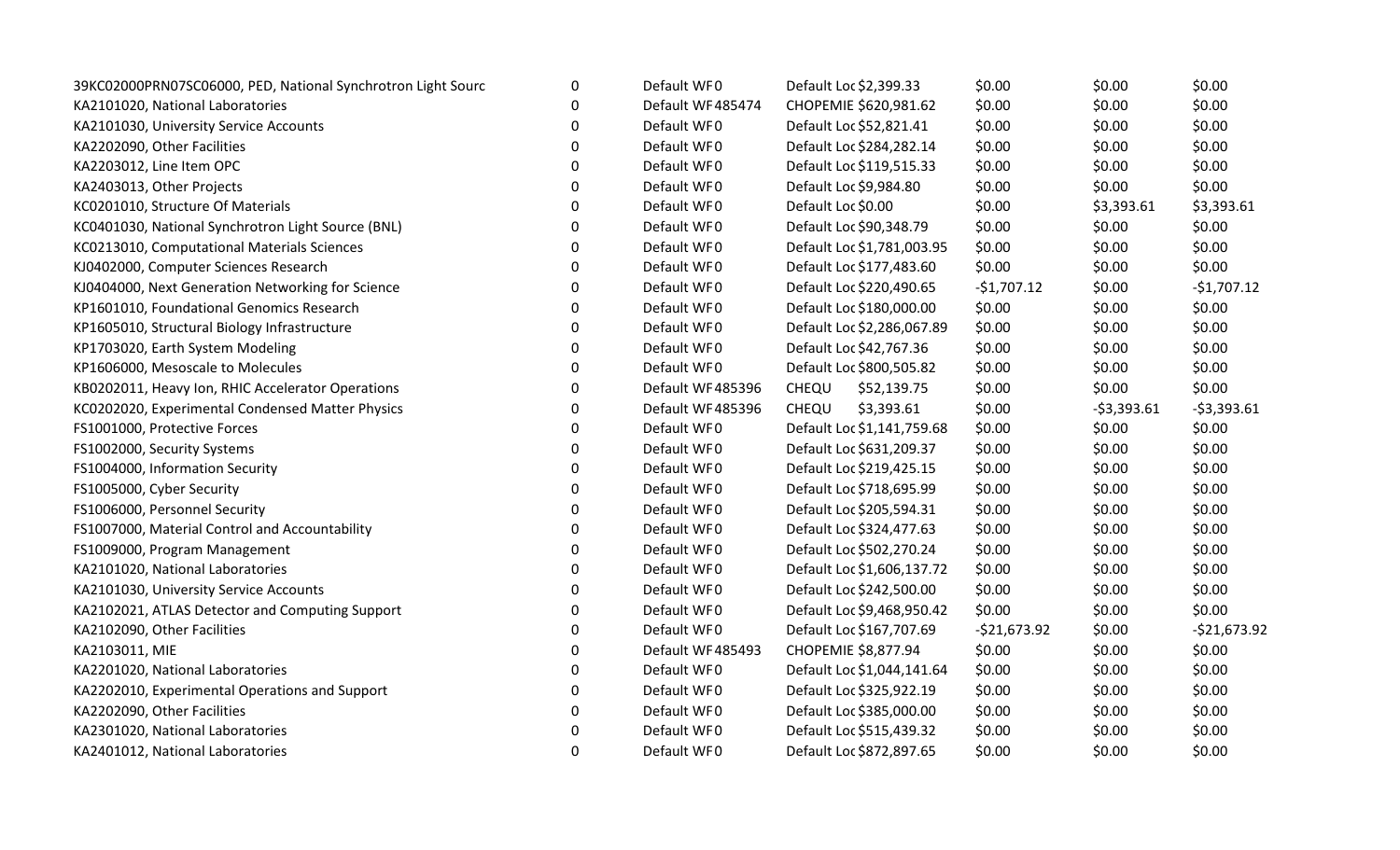| KA2401021, Scientific Discovery through Advanced Computing ( | 0           | Default WF0 | Default Loc \$250,572.30    | \$0.00           | \$0.00 | \$0.00          |
|--------------------------------------------------------------|-------------|-------------|-----------------------------|------------------|--------|-----------------|
| KA2401022, Scientific Computing                              | $\Omega$    | Default WF0 | Default Loc \$31,794.97     | \$0.00           | \$0.00 | \$0.00          |
| KA2501012, National Laboratories                             | $\Omega$    | Default WF0 | Default Loc \$119,962.39    | \$0.00           | \$0.00 | \$0.00          |
| KA2501021, LHC Accelerator Research                          | $\Omega$    | Default WF0 | Default Loc \$171,563.78    | \$0.00           | \$0.00 | \$0.00          |
| KA2501022, Muon Accelerators                                 | 0           | Default WF0 | Default Loc \$624,552.42    | \$0.00           | \$0.00 | \$0.00          |
| KA2501032, National Laboratories                             | 0           | Default WF0 | Default Loc \$597,568.28    | \$0.00           | \$0.00 | \$0.00          |
| KA2601020, National Laboratories                             | 0           | Default WF0 | Default Loc \$97,745.06     | \$0.00           | \$0.00 | \$0.00          |
| KA2602010, Accelerator Operations and Support                | $\Omega$    | Default WF0 | Default Loc \$439,869.04    | \$0.00           | \$0.00 | \$0.00          |
| KB0101022, Medium Energy, Other National Laboratory Research | $\mathbf 0$ | Default WF0 | Default Loc \$332,163.64    | \$0.00           | \$0.00 | \$0.00          |
| KB0201021, Heavy Ion, RHIC Research                          | $\mathbf 0$ | Default WF0 | Default Loc \$1,156,414.54  | \$0.00           | \$0.00 | \$0.00          |
| KB0201022, Heavy Ion, Other National Laboratory Research     | 0           | Default WF0 | Default Loc \$3,451.68      | \$0.00           | \$0.00 | \$0.00          |
| KB0202011, Heavy Ion, RHIC Accelerator Operations            | 0           | Default WF0 | Default Loc \$5,608,896.89  | \$0.00           | \$0.00 | \$0.00          |
| KB0202012, Heavy Ion, RHIC Experimental Support              | $\mathbf 0$ | Default WF0 | Default Loc \$3,890,030.59  | \$0.00           | \$0.00 | \$0.00          |
| KB0301020, Theory, National Laboratory Research              | $\mathbf 0$ | Default WF0 | Default Loc \$1,702,019.19  | \$0.00           | \$0.00 | \$0.00          |
| KB0301042, Theory, Nuclear Data, National Laboratory Researc | 0           | Default WF0 | Default Loc \$435,882.54    | \$0.00           | \$0.00 | \$0.00          |
| KB0301052, Theory, SciDAC, National Laboratory Research      | 0           | Default WF0 | Default Loc \$214,542.85    | \$0.00           | \$0.00 | \$0.00          |
| KB0401022, Low Energy, Other National Laboratory Research    | 0           | Default WF0 | Default Loc \$72,507.28     | \$0.00           | \$0.00 | \$0.00          |
| KB0201052, Heavy Ion Accelerator R&D Natl Lab Research       | $\Omega$    | Default WF0 | Default Loc \$473,078.72    | \$0.00           | \$0.00 | \$0.00          |
| KC0201010, Structure Of Materials                            | $\Omega$    | Default WF0 | Default Loc \$1,977,142.14  | \$0.00           | \$0.00 | \$0.00          |
| KC0202020, Experimental Condensed Matter Physics             | 0           | Default WF0 | Default Loc \$188,786.71    | \$0.00           | \$0.00 | \$0.00          |
| KC0202030, Condensed Matter Theory, Particle-Solid Interacti | 0           | Default WF0 | Default Loc \$240,339.63    | \$0.00           | \$0.00 | \$0.00          |
| KC0301020, Chemical Physics                                  | 0           | Default WF0 | Default Loc \$268,939.89    | \$0.00           | \$0.00 | \$0.00          |
| KC0302010, Chemical Energy                                   | $\Omega$    | Default WF0 | Default Loc \$330,284.74    | \$0.00           | \$0.00 | \$0.00          |
| KC0302030, Heavy Element Chemistry                           | $\Omega$    | Default WF0 | Default Loc \$383,021.77    | \$0.00           | \$0.00 | \$0.00          |
| KC0207010, Energy Frontier Research Centers (EFRCs)          | 0           | Default WF0 | Default Loc \$3,286,893.63  | \$0.00           | \$0.00 | \$0.00          |
| KC0401040, National Synchrotron Light Source II (BNL)        | 0           | Default WF0 | Default Loc \$25,785,995.15 | $-55,600,000.00$ | \$0.00 | -\$5,600,000.00 |
| KC0403020, Center for Functional Nanomaterials (BNL)         | 0           | Default WF0 | Default Loc \$7,853,607.86  | \$0.00           | \$0.00 | \$0.00          |
| KC0202050, Physical Behavior of Materials                    | $\Omega$    | Default WF0 | Default Loc \$20,444.56     | \$0.00           | \$0.00 | \$0.00          |
| KC0304020, Physical Biosciences                              | 0           | Default WF0 | Default Loc \$1,357,113.79  | \$0.00           | \$0.00 | \$0.00          |
| KC0304030, Solar Photochemistry                              | 0           | Default WF0 | Default Loc \$2,017,288.63  | \$0.00           | \$0.00 | \$0.00          |
| KC0406020, Accelerator and Detector Research                 | 0           | Default WF0 | Default Loc \$514,401.99    | \$0.00           | \$0.00 | \$0.00          |
| KC0201060, Neutron and X-Ray Scatering                       | $\Omega$    | Default WF0 | Default Loc \$974,600.96    | \$0.00           | \$0.00 | \$0.00          |
| KC0406030, Long Term Surveillance and Maintenance            | 0           | Default WF0 | Default Loc \$688,593.25    | \$0.00           | \$0.00 | \$0.00          |
| KC0213010, Computational Materials Sciences                  | 0           | Default WF0 | Default Loc \$2,875,000.00  | \$0.00           | \$0.00 | \$0.00          |
|                                                              |             |             |                             |                  |        |                 |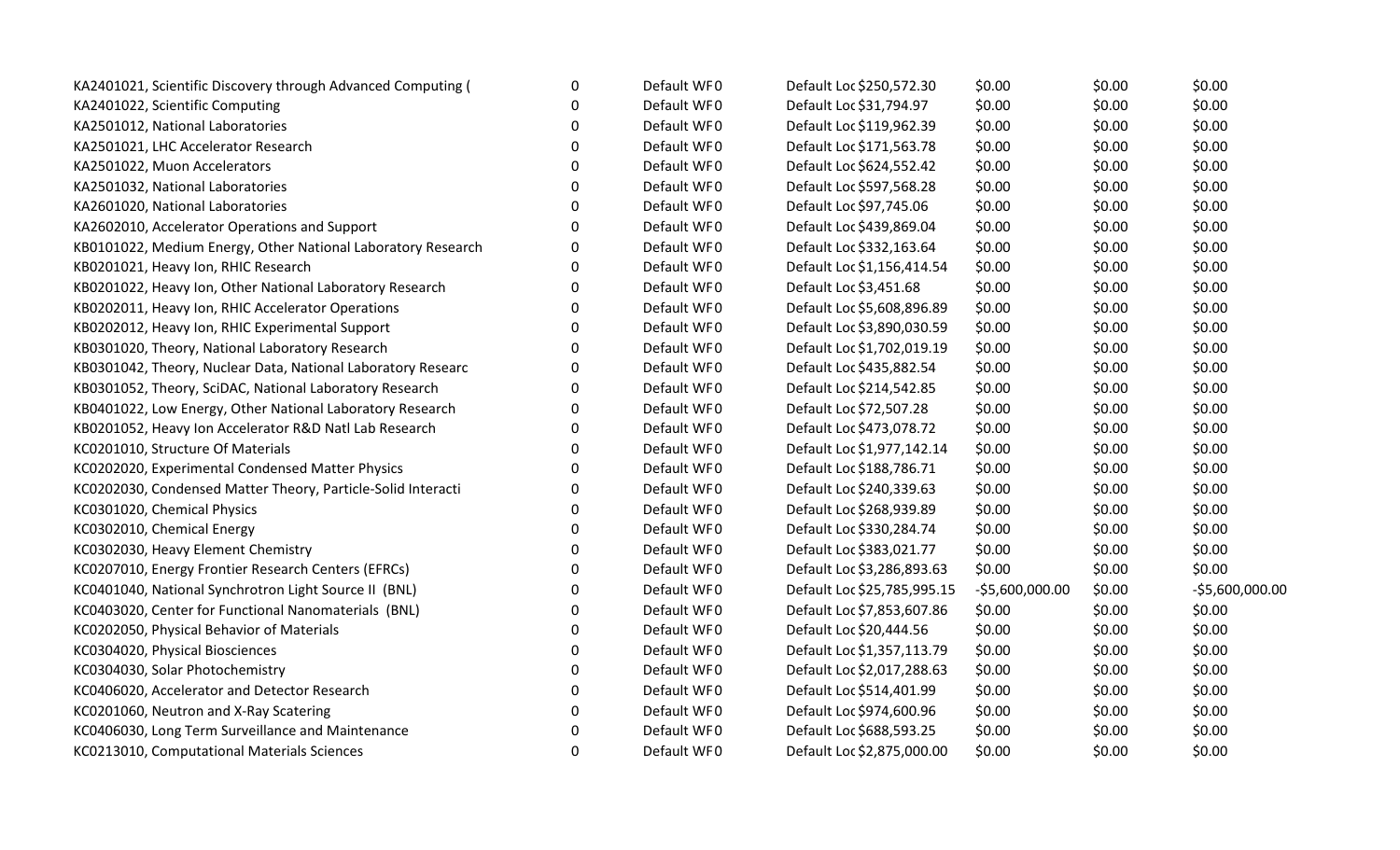| KC0301050, Condensed Phase & Interfacial Molecular Science   | 0           | Default WF0       | Default Loc \$63,125.86        | \$0.00           | \$0.00 | \$0.00           |
|--------------------------------------------------------------|-------------|-------------------|--------------------------------|------------------|--------|------------------|
| KC0203020, Synthesis and Processing Science                  | $\Omega$    | Default WF0       | Default Loc \$79,184.60        | \$0.00           | \$0.00 | \$0.00           |
| KJ0402000, Computer Sciences Research                        | ∩           | Default WF0       | Default Loc \$500,000.00       | \$0.00           | \$0.00 | \$0.00           |
| KJ0404000, Next Generation Networking for Science            | $\Omega$    | Default WF0       | Default Loc \$471,000.00       | \$0.00           | \$0.00 | \$0.00           |
| KL1001000, Science Undergraduate Laboratory Internship       | 0           | Default WF0       | Default Loc \$657,357.42       | \$0.00           | \$0.00 | \$0.00           |
| KL1002000, Community College Internship Program              | 0           | Default WF0       | Default Loc \$139,000.95       | \$0.00           | \$0.00 | \$0.00           |
| KL1003000, Visiting Faculty Program                          | $\Omega$    | Default WF0       | Default Loc \$325,428.91       | \$0.00           | \$0.00 | \$0.00           |
| KL1500000, Outreach                                          | ∩           | Default WF0       | Default Loc \$40,000.00        | \$0.00           | \$0.00 | \$0.00           |
| KP1601040, Computational Biosciences                         | 0           | Default WF0       | Default Loc \$1,700,697.29     | \$0.00           | \$0.00 | \$0.00           |
| KP1602010, Radiochemistry and Imaging Instrumentation        | 0           | Default WF0       | Default Loc \$719,579.18       | \$0.00           | \$0.00 | \$0.00           |
| KP1605010, Structural Biology Infrastructure                 | 0           | Default WF0       | Default Loc \$2,500,000.00     | $-$1,582,426.00$ | \$0.00 | $-$1,582,426.00$ |
| KP1701000, Atmospheric System Research                       | ∩           | Default WF0       | Default Loc \$1,492,685.68     | \$0.00           | \$0.00 | \$0.00           |
| KP1703040, Climate Model Development and Validation          | 0           | Default WF0       | Default Loc \$1,338,617.23     | \$0.00           | \$0.00 | \$0.00           |
| KA2103011, MIE                                               | 0           | Default WF485486  | CHEQUMIE \$9,394,807.12        | \$0.00           | \$0.00 | \$0.00           |
| KA2303011, MIE                                               | 0           | Default WF4809008 | CHEQUMII\$3,100,354.96         | \$0.00           | \$0.00 | \$0.00           |
| KC0405060, NSLS-II Experimental Tools (NEXT)                 | 0           | Default WF485469  | CHEQUMIE \$7,453,205.72        | \$0.00           | \$0.00 | \$0.00           |
| FS1005000, Cyber Security                                    | $\Omega$    | Default WF485396  | \$720,000.00<br>CHEQU          | \$0.00           | \$0.00 | \$0.00           |
| KB0202011, Heavy Ion, RHIC Accelerator Operations            | 0           | Default WF485396  | \$1,594,000.00<br>CHEQU        | \$0.00           | \$0.00 | \$0.00           |
| KB0202012, Heavy Ion, RHIC Experimental Support              | 0           | Default WF485396  | CHEQU<br>\$1,086,299.63        | \$0.00           | \$0.00 | \$0.00           |
| KC0401040, National Synchrotron Light Source II (BNL)        | 0           | Default WF485396  | \$6,757,308.93<br>CHEQU        | \$5,600,000.00   | \$0.00 | \$5,600,000.00   |
| KC0403020, Center for Functional Nanomaterials (BNL)         | 0           | Default WF485396  | CHEQU<br>\$2,135,454.47        | \$0.00           | \$0.00 | \$0.00           |
| KP1605010, Structural Biology Infrastructure                 | $\Omega$    | Default WF485396  | CHEQU<br>\$0.00                | \$1,582,426.00   | \$0.00 | \$1,582,426.00   |
| 39KA00000PRN11SC40000, Long Baseline Neutrino Experiment (PE | $\Omega$    | Default WF0       | Default Loc \$2,784,013.23     | \$0.00           | \$0.00 | \$0.00           |
| KA2602010, Accelerator Operations and Support                | $\mathbf 0$ | Default WF485395  | \$338,106.61<br><b>CHAIP</b>   | \$0.00           | \$0.00 | \$0.00           |
| KB0202011, Heavy Ion, RHIC Accelerator Operations            | 0           | Default WF485395  | <b>CHAIP</b><br>\$3,384,154.12 | \$0.00           | \$0.00 | \$0.00           |
| FS1001000, Protective Forces                                 | 0           | Default WF0       | Default Loc \$0.00             | \$3,898,000.00   | \$0.00 | \$3,898,000.00   |
| FS1002000, Security Systems                                  | $\Omega$    | Default WF0       | Default Loc \$0.00             | \$515,000.00     | \$0.00 | \$515,000.00     |
| FS1004000, Information Security                              | $\Omega$    | Default WF0       | Default Loc \$0.00             | \$293,000.00     | \$0.00 | \$293,000.00     |
| FS1005000, Cyber Security                                    | 0           | Default WF0       | Default Loc \$0.00             | \$1,206,000.00   | \$0.00 | \$1,206,000.00   |
| FS1006000, Personnel Security                                | 0           | Default WF0       | Default Loc \$0.00             | \$338,000.00     | \$0.00 | \$338,000.00     |
| FS1007000, Material Control and Accountability               | 0           | Default WF0       | Default Loc \$0.00             | \$407,000.00     | \$0.00 | \$407,000.00     |
| FS1009000, Program Management                                | ∩           | Default WF0       | Default Loc \$0.00             | \$451,000.00     | \$0.00 | \$451,000.00     |
| KA2101020, National Laboratories                             | U           | Default WF0       | Default Loc \$0.00             | \$2,838,000.00   | \$0.00 | \$2,838,000.00   |
| KA2102021, ATLAS Detector and Computing Support              | 0           | Default WF0       | Default Loc \$0.00             | \$12,528,953.00  | \$0.00 | \$12,528,953.00  |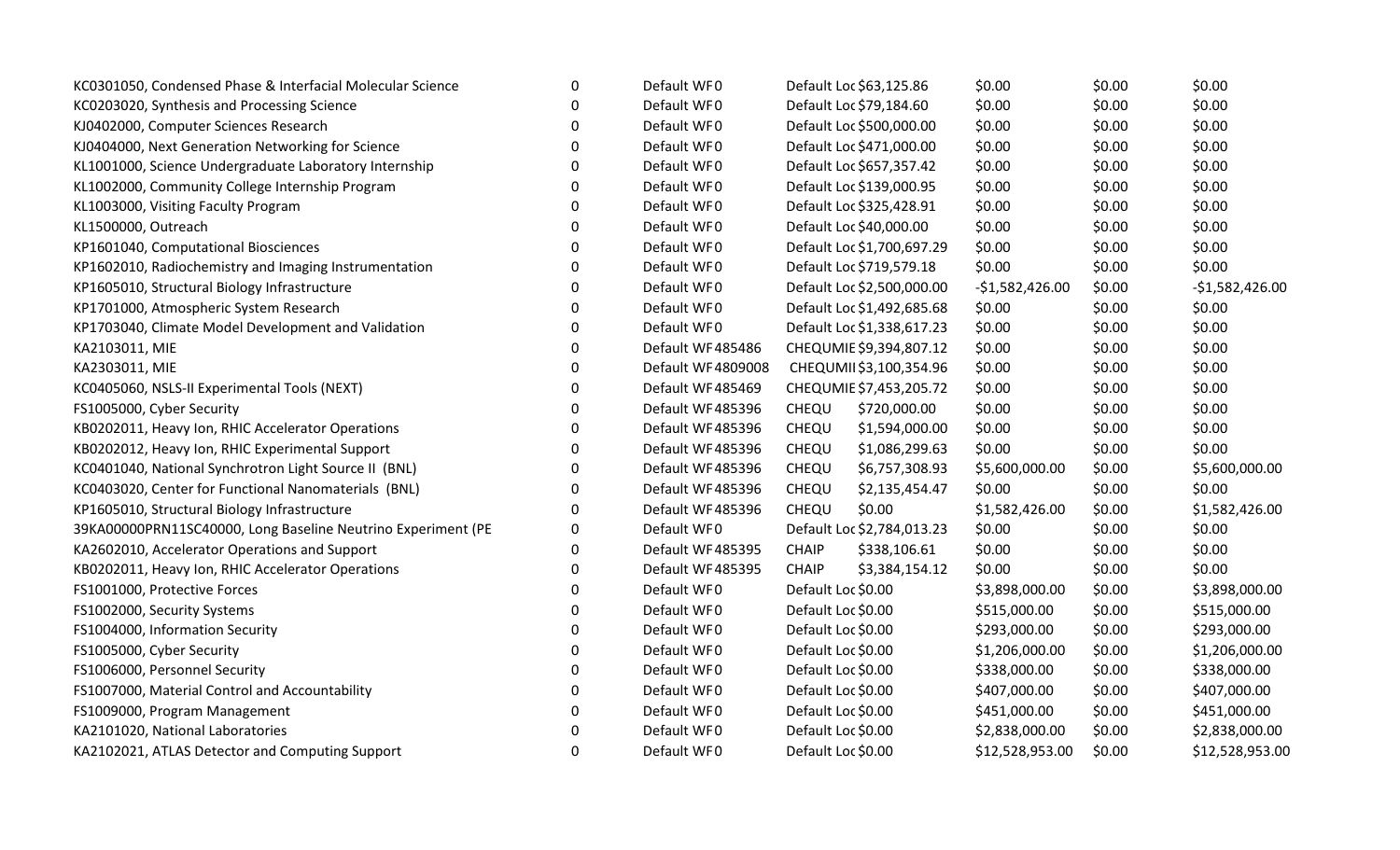| KA2103011, MIE                                               | 0 | Default WF485493 | CHOPEMIE \$0.00    | \$1,979,000.00  | \$0.00 | \$1,979,000.00  |
|--------------------------------------------------------------|---|------------------|--------------------|-----------------|--------|-----------------|
| KA2201020, National Laboratories                             | 0 | Default WF0      | Default Loc \$0.00 | \$2,477,000.00  | \$0.00 | \$2,477,000.00  |
| KA2202010, Experimental Operations and Support               | 0 | Default WF0      | Default Loc \$0.00 | \$559,000.00    | \$0.00 | \$559,000.00    |
| KA2202090, Other Facilities                                  | 0 | Default WF0      | Default Loc \$0.00 | \$221,000.00    | \$0.00 | \$221,000.00    |
| KA2301020, National Laboratories                             | 0 | Default WF0      | Default Loc \$0.00 | \$873,000.00    | \$0.00 | \$873,000.00    |
| KA2401012, National Laboratories                             | 0 | Default WF0      | Default Loc \$0.00 | \$2,065,000.00  | \$0.00 | \$2,065,000.00  |
| KA2401022, Scientific Computing                              | 0 | Default WF0      | Default Loc \$0.00 | \$87,000.00     | \$0.00 | \$87,000.00     |
| KA2403013, Other Projects                                    | 0 | Default WF0      | Default Loc \$0.00 | \$218,000.00    | \$0.00 | \$218,000.00    |
| KA2501012, National Laboratories                             | 0 | Default WF0      | Default Loc \$0.00 | \$125,000.00    | \$0.00 | \$125,000.00    |
| KA2501021, LHC Accelerator Research                          | 0 | Default WF0      | Default Loc \$0.00 | \$3,343,000.00  | \$0.00 | \$3,343,000.00  |
| KA2501022, Muon Accelerators                                 | 0 | Default WF0      | Default Loc \$0.00 | \$143,000.00    | \$0.00 | \$143,000.00    |
| KA2501032, National Laboratories                             | 0 | Default WF0      | Default Loc \$0.00 | \$631,000.00    | \$0.00 | \$631,000.00    |
| KA2601020, National Laboratories                             | 0 | Default WF0      | Default Loc \$0.00 | \$566,000.00    | \$0.00 | \$566,000.00    |
| KA2602010, Accelerator Operations and Support                | 0 | Default WF0      | Default Loc \$0.00 | \$2,072,000.00  | \$0.00 | \$2,072,000.00  |
| KB0101022, Medium Energy, Other National Laboratory Research | 0 | Default WF0      | Default Loc \$0.00 | \$1,278,200.00  | \$0.00 | \$1,278,200.00  |
| KB0201021, Heavy Ion, RHIC Research                          | 0 | Default WF0      | Default Loc \$0.00 | \$3,665,300.00  | \$0.00 | \$3,665,300.00  |
| KB0201022, Heavy Ion, Other National Laboratory Research     | 0 | Default WF0      | Default Loc \$0.00 | \$25,000.00     | \$0.00 | \$25,000.00     |
| KB0202011, Heavy Ion, RHIC Accelerator Operations            | 0 | Default WF0      | Default Loc \$0.00 | \$73,132,000.00 | \$0.00 | \$73,132,000.00 |
| KB0202012, Heavy Ion, RHIC Experimental Support              | 0 | Default WF0      | Default Loc \$0.00 | \$19,520,600.00 | \$0.00 | \$19,520,600.00 |
| KB0301020, Theory, National Laboratory Research              | 0 | Default WF0      | Default Loc \$0.00 | \$2,419,500.00  | \$0.00 | \$2,419,500.00  |
| KB0301042, Theory, Nuclear Data, National Laboratory Researc | 0 | Default WF0      | Default Loc \$0.00 | \$2,272,700.00  | \$0.00 | \$2,272,700.00  |
| KB0401022, Low Energy, Other National Laboratory Research    | 0 | Default WF0      | Default Loc \$0.00 | \$390,300.00    | \$0.00 | \$390,300.00    |
| KC0201010, Structure Of Materials                            | 0 | Default WF0      | Default Loc \$0.00 | \$1,658,000.00  | \$0.00 | \$1,658,000.00  |
| KC0202020, Experimental Condensed Matter Physics             | 0 | Default WF0      | Default Loc \$0.00 | \$1,086,000.00  | \$0.00 | \$1,086,000.00  |
| KC0202030, Condensed Matter Theory, Particle-Solid Interacti | 0 | Default WF0      | Default Loc \$0.00 | \$856,000.00    | \$0.00 | \$856,000.00    |
| KC0301020, Chemical Physics                                  | 0 | Default WF0      | Default Loc \$0.00 | \$892,000.00    | \$0.00 | \$892,000.00    |
| KC0302010, Chemical Energy                                   | 0 | Default WF0      | Default Loc \$0.00 | \$2,074,000.00  | \$0.00 | \$2,074,000.00  |
| KC0302030, Heavy Element Chemistry                           | 0 | Default WF0      | Default Loc \$0.00 | \$122,000.00    | \$0.00 | \$122,000.00    |
| KC0401040, National Synchrotron Light Source II (BNL)        | 0 | Default WF0      | Default Loc \$0.00 | \$63,478,000.00 | \$0.00 | \$63,478,000.00 |
| KC0403020, Center for Functional Nanomaterials (BNL)         | 0 | Default WF0      | Default Loc \$0.00 | \$11,962,000.00 | \$0.00 | \$11,962,000.00 |
| KC0202040, Mechanical Behavior and Radiation Effects         | 0 | Default WF0      | Default Loc \$0.00 | \$115,000.00    | \$0.00 | \$115,000.00    |
| KC0202050, Physical Behavior of Materials                    | 0 | Default WF0      | Default Loc \$0.00 | \$398,000.00    | \$0.00 | \$398,000.00    |
| KC0304020, Physical Biosciences                              | 0 | Default WF0      | Default Loc \$0.00 | \$1,858,000.00  | \$0.00 | \$1,858,000.00  |
| KC0304030, Solar Photochemistry                              | 0 | Default WF0      | Default Loc \$0.00 | \$3,453,000.00  | \$0.00 | \$3,453,000.00  |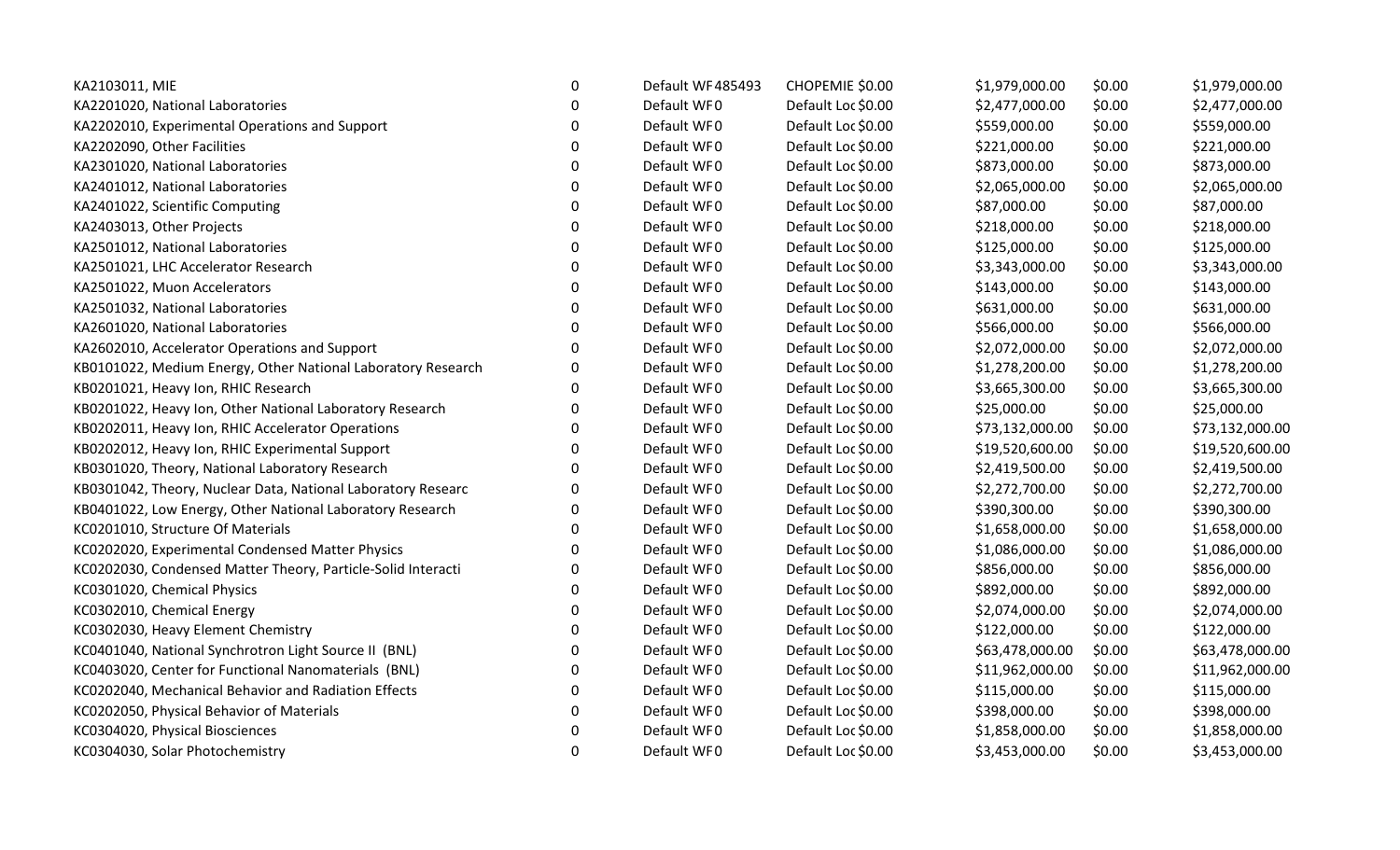| KC0406020, Accelerator and Detector Research                 | 0           | Default WF0       | Default Loc \$0.00       | \$298,000.00   | \$0.00       | \$298,000.00   |
|--------------------------------------------------------------|-------------|-------------------|--------------------------|----------------|--------------|----------------|
| KC0201060, Neutron and X-Ray Scatering                       | 0           | Default WF0       | Default Loc \$0.00       | \$1,351,000.00 | \$0.00       | \$1,351,000.00 |
| KC0406030, Long Term Surveillance and Maintenance            | ∩           | Default WF0       | Default Loc \$0.00       | \$4,154,000.00 | \$0.00       | \$4,154,000.00 |
| KC0301050, Condensed Phase & Interfacial Molecular Science   | O           | Default WF0       | Default Loc \$0.00       | \$716,000.00   | \$0.00       | \$716,000.00   |
| KC0201070, X-Ray Scattering                                  | O           | Default WF0       | Default Loc \$0.00       | \$748,000.00   | \$0.00       | \$748,000.00   |
| KC0203020, Synthesis and Processing Science                  | $\mathbf 0$ | Default WF0       | Default Loc \$0.00       | \$1,395,000.00 | \$0.00       | \$1,395,000.00 |
| KJ0404000, Next Generation Networking for Science            | 0           | Default WF0       | Default Loc \$0.00       | \$730,000.00   | \$0.00       | \$730,000.00   |
| KJ0402010, Computer Sciences - Research                      | $\Omega$    | Default WF0       | Default Loc \$0.00       | \$450,000.00   | \$0.00       | \$450,000.00   |
| KL1001000, Science Undergraduate Laboratory Internship       | $\Omega$    | Default WF0       | Default Loc \$0.00       | \$1,050,000.00 | \$0.00       | \$1,050,000.00 |
| KL1002000, Community College Internship Program              | $\Omega$    | Default WF0       | Default Loc \$0.00       | \$140,000.00   | \$0.00       | \$140,000.00   |
| KL1003000, Visiting Faculty Program                          | 0           | Default WF0       | Default Loc \$0.00       | \$120,000.00   | \$0.00       | \$120,000.00   |
| KP1601040, Computational Biosciences                         | $\Omega$    | Default WF0       | Default Loc \$0.00       | \$432,000.00   | \$0.00       | \$432,000.00   |
| KP1605010, Structural Biology Infrastructure                 | $\Omega$    | Default WF0       | Default Loc \$0.00       | \$1,444,000.00 | \$0.00       | \$1,444,000.00 |
| KP1701000, Atmospheric System Research                       | $\Omega$    | Default WF0       | Default Loc \$0.00       | \$2,930,000.00 | \$0.00       | \$2,930,000.00 |
| KP1703020, Earth System Modeling                             | $\Omega$    | Default WF0       | Default Loc \$0.00       | \$146,000.00   | \$0.00       | \$146,000.00   |
| KP1703040, Climate Model Development and Validation          | 0           | Default WF0       | Default Loc \$0.00       | \$691,000.00   | \$0.00       | \$691,000.00   |
| KA2103011, MIE                                               | 0           | Default WF485486  | CHEQUMIE \$0.00          | \$4,520,000.00 | \$0.00       | \$4,520,000.00 |
| KA2303011, MIE                                               | $\Omega$    | Default WF4809008 | CHEQUMII\$0.00           | \$2,000,000.00 | \$0.00       | \$2,000,000.00 |
| KA2403013, Other Projects                                    | $\Omega$    | Default WF485396  | \$0.00<br>CHEQU          | \$750,000.00   | \$0.00       | \$750,000.00   |
| KB0202011, Heavy Ion, RHIC Accelerator Operations            | $\mathbf 0$ | Default WF485396  | \$0.00<br>CHEQU          | \$610,900.00   | \$0.00       | \$610,900.00   |
| KB0202012, Heavy Ion, RHIC Experimental Support              | 0           | Default WF485396  | \$0.00<br>CHEQU          | \$1,507,700.00 | \$0.00       | \$1,507,700.00 |
| KC0401040, National Synchrotron Light Source II (BNL)        | ∩           | Default WF485396  | CHEQU<br>\$0.00          | \$5,200,000.00 | \$0.00       | \$5,200,000.00 |
| 39KA00000PRN11SC40000, Long Baseline Neutrino Experiment (PE | $\Omega$    | Default WF0       | Default Loc \$0.00       | \$4,050,000.00 | \$700,000.00 | \$4,750,000.00 |
| KA2602010, Accelerator Operations and Support                | $\Omega$    | Default WF485395  | \$0.00<br><b>CHAIP</b>   | \$667,000.00   | \$0.00       | \$667,000.00   |
| KB0202011, Heavy Ion, RHIC Accelerator Operations            | $\Omega$    | Default WF485395  | \$0.00<br><b>CHAIP</b>   | \$1,322,800.00 | \$0.00       | \$1,322,800.00 |
| 456165021, Cooperative Research And Development Agreements   | 4860866     | <b>CHAGR8720</b>  | Default Loc \$7,384.70   | $-57,384.70$   | \$0.00       | $-57,384.70$   |
| 456165021, Cooperative Research And Development Agreements   | 4860797     | <b>CHAGR8710</b>  | Default Loc \$6,782.16   | \$0.00         | $-5397.65$   | $-$397.65$     |
| 456165021, Cooperative Research And Development Agreements   | 4860839     | <b>CHAGR8720</b>  | Default Loc \$223.96     | $-5222.26$     | \$0.00       | $-5222.26$     |
| 456165021, Cooperative Research And Development Agreements   | 4860747     | <b>CHAGR8710</b>  | Default Loc \$90,913.13  | \$0.00         | \$0.00       | \$0.00         |
| 456165021, Cooperative Research And Development Agreements   | 4860892     | <b>CHAGR8720</b>  | Default Loc \$127,652.31 | \$0.00         | $-5173.18$   | $-5173.18$     |
| 456165021, Cooperative Research And Development Agreements   | 4860926     | CHAGR8720         | Default Loc \$34,951.46  | \$0.00         | \$0.00       | \$0.00         |
| 456165021, Cooperative Research And Development Agreements   | 4860934     | <b>CHAGR8730</b>  | Default Loc \$211,230.10 | \$0.00         | \$0.00       | \$0.00         |
| 456165021, Cooperative Research And Development Agreements   | 4860958     | <b>CHAGR8730</b>  | Default Loc \$0.08       | $-50.08$       | \$0.00       | $-50.08$       |
| 456165021, Cooperative Research And Development Agreements   | 4860983     | <b>CHAGR8400</b>  | Default Loc \$7,979.17   | $-5146.16$     | \$0.00       | $-$146.16$     |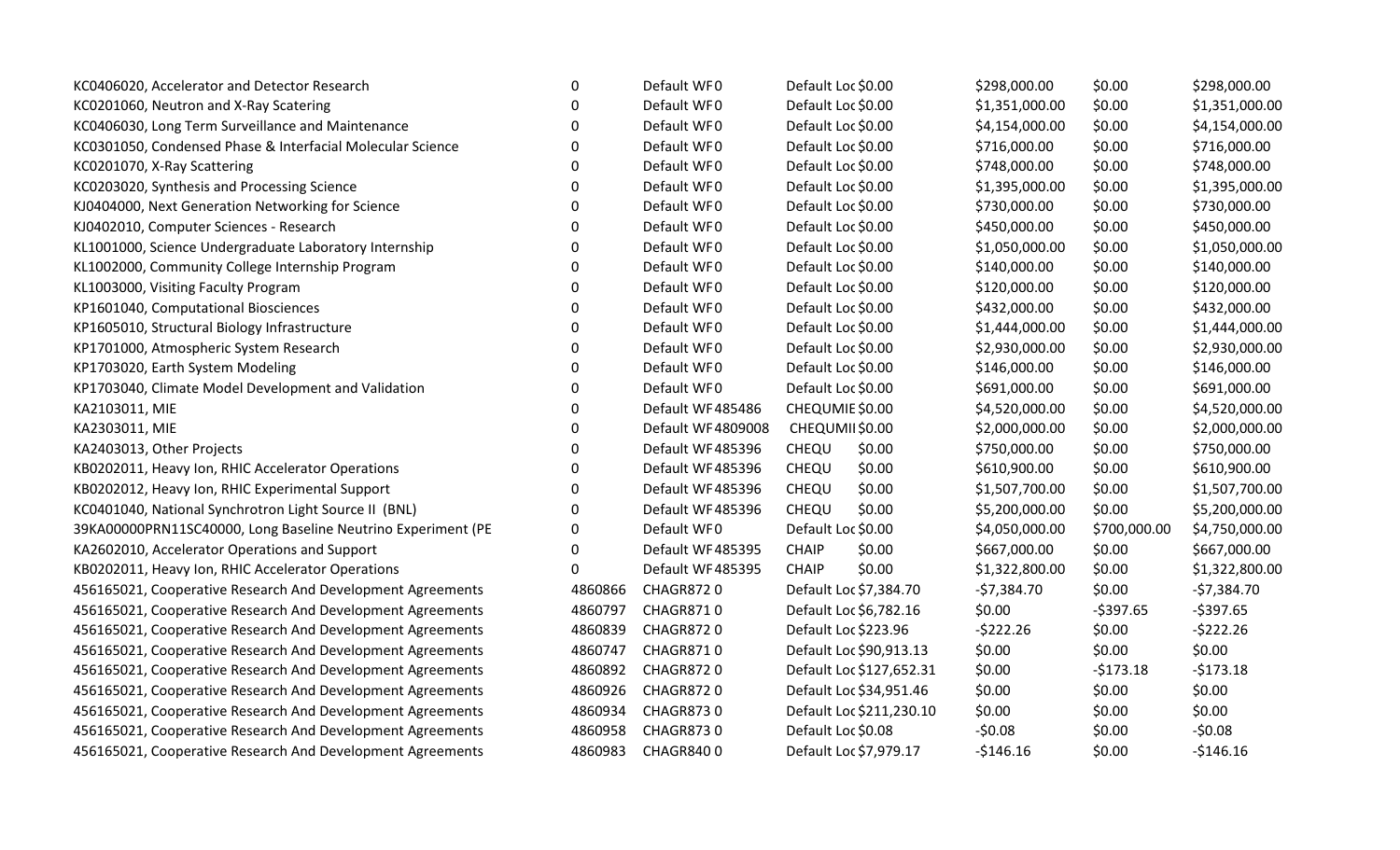| 456165021, Cooperative Research And Development Agreements | 4861014 | <b>CHAGR8400</b> | Default Loc \$75,000.00  | \$0.00        | \$0.00      | \$0.00        |
|------------------------------------------------------------|---------|------------------|--------------------------|---------------|-------------|---------------|
| 456165021, Cooperative Research And Development Agreements | 4860747 | <b>CHAGR8710</b> | Default Loc \$0.00       | \$263,637.88  | \$24,302.91 | \$287,940.79  |
| 456165021, Cooperative Research And Development Agreements | 4861004 | <b>CHAGR8410</b> | Default Loc \$0.00       | \$72,815.53   | \$0.00      | \$72,815.53   |
| 456165021, Cooperative Research And Development Agreements | 4861014 | <b>CHAGR8400</b> | Default Loc \$0.00       | \$0.00        | \$2,318.95  | \$2,318.95    |
| 456160031, Industry - Domestic                             | 4860840 | <b>CHAGR8720</b> | Default Loc \$9,492.10   | \$0.00        | \$0.00      | \$0.00        |
| 456160031, Industry - Domestic                             | 4860871 | CHAGR8720        | Default Loc \$238,428.09 | \$0.00        | \$0.00      | \$0.00        |
| 456160031, Industry - Domestic                             | 4860857 | <b>CHAGR8720</b> | Default Loc \$1,701.35   | $-$1,701.35$  | \$0.00      | $-$1,701.35$  |
| 456160031, Industry - Domestic                             | 4860868 | CHAGR8720        | Default Loc \$14,199.38  | \$0.00        | \$0.00      | \$0.00        |
| 456160031, Industry - Domestic                             | 4860880 | <b>CHAGR8720</b> | Default Loc \$11,542.04  | $-53,346.80$  | \$0.00      | $-53,346.80$  |
| 456160031, Industry - Domestic                             | 4860883 | <b>CHAGR8720</b> | Default Loc \$1,002.84   | $-$1,002.84$  | \$0.00      | $-$1,002.84$  |
| 456160031, Industry - Domestic                             | 4860577 | <b>CHAGR8700</b> | Default Loc \$2,163.30   | \$0.00        | \$0.00      | \$0.00        |
| 456160031, Industry - Domestic                             | 4860686 | <b>CHAGR8780</b> | Default Loc \$20,689.98  | \$0.00        | \$0.00      | \$0.00        |
| 456160031, Industry - Domestic                             | 4860731 | CHAGR8730        | Default Loc \$70,279.39  | $-570,279.39$ | \$0.00      | $-570,279.39$ |
| 456160031, Industry - Domestic                             | 4860748 | <b>CHAGR8710</b> | Default Loc \$60,105.55  | \$0.00        | \$0.00      | \$0.00        |
| 456160031, Industry - Domestic                             | 4860811 | CHAGR8720        | Default Loc \$3,496.65   | $-53,496.65$  | \$0.00      | $-53,496.65$  |
| 456160031, Industry - Domestic                             | 4860831 | CHAGR8720        | Default Loc \$20,850.43  | \$0.00        | \$0.00      | \$0.00        |
| 456160031, Industry - Domestic                             | 4860854 | <b>CHAGR8720</b> | Default Loc \$3,348.85   | $-$97.46$     | \$0.00      | $-$97.46$     |
| 456160031, Industry - Domestic                             | 4860868 | <b>CHAGR8720</b> | Default Loc \$3,753.21   | \$0.00        | \$0.00      | \$0.00        |
| 456160031, Industry - Domestic                             | 4860871 | <b>CHAGR8720</b> | Default Loc \$13,578.50  | \$0.00        | \$0.00      | \$0.00        |
| 456160031, Industry - Domestic                             | 4860878 | <b>CHAGR8720</b> | Default Loc \$24,660.64  | $-524,660.64$ | \$0.00      | $-524,660.64$ |
| 456160031, Industry - Domestic                             | 4860880 | <b>CHAGR8720</b> | Default Loc \$3,397.00   | \$0.00        | \$0.00      | \$0.00        |
| 456160031, Industry - Domestic                             | 4860883 | <b>CHAGR8720</b> | Default Loc \$327.03     | $-5327.03$    | \$0.00      | $-5327.03$    |
| 456160031, Industry - Domestic                             | 4860893 | <b>CHAGR8730</b> | Default Loc \$7,832.17   | $-51,533.21$  | \$0.00      | $-51,533.21$  |
| 456160031, Industry - Domestic                             | 4860916 | <b>CHAGR8720</b> | Default Loc \$3,767.67   | \$0.00        | \$0.00      | \$0.00        |
| 456160031, Industry - Domestic                             | 4860922 | CHAGR8720        | Default Loc \$40,366.79  | $-$40,358.77$ | \$0.00      | $-$40,358.77$ |
| 456160031, Industry - Domestic                             | 4860928 | <b>CHAGR8730</b> | Default Loc \$908.26     | \$0.00        | \$0.00      | \$0.00        |
| 456160031, Industry - Domestic                             | 4860929 | <b>CHAGR8720</b> | Default Loc \$2,034.98   | \$0.00        | \$0.00      | \$0.00        |
| 456160031, Industry - Domestic                             | 4860931 | <b>CHAGR8720</b> | Default Loc \$2,111.25   | \$0.00        | \$0.00      | \$0.00        |
| 456160031, Industry - Domestic                             | 4860935 | CHAGR8720        | Default Loc \$0.04       | $-50.04$      | \$0.00      | $-50.04$      |
| 456160031, Industry - Domestic                             | 4860936 | <b>CHAGR8720</b> | Default Loc \$6,865.03   | \$0.00        | \$0.00      | \$0.00        |
| 456160031, Industry - Domestic                             | 4860943 | CHAGR8730        | Default Loc \$375,478.83 | \$0.00        | \$0.00      | \$0.00        |
| 456160031, Industry - Domestic                             | 4860944 | <b>CHAGR8730</b> | Default Loc \$8,509.56   | \$0.00        | \$0.00      | \$0.00        |
| 456160031, Industry - Domestic                             | 4860946 | CHAGR8730        | Default Loc \$70,958.66  | \$0.00        | \$0.00      | \$0.00        |
| 456160031, Industry - Domestic                             | 4860949 | <b>CHAGR8730</b> | Default Loc \$71,848.46  | $-526,593.12$ | \$0.00      | $-526,593.12$ |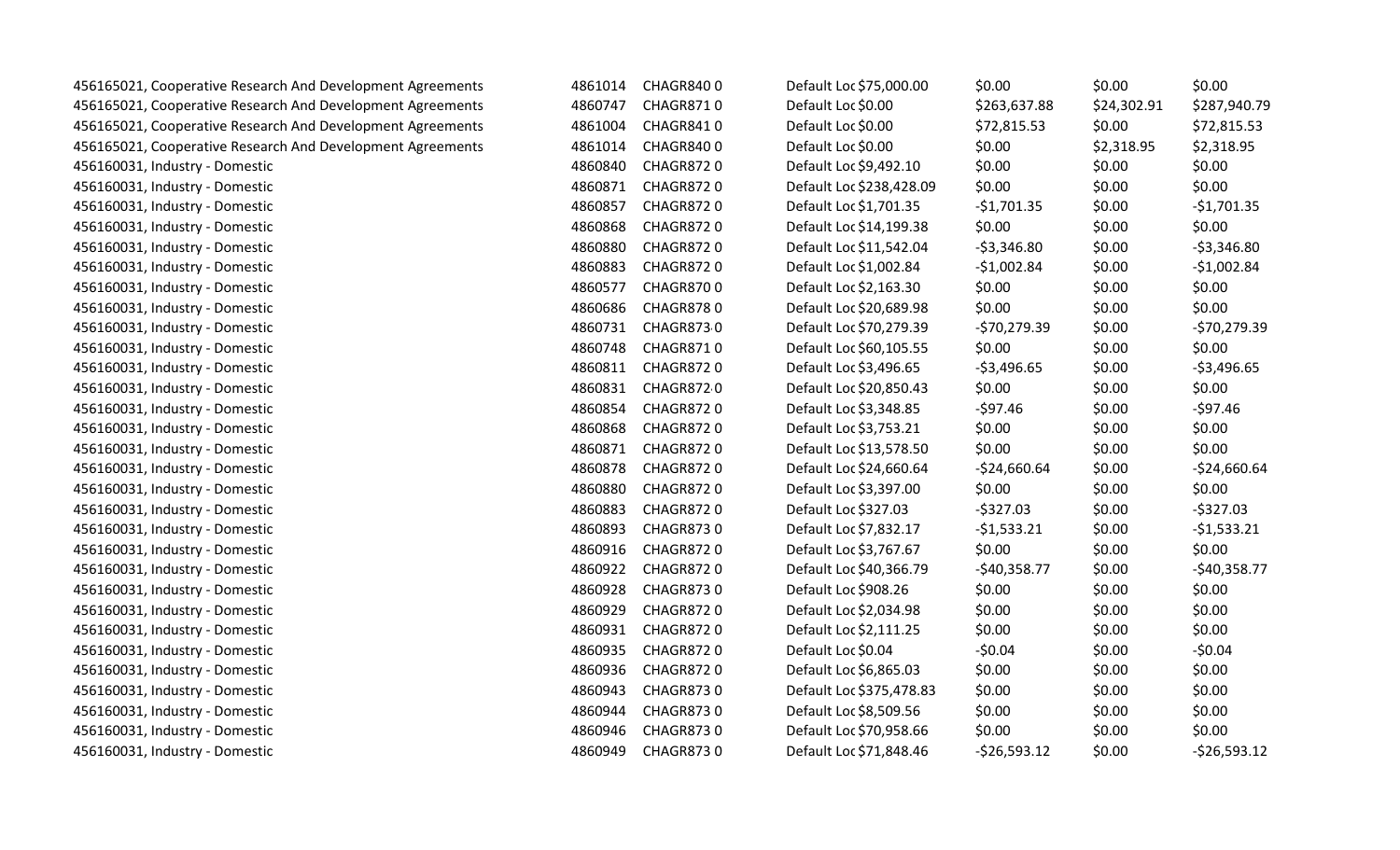| 456160031, Industry - Domestic | 4860963 | <b>CHAGR8730</b> | Default Loc \$548.42     | $-5548.42$    | \$0.00       | $-5548.42$    |
|--------------------------------|---------|------------------|--------------------------|---------------|--------------|---------------|
| 456160031, Industry - Domestic | 4860969 | <b>CHAGR8730</b> | Default Loc \$42,584.48  | \$0.00        | \$0.00       | \$0.00        |
| 456160031, Industry - Domestic | 4860971 | CHAGR8730        | Default Loc \$46,830.12  | \$0.00        | \$0.00       | \$0.00        |
| 456160031, Industry - Domestic | 4860972 | <b>CHAGR8730</b> | Default Loc \$20,444.14  | $-$14,769.43$ | \$0.00       | $-$14,769.43$ |
| 456160031, Industry - Domestic | 4860976 | <b>CHAGR8730</b> | Default Loc \$3,072.52   | $-53,072.52$  | \$0.00       | $-53,072.52$  |
| 456160031, Industry - Domestic | 4860977 | <b>CHAGR8730</b> | Default Loc \$11,474.22  | \$0.00        | \$0.00       | \$0.00        |
| 456160031, Industry - Domestic | 4860981 | CHAGR8730        | Default Loc \$0.02       | $-50.02$      | \$0.00       | $-50.02$      |
| 456160031, Industry - Domestic | 4860985 | <b>CHAGR8400</b> | Default Loc \$2,473.53   | \$0.00        | $-52,473.53$ | $-52,473.53$  |
| 456160031, Industry - Domestic | 4860986 | <b>CHAGR8400</b> | Default Loc \$120.20     | \$0.00        | \$0.00       | \$0.00        |
| 456160031, Industry - Domestic | 4860987 | <b>CHAGR8400</b> | Default Loc \$51,066.81  | $-550,000.00$ | $-56.48$     | $-$50,006.48$ |
| 456160031, Industry - Domestic | 4860990 | <b>CHAGR8400</b> | Default Loc \$104,046.13 | $-570,594.98$ | \$0.00       | $-570,594.98$ |
| 456160031, Industry - Domestic | 4860998 | <b>CHAGR8400</b> | Default Loc \$15,000.00  | \$0.00        | $-5367.62$   | $-5367.62$    |
| 456160031, Industry - Domestic | 4860999 | CHAGR8410        | Default Loc \$39,948.28  | \$0.00        | \$0.00       | \$0.00        |
| 456160031, Industry - Domestic | 4861003 | <b>CHAGR8400</b> | Default Loc \$83,388.97  | \$0.00        | \$0.00       | \$0.00        |
| 456160032, Industry - Foreign  | 4801577 | CH AGR8780       | Default Loc \$1,904.38   | \$0.00        | \$0.00       | \$0.00        |
| 456160032, Industry - Foreign  | 4860800 | <b>CHAGR8710</b> | Default Loc \$15,420.15  | \$0.00        | \$0.00       | \$0.00        |
| 456160032, Industry - Foreign  | 4860813 | CHAGR8720        | Default Loc \$18,066.55  | \$0.00        | \$0.00       | \$0.00        |
| 456160032, Industry - Foreign  | 4860874 | <b>CHAGR8720</b> | Default Loc \$113,277.89 | \$0.00        | \$0.00       | \$0.00        |
| 456160032, Industry - Foreign  | 4860908 | <b>CHAGR8720</b> | Default Loc \$1,845.92   | $-555.50$     | \$0.00       | $-555.50$     |
| 456160032, Industry - Foreign  | 4860919 | <b>CHAGR8730</b> | Default Loc \$35,369.90  | \$0.00        | $-$14.52$    | $-514.52$     |
| 456160032, Industry - Foreign  | 4860924 | <b>CHAGR8740</b> | Default Loc \$814.13     | \$0.00        | \$0.00       | \$0.00        |
| 456160032, Industry - Foreign  | 4860956 | <b>CHAGR8730</b> | Default Loc \$6,176.33   | $-56,176.33$  | \$0.00       | $-56,176.33$  |
| 456160032, Industry - Foreign  | 4860975 | CHAGR8730        | Default Loc \$40,638.41  | \$0.00        | \$0.00       | \$0.00        |
| 456160032, Industry - Foreign  | 4860978 | <b>CHAGR8730</b> | Default Loc \$2,812.51   | \$0.00        | \$0.00       | \$0.00        |
| 456160032, Industry - Foreign  | 4860984 | <b>CHAGR8400</b> | Default Loc \$2,632.19   | \$0.00        | \$0.00       | \$0.00        |
| 456160032, Industry - Foreign  | 4860988 | <b>CHAGR8400</b> | Default Loc \$4.30       | $-54.30$      | \$0.00       | $-54.30$      |
| 456160032, Industry - Foreign  | 4861000 | CHAGR8400        | Default Loc \$2,475.82   | \$0.00        | $-514.01$    | $-514.01$     |
| 456160032, Industry - Foreign  | 4861001 | CHAGR8410        | Default Loc \$26,257.02  | \$0.00        | \$0.00       | \$0.00        |
| 456160031, Industry - Domestic | 4860748 | <b>CHAGR8710</b> | Default Loc \$0.00       | \$34,468.16   | \$0.00       | \$34,468.16   |
| 456160031, Industry - Domestic | 4860916 | <b>CHAGR8720</b> | Default Loc \$0.00       | \$65,121.12   | \$0.00       | \$65,121.12   |
| 456160031, Industry - Domestic | 4860928 | <b>CHAGR8730</b> | Default Loc \$0.00       | \$0.00        | \$115,742.00 | \$115,742.00  |
| 456160031, Industry - Domestic | 4860936 | <b>CHAGR8720</b> | Default Loc \$0.00       | \$9,874.47    | \$2,616.56   | \$12,491.03   |
| 456160031, Industry - Domestic | 4860943 | <b>CHAGR8730</b> | Default Loc \$0.00       | \$0.00        | \$35,000.00  | \$35,000.00   |
| 456160031, Industry - Domestic | 4860946 | <b>CHAGR8730</b> | Default Loc \$0.00       | \$101,049.14  | \$0.00       | \$101,049.14  |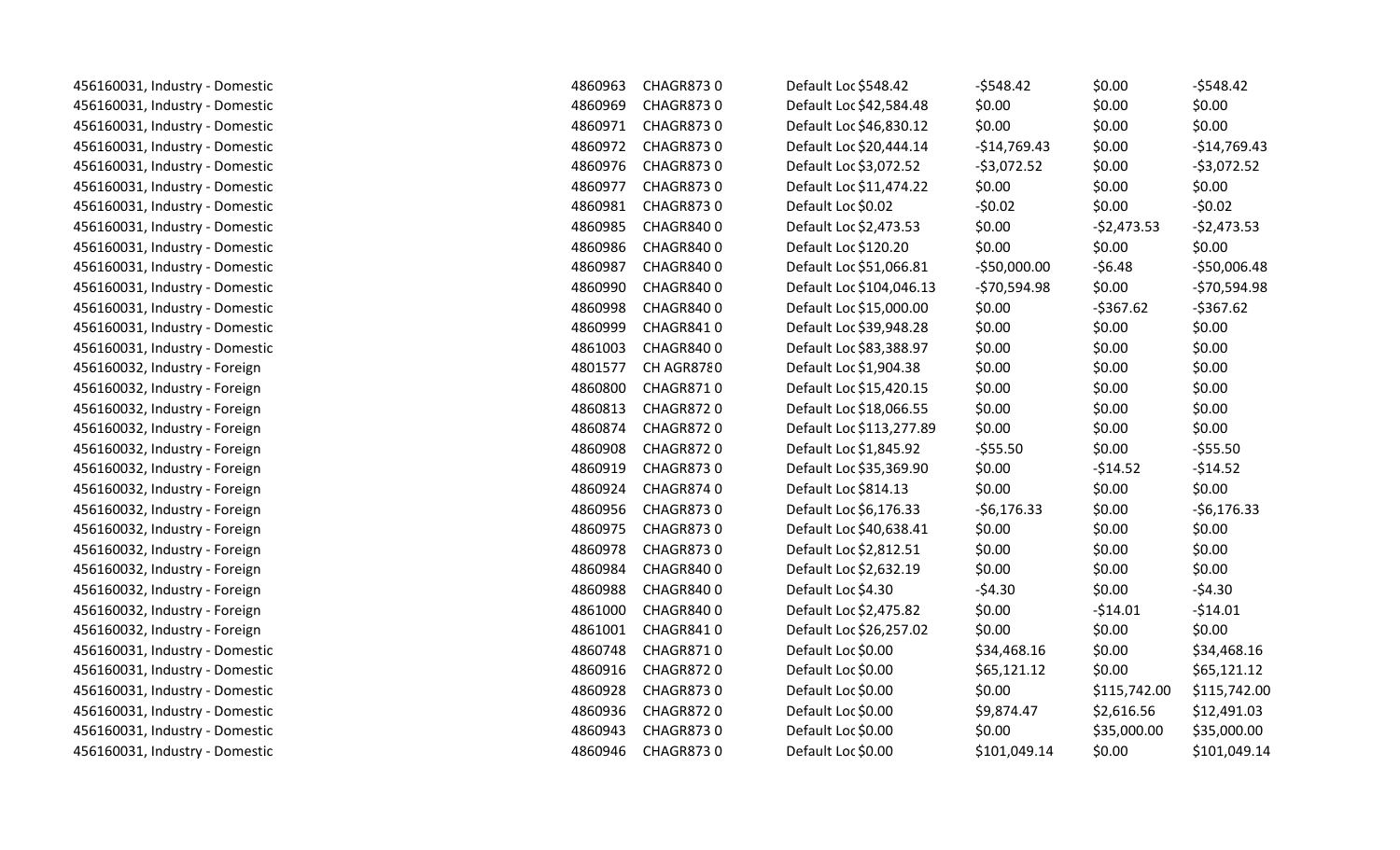| 456160031, Industry - Domestic    | 4860949 | CHAGR8730        | Default Loc \$0.00      | \$103,987.74   | \$0.00       | \$103,987.74   |
|-----------------------------------|---------|------------------|-------------------------|----------------|--------------|----------------|
| 456160031, Industry - Domestic    | 4860969 | <b>CHAGR8730</b> | Default Loc \$0.00      | \$78,731.72    | \$0.00       | \$78,731.72    |
| 456160031, Industry - Domestic    | 4860971 | <b>CHAGR8730</b> | Default Loc \$0.00      | \$138,197.03   | \$0.00       | \$138,197.03   |
| 456160031, Industry - Domestic    | 4860977 | <b>CHAGR8730</b> | Default Loc \$0.00      | \$84,104.86    | \$0.00       | \$84,104.86    |
| 456160031, Industry - Domestic    | 4860982 | CHAGR8400        | Default Loc \$0.00      | \$95,986.00    | \$0.00       | \$95,986.00    |
| 456160031, Industry - Domestic    | 4860986 | CHAGR8400        | Default Loc \$0.00      | \$20,276.36    | \$7,096.04   | \$27,372.40    |
| 456160031, Industry - Domestic    | 4860989 | <b>CHAGR8400</b> | Default Loc \$0.00      | \$10,000.00    | \$8,793.41   | \$18,793.41    |
| 456160031, Industry - Domestic    | 4861003 | <b>CHAGR8400</b> | Default Loc \$0.00      | \$177,184.47   | \$24,271.84  | \$201,456.31   |
| 456160031, Industry - Domestic    | 4861009 | CHAGR8410        | Default Loc \$0.00      | \$7,000.00     | \$0.00       | \$7,000.00     |
| 456160031, Industry - Domestic    | 4861016 | CHAGR8400        | Default Loc \$0.00      | \$28,112.30    | \$0.00       | \$28,112.30    |
| 456160031, Industry - Domestic    | 4861017 | CHAGR8410        | Default Loc \$0.00      | \$8,000.00     | \$0.00       | \$8,000.00     |
| 456160031, Industry - Domestic    | 4861018 | CHAGR8400        | Default Loc \$0.00      | \$14,321.39    | $-50.01$     | \$14,321.38    |
| 456160031, Industry - Domestic    | 4861019 | CHAGR8400        | Default Loc \$0.00      | \$6,009.66     | \$0.00       | \$6,009.66     |
| 456160031, Industry - Domestic    | 4861020 | CHAGR8400        | Default Loc \$0.00      | \$99,093.52    | \$0.00       | \$99,093.52    |
| 456160031, Industry - Domestic    | 4861021 | CHAGR8400        | Default Loc \$0.00      | \$15,000.00    | \$5,877.05   | \$20,877.05    |
| 456160031, Industry - Domestic    | 4861022 | <b>CHAGR8410</b> | Default Loc \$0.00      | \$2,159,715.59 | \$863,956.63 | \$3,023,672.22 |
| 456160031, Industry - Domestic    | 4861023 | <b>CHAGR8400</b> | Default Loc \$0.00      | \$90,000.00    | \$0.00       | \$90,000.00    |
| 456160031, Industry - Domestic    | 4861026 | <b>CHAGR8400</b> | Default Loc \$0.00      | \$60,000.00    | \$0.00       | \$60,000.00    |
| 456160031, Industry - Domestic    | 4861027 | <b>CHAGR8400</b> | Default Loc \$0.00      | \$22,087.45    | \$0.00       | \$22,087.45    |
| 456160031, Industry - Domestic    | 4861028 | CHAGR8410        | Default Loc \$0.00      | \$4,563.11     | \$0.00       | \$4,563.11     |
| 456160031, Industry - Domestic    | 4861030 | <b>CHAGR8400</b> | Default Loc \$0.00      | \$15,000.00    | \$0.00       | \$15,000.00    |
| 456160031, Industry - Domestic    | 4861034 | <b>CHAGR8400</b> | Default Loc \$0.00      | \$0.00         | \$66,262.37  | \$66,262.37    |
| 456160032, Industry - Foreign     | 4801577 | CH AGR8780       | Default Loc \$0.00      | \$22,815.53    | \$22,815.53  | \$45,631.06    |
| 456160032, Industry - Foreign     | 4860800 | CHAGR8710        | Default Loc \$0.00      | \$75,728.16    | \$0.00       | \$75,728.16    |
| 456160032, Industry - Foreign     | 4860813 | CHAGR8720        | Default Loc \$0.00      | \$73,287.38    | \$60,986.89  | \$134,274.27   |
| 456160032, Industry - Foreign     | 4860874 | <b>CHAGR8720</b> | Default Loc \$0.00      | \$52,736.43    | \$1,336.94   | \$54,073.37    |
| 456160032, Industry - Foreign     | 4860975 | <b>CHAGR8730</b> | Default Loc \$0.00      | \$18,176.25    | \$14,708.99  | \$32,885.24    |
| 456160032, Industry - Foreign     | 4860978 | <b>CHAGR8730</b> | Default Loc \$0.00      | \$45,805.54    | \$0.00       | \$45,805.54    |
| 456160032, Industry - Foreign     | 4860984 | CHAGR8400        | Default Loc \$0.00      | \$74,314.20    | \$0.00       | \$74,314.20    |
| 456160032, Industry - Foreign     | 4861001 | CHAGR8410        | Default Loc \$0.00      | \$30,627.43    | \$863.83     | \$31,491.26    |
| 456160032, Industry - Foreign     | 4861015 | CHAGR8400        | Default Loc \$0.00      | \$2,217,330.10 | \$0.00       | \$2,217,330.10 |
| 456160032, Industry - Foreign     | 4861032 | CHAGR8410        | Default Loc \$0.00      | \$87,378.64    | \$0.00       | \$87,378.64    |
| 456167SC0, Office of Science (SC) | 4860823 | <b>CHAGR8720</b> | Default Loc \$53,343.14 | \$0.00         | \$0.00       | \$0.00         |
| 456167SC0, Office of Science (SC) | 4860826 | <b>CHAGR8720</b> | Default Loc \$23,465.53 | \$0.00         | \$0.00       | \$0.00         |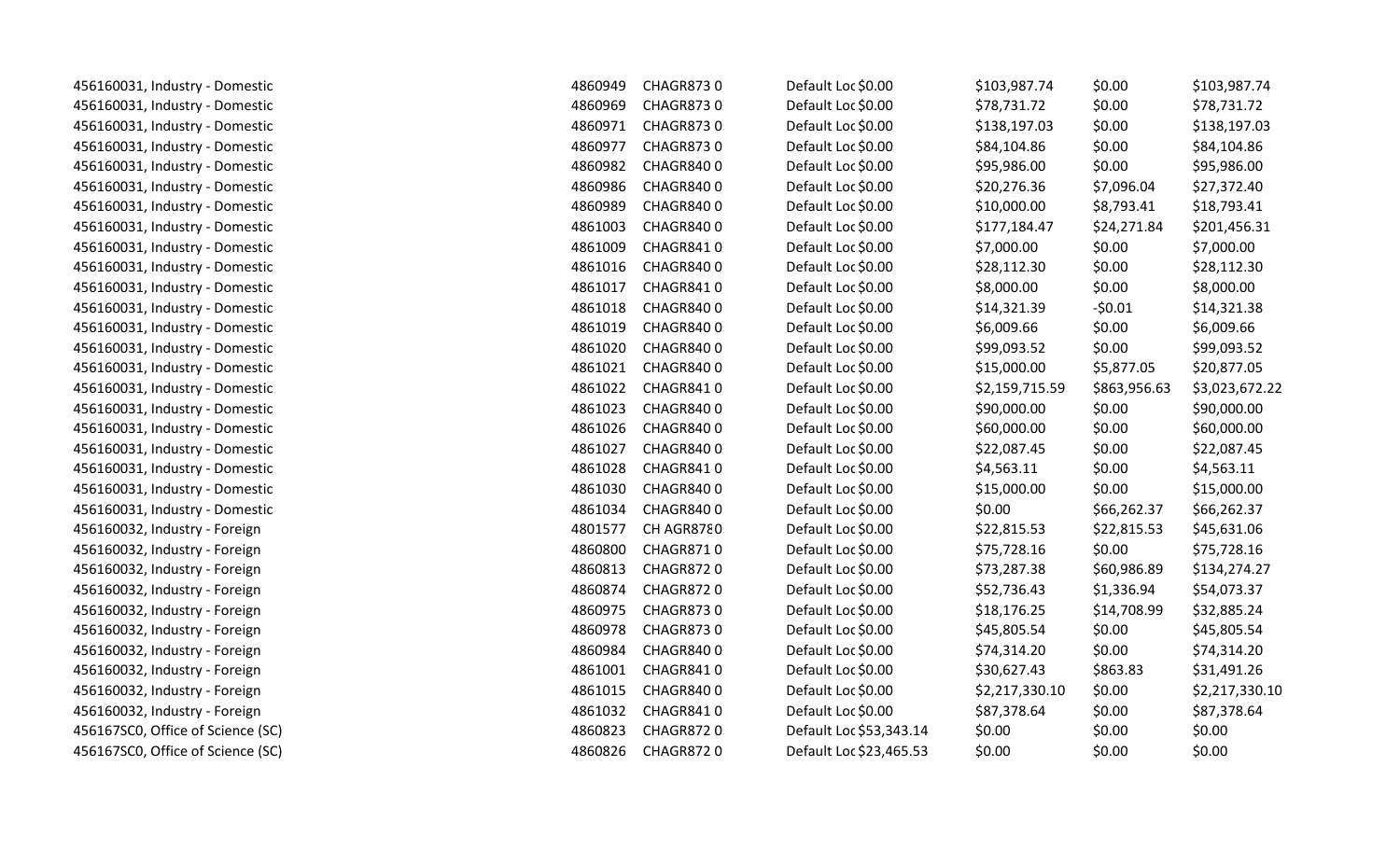| 456167SC0, Office of Science (SC)                            | 4860834          | CHAGR8720         | Default Loc \$200,083.97 | \$0.00         | \$0.00      | \$0.00         |
|--------------------------------------------------------------|------------------|-------------------|--------------------------|----------------|-------------|----------------|
| 456167SC0, Office of Science (SC)                            | 4860834          | <b>CHAGR8720</b>  | Default Loc \$0.00       | \$0.00         | \$50,000.00 | \$50,000.00    |
| 456167SC0, Office of Science (SC)                            | 4861010          | <b>CHAGR8730</b>  | Default Loc \$0.00       | \$1,699,029.13 | \$0.00      | \$1,699,029.13 |
| WA2230100, Other Related Expenses - Contractual Services     | $\mathbf 0$      | Default WF 302064 | Climate REI\$40,000.00   | \$0.00         | \$0.00      | \$0.00         |
| WA2230100, Other Related Expenses - Contractual Services     | 0                | Default WF0       | Default Loc \$54,145.26  | \$0.00         | \$0.00      | \$0.00         |
| WN0219060, State and Local Governments and Non-Profit Organi | 4860825          | <b>CHAGR8720</b>  | Default Loc \$17,728.79  | \$0.00         | \$0.00      | \$0.00         |
| DP1204010, Secondary Assessment Technologies                 | 0                | Default WF0       | Default Loc \$2,310.04   | \$0.00         | \$0.00      | \$0.00         |
| DP4011093, Nuclear Counterterrorism                          | $\Omega$         | Default WF0       | Default Loc \$2,057.91   | \$0.00         | \$0.00      | \$0.00         |
| DP4015011 - Radiological Assistance Program                  | $\overline{0}$   | Default WF0       | Default Loc \$0.01       | \$0.00         | \$0.00      | \$0.00         |
| DP4015042 - Direct Response Program                          | $\overline{0}$   | Default WF0       | Default Loc \$256.73     | \$0.00         | \$0.00      | \$0.00         |
| DP4015043 - Exercise Program                                 | 0                | Default WF0       | Default Loc \$1,659.63   | \$0.00         | \$0.00      | \$0.00         |
| DP8000000, Counterterrorism and Counterproliferation Program | $\Omega$         | Default WF0       | Default Loc \$50,000.00  | \$0.00         | \$0.00      | \$0.00         |
| DP0909010, Nuclear Criticality Safety Program                | $\Omega$         | Default WF0       | Default Loc \$28,101.77  | \$0.00         | \$0.00      | \$0.00         |
| DP0909010, Nuclear Criticality Safety Program                | $\overline{0}$   | Default WF0       | Default Loc \$0.00       | \$124,265.00   | \$0.00      | \$124,265.00   |
| HQ1001000, Worker Advocacy                                   | $\overline{0}$   | Default WF0       | Default Loc \$13,885.65  | \$0.00         | \$0.00      | \$0.00         |
| HQ1001000, Worker Advocacy                                   | $\Omega$         | Default WF0       | Default Loc \$0.00       | \$20,000.00    | \$0.00      | \$20,000.00    |
| GD2540250, CI Training                                       | $\mathbf 0$      | Default WF0       | Default Loc \$38,022.43  | \$0.00         | \$0.00      | \$0.00         |
| GD6020100, Analysis                                          | 0                | Default WF0       | Default Loc \$95,177.67  | \$0.00         | \$0.00      | \$0.00         |
| GD6020300, Investigations                                    | $\mathbf 0$      | Default WF0       | Default Loc \$620,975.87 | \$0.00         | \$0.00      | \$0.00         |
| GD6020400, CI Training                                       | $\overline{0}$   | Default WF0       | Default Loc \$27,779.43  | \$0.00         | \$0.00      | \$0.00         |
| GD6020900, Office of The SCIO                                | $\overline{0}$   | Default WF0       | Default Loc \$284,128.50 | \$0.00         | \$0.00      | \$0.00         |
| GD6050100, CYBER & OPERATIONS                                | $\overline{0}$   | Default WF0       | Default Loc \$31,971.53  | \$0.00         | \$0.00      | \$0.00         |
| GD6020100, Analysis                                          | $\overline{0}$   | Default WF0       | Default Loc \$0.00       | \$219,285.00   | \$0.00      | \$219,285.00   |
| GD6020300, Investigations                                    | $\overline{0}$   | Default WF0       | Default Loc \$0.00       | \$940,691.00   | \$0.00      | \$940,691.00   |
| GD6020400, CI Training                                       | $\overline{0}$   | Default WF0       | Default Loc \$0.00       | \$25,765.00    | \$0.00      | \$25,765.00    |
| GD6020900, Office of The SCIO                                | $\boldsymbol{0}$ | Default WF0       | Default Loc \$0.00       | \$496,969.00   | \$0.00      | \$496,969.00   |
| GD6050100, CYBER & OPERATIONS                                | $\Omega$         | Default WF0       | Default Loc \$0.00       | \$120,000.00   | \$0.00      | \$120,000.00   |
| GD6050200, Technical Services                                | $\Omega$         | Default WF0       | Default Loc \$0.00       | \$214,723.00   | \$0.00      | \$214,723.00   |
| CS7000000, Integrated Joint Cybersecurity Coordination Cente | $\overline{0}$   | Default WF0       | Default Loc \$173,407.96 | \$0.00         | \$0.00      | \$0.00         |
| NN4010010, International Nonproliferation Export Control     | 0                | Default WF0       | Default Loc \$7,926.55   | \$0.00         | \$0.00      | \$0.00         |
| NN5002010, U.S. Costs for Russia/Newly Independent States Pr | 0                | Default WF0       | Default Loc \$109,686.53 | $-5278.80$     | \$0.00      | $-5278.80$     |
| NN5004010, U.S. Costs for Russia/Newly Independent States Pr | $\Omega$         | Default WF0       | Default Loc \$240,667.55 | \$0.00         | \$0.00      | \$0.00         |
| NN5003040, US Costs for Non Russia/Non-Newly Independent Sta | $\Omega$         | Default WF0       | Default Loc \$2,868.79   | \$0.00         | \$0.00      | \$0.00         |
| NN4010021, US Costs for Russia/Newly Independent States      | $\Omega$         | Default WF0       | Default Loc \$5,882.97   | \$0.00         | \$0.00      | \$0.00         |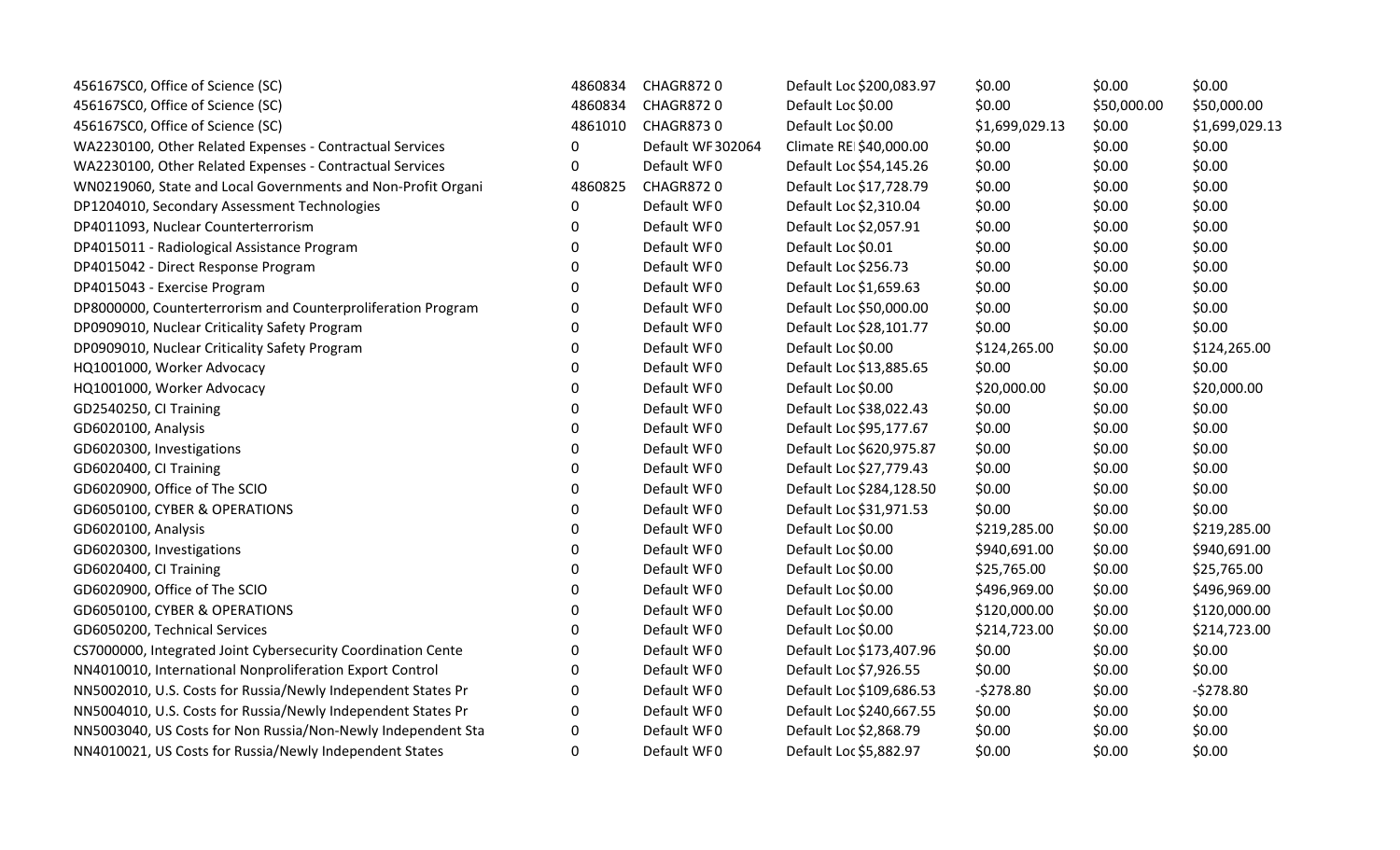| NN5001010, U.S. Costs for Russia/Newly Independent States Pr | 0 | Default WF0 | Default Loc \$3,898.41     | \$0.00         | \$0.00   | \$0.00         |
|--------------------------------------------------------------|---|-------------|----------------------------|----------------|----------|----------------|
| NN5002020, In-Country Costs for Russia/Newly Independent Sta | 0 | Default WF0 | Default Loc \$1,797,650.48 | $-5666,770.00$ | \$0.00   | $-$666,770.00$ |
| NN5004010, U.S. Costs for Russia/Newly Independent States Pr | 0 | Default WF0 | Default Loc \$118,720.00   | \$0.00         | \$0.00   | \$0.00         |
| NN5004020, In-Country Costs for Russia/Newly Independent Sta | 0 | Default WF0 | Default Loc \$303,914.10   | \$0.00         | \$0.00   | \$0.00         |
| NN5006010, U.S. Costs for Russia/Newly Independent States Pr | 0 | Default WF0 | Default Loc \$4.97         | $-54.97$       | \$0.00   | $-54.97$       |
| NN5070010, U.S. Costs for Russia/Newly Independent States Pr | 0 | Default WF0 | Default Loc \$12,375.31    | \$0.00         | \$0.00   | \$0.00         |
| NN5070040, US Costs for Non Russia/Non-Newly Independent Sta | 0 | Default WF0 | Default Loc \$27,382.94    | \$0.00         | \$0.00   | \$0.00         |
| NN500W000, M&O Contractor Employee Costs (at Headquarters)   | 0 | Default WF0 | Default Loc \$51,312.90    | $-551,312.90$  | \$0.00   | $-551,312.90$  |
| NN9301000, Domestic Nuclear and Radiological Material Protec | 0 | Default WF0 | Default Loc \$5,557.99     | \$0.00         | \$0.00   | \$0.00         |
| NN2001000, Nonproliferation Detection                        | 0 | Default WF0 | Default Loc \$40,296.10    | \$0.00         | \$0.00   | \$0.00         |
| NN4009010, Safeguards Policy and Human Resources             | 0 | Default WF0 | Default Loc \$90,568.64    | \$0.00         | \$0.00   | \$0.00         |
| NN4009020, DO NOT USE!!! Safeguards Engagement               | O | Default WF0 | Default Loc \$115,983.55   | \$0.00         | \$0.00   | \$0.00         |
| NN4009030, Safeguards Technology Development                 | O | Default WF0 | Default Loc \$28,488.59    | $-$18,567.31$  | \$0.00   | $-$18,567.31$  |
| NN4011010, Warhead Dismantlement and Fissile Material Transp | 0 | Default WF0 | Default Loc \$0.03         | \$0.00         | $-50.03$ | $-50.03$       |
| NN4011020, Nuclear Noncompliance Verification                | 0 | Default WF0 | Default Loc \$12,700.54    | \$0.00         | \$0.00   | \$0.00         |
| NN4012010, Global Regimes                                    | O | Default WF0 | Default Loc \$15,681.30    | \$0.00         | \$0.00   | \$0.00         |
| NN4012030, Multilateral Supplier Policy                      | O | Default WF0 | Default Loc \$3,279.15     | \$0.00         | $-50.15$ | $-50.15$       |
| NN4012040, Policy Studies and Support                        | O | Default WF0 | Default Loc \$91,216.46    | \$0.00         | \$0.00   | \$0.00         |
| NN5002010, U.S. Costs for Russia/Newly Independent States Pr | 0 | Default WF0 | Default Loc \$1,170,606.82 | $-5666,770.00$ | \$0.00   | $-$666,770.00$ |
| NN5002020, In-Country Costs for Russia/Newly Independent Sta | 0 | Default WF0 | Default Loc \$612,798.16   | \$666,770.00   | \$0.00   | \$666,770.00   |
| NN5004010, U.S. Costs for Russia/Newly Independent States Pr | 0 | Default WF0 | Default Loc \$153,515.04   | \$0.00         | \$0.00   | \$0.00         |
| NN5004020, In-Country Costs for Russia/Newly Independent Sta | 0 | Default WF0 | Default Loc \$29.25        | \$0.00         | \$0.00   | \$0.00         |
| NN5005011, U.S. Costs for Russia/Newly Independent States Pr | 0 | Default WF0 | Default Loc \$234,731.14   | \$0.00         | \$0.00   | \$0.00         |
| NN5002040, US Costs for Non Russia/Non-Newly Independent Sta | 0 | Default WF0 | Default Loc \$80,517.16    | \$0.00         | \$0.00   | \$0.00         |
| NN5070010, U.S. Costs for Russia/Newly Independent States Pr | 0 | Default WF0 | Default Loc \$1,148.73     | \$0.00         | \$0.00   | \$0.00         |
| NN5070040, US Costs for Non Russia/Non-Newly Independent Sta | 0 | Default WF0 | Default Loc \$15,000.00    | \$0.00         | \$0.00   | \$0.00         |
| NN9100000, Highly Enriched Uranium (HEU) Reactor Conversion  | 0 | Default WF0 | Default Loc \$4,283.61     | \$0.00         | \$0.00   | \$0.00         |
| NN9301000, Domestic Nuclear and Radiological Material Protec | 0 | Default WF0 | Default Loc \$50,000.00    | \$0.00         | \$0.00   | \$0.00         |
| CT8101000, Nuclear Incident Policy and Cooperation           | 0 | Default WF0 | Default Loc \$55,526.01    | \$0.00         | \$0.00   | \$0.00         |
| CT8401000, Radiological Assistance Program (RAP)             | 0 | Default WF0 | Default Loc \$75,498.15    | \$0.00         | \$0.00   | \$0.00         |
| CT8404010, Evaluation, Exercise, Readiness, and Response Sup | 0 | Default WF0 | Default Loc \$101,821.47   | \$0.00         | \$0.00   | \$0.00         |
| CT8405010, Technology Integration (TI)                       | 0 | Default WF0 | Default Loc \$4,200.90     | $-52,702.38$   | \$0.00   | $-52,702.38$   |
| DN1001011, U.S. Costs for Russia/Newly Independent State Pro | O | Default WF0 | Default Loc \$231,051.41   | \$0.00         | \$0.00   | \$0.00         |
| DN1001021, U.S. Costs for Russia/Newly Independent State Pro | 0 | Default WF0 | Default Loc \$704,027.86   | \$0.00         | \$0.00   | \$0.00         |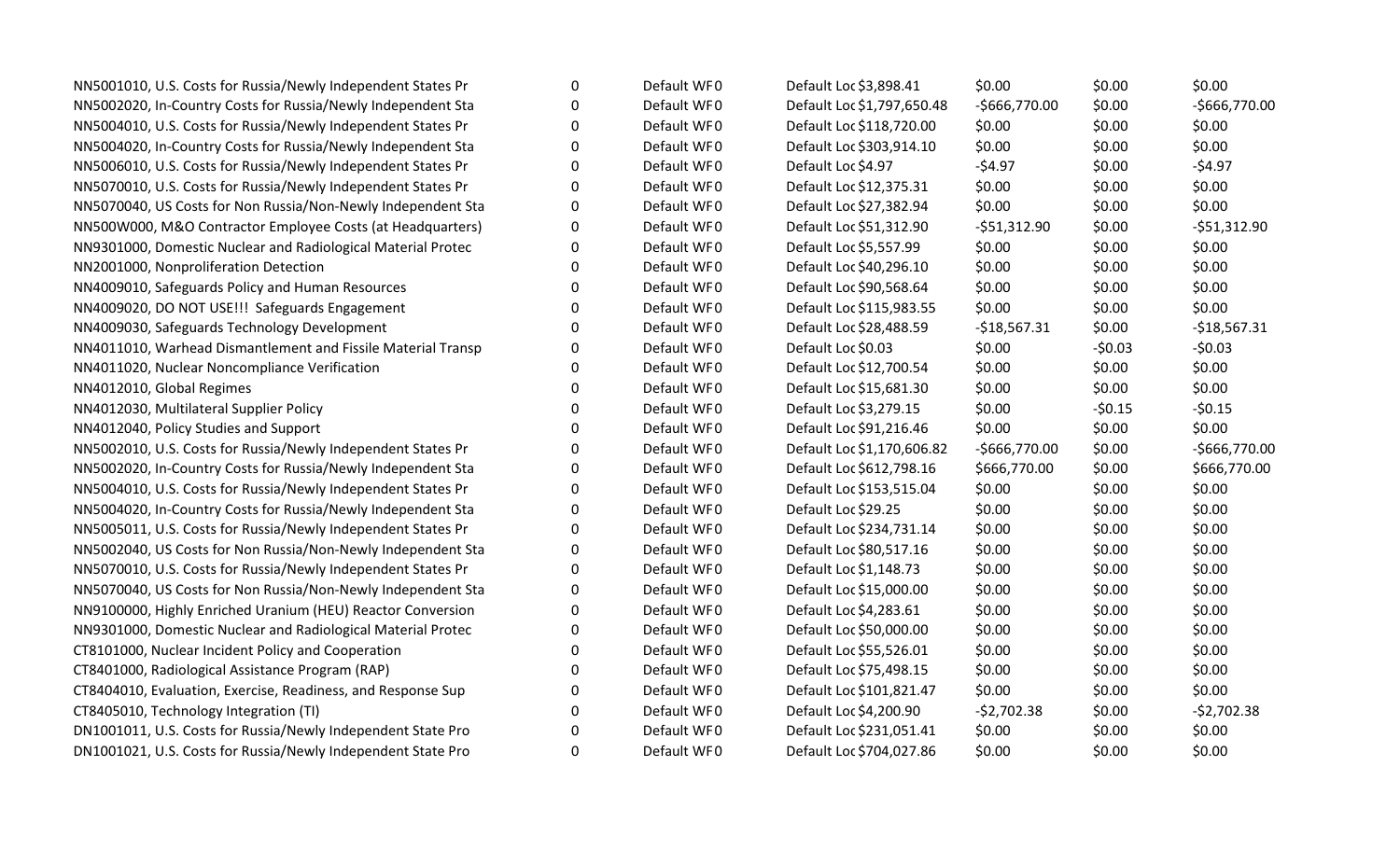| DN1003011, U.S. Costs for Russia/Newly Independent State Pro | 0            | Default WF0      | Default Loc \$40,000.00      | \$0.00         | \$0.00       | \$0.00         |
|--------------------------------------------------------------|--------------|------------------|------------------------------|----------------|--------------|----------------|
| DN2001000, Proliferation Detection                           | $\Omega$     | Default WF0      | Default Loc \$367,968.12     | \$0.00         | \$0.00       | \$0.00         |
| DN3001010, Highly Enriched Uranium (HEU) Reactor Conversion  | 0            | Default WF0      | Default Loc \$130,977.11     | \$0.00         | \$0.00       | \$0.00         |
| DN4001010, Safeguards Policy                                 | $\mathbf 0$  | Default WF0      | Default Loc \$333,801.45     | \$0.00         | \$0.00       | \$0.00         |
| DN4001020, Safeguards Engagement (INSEP)                     | $\mathbf 0$  | Default WF0      | Default Loc \$543,679.17     | $-52,196.00$   | \$0.00       | $-52,196.00$   |
| DN4001030, Safeguards Technology Development                 | $\Omega$     | Default WF0      | Default Loc \$24,431.56      | \$0.00         | \$0.00       | \$0.00         |
| DN4003010, Warhead Dismantlement and Fissile Material Transp | $\Omega$     | Default WF0      | Default Loc \$18,664.46      | \$0.00         | \$0.00       | \$0.00         |
| DN4003020, Nuclear Noncompliance Verification                | $\Omega$     | Default WF0      | Default Loc \$119,435.40     | \$0.00         | \$0.00       | \$0.00         |
| DN4004010, Global Regimes                                    | $\mathbf 0$  | Default WF0      | Default Loc \$134,656.26     | \$0.00         | \$0.00       | \$0.00         |
| DN4004030, Multilateral Supplier Policy                      | $\mathbf 0$  | Default WF0      | Default Loc \$131,792.22     | \$0.00         | \$0.00       | \$0.00         |
| CT8101000, Nuclear Incident Policy and Cooperation           | $\Omega$     | Default WF0      | Default Loc \$0.00           | \$343,042.00   | \$0.00       | \$343,042.00   |
| CT8401000, Radiological Assistance Program (RAP)             | $\Omega$     | Default WF0      | Default Loc \$0.00           | \$953,172.00   | \$0.00       | \$953,172.00   |
| CT8404010, Evaluation, Exercise, Readiness, and Response Sup | 0            | Default WF0      | Default Loc \$0.00           | \$135,600.00   | \$0.00       | \$135,600.00   |
| CT8405010, Technology Integration (TI)                       | $\mathbf 0$  | Default WF0      | Default Loc \$0.00           | \$11,347.00    | \$0.00       | \$11,347.00    |
| DN1001011, U.S. Costs for Russia/Newly Independent State Pro | $\mathbf 0$  | Default WF0      | Default Loc \$0.00           | \$140,000.00   | \$0.00       | \$140,000.00   |
| DN1003011, U.S. Costs for Russia/Newly Independent State Pro | $\mathbf{0}$ | Default WF0      | Default Loc \$0.00           | \$0.00         | \$229,487.78 | \$229,487.78   |
| DN2001000, Proliferation Detection                           | $\Omega$     | Default WF0      | Default Loc \$0.00           | \$1,455,670.00 | \$0.00       | \$1,455,670.00 |
| DN3001010, Highly Enriched Uranium (HEU) Reactor Conversion  | $\mathbf{0}$ | Default WF0      | Default Loc \$0.00           | \$458,450.00   | \$0.00       | \$458,450.00   |
| DN3001020, Molybdenum-99 (Mo-99)                             | $\mathbf 0$  | Default WF0      | Default Loc \$0.00           | \$20,000.00    | \$0.00       | \$20,000.00    |
| DN4001010, Safeguards Policy                                 | 0            | Default WF0      | Default Loc \$0.00           | \$580,447.30   | \$0.00       | \$580,447.30   |
| DN4001020, Safeguards Engagement (INSEP)                     | $\Omega$     | Default WF0      | Default Loc \$0.00           | \$904,402.07   | \$0.00       | \$904,402.07   |
| DN4001030, Safeguards Technology Development                 | $\Omega$     | Default WF0      | Default Loc \$0.00           | \$319,228.79   | \$0.00       | \$319,228.79   |
| DN4003020, Nuclear Noncompliance Verification                | $\Omega$     | Default WF0      | Default Loc \$0.00           | \$256,426.81   | \$0.00       | \$256,426.81   |
| DN4004010, Global Regimes                                    | $\mathbf 0$  | Default WF0      | Default Loc \$0.00           | \$46,330.03    | \$0.00       | \$46,330.03    |
| DN4004040, Policy Studies and Support                        | $\pmb{0}$    | Default WF0      | Default Loc \$0.00           | \$50,000.00    | \$0.00       | \$50,000.00    |
| NN5010000, International Contributions UK                    | 0            | Default WF0      | Default Loc \$50,324.10      | \$0.00         | \$0.00       | \$0.00         |
| PS0202132, Advisory and Assistance, Diversity Programs       | $\mathbf{0}$ | Default WF0      | Default Loc \$38,795.51      | \$0.00         | \$0.00       | \$0.00         |
| PS0202200, A&A, Counterterrorism                             | $\Omega$     | Default WF0      | Default Loc \$2,019.15       | \$0.00         | \$0.00       | \$0.00         |
| EZ5012300 - BRNL-0030 Soil and Water Remediation - Brookhave | $\mathbf 0$  | Default WF0      | Default Loc \$522,109.05     | \$0.00         | \$0.00       | \$0.00         |
| EZ5012300 - BRNL-0030 Soil and Water Remediation - Brookhave | 0            | Default WF0      | Default Loc \$47.62          | \$0.00         | \$0.00       | \$0.00         |
| ST5001020, Brookhaven Linear Isotope Producer (BLIP)         | $\mathbf{0}$ | Default WF0      | Default Loc \$506,852.52     | \$0.00         | \$0.00       | \$0.00         |
| ST6001031, Production                                        | $\mathbf{0}$ | Default WF0      | Default Loc \$0.00           | \$0.00         | \$212,749.03 | \$212,749.03   |
| ST5001040, Actinium-225 Technology Research and Integration  | $\Omega$     | Default WF0      | Default Loc \$107,238.58     | \$0.00         | \$0.00       | \$0.00         |
| ST6001034, Facility Upgrades                                 | 0            | Default WF485395 | <b>CHAIP</b><br>\$378,714.95 | \$0.00         | \$0.00       | \$0.00         |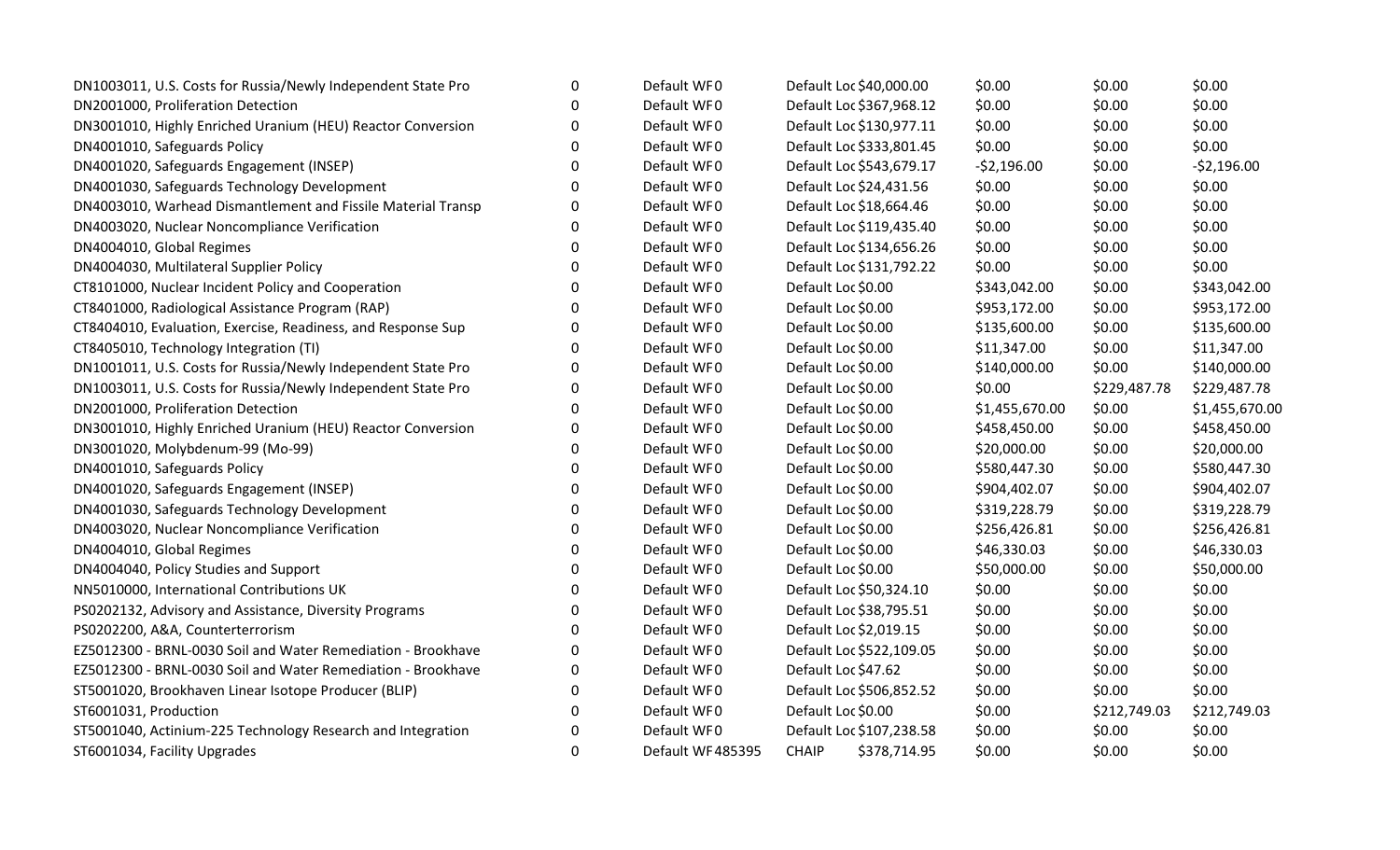| ST5001030, Other National Lab Research                       | $\boldsymbol{0}$ | Default WF0      | Default Loc \$11,925.21      | \$0.00         | \$0.00       | \$0.00         |
|--------------------------------------------------------------|------------------|------------------|------------------------------|----------------|--------------|----------------|
| ST6001034, Facility Upgrades                                 | 0                | Default WF0      | Default Loc \$49,875.62      | \$0.00         | \$0.00       | \$0.00         |
| ST6001031, Production                                        | $\Omega$         | Default WF0      | Default Loc \$0.00           | \$0.00         | \$190,243.59 | \$190,243.59   |
| ST6001034, Facility Upgrades                                 | $\mathbf 0$      | Default WF485395 | \$152,000.00<br><b>CHAIP</b> | \$0.00         | \$0.00       | \$0.00         |
| ST5001030, Other National Lab Research                       | $\mathbf 0$      | Default WF0      | Default Loc \$220,833.12     | \$185,000.00   | \$0.00       | \$185,000.00   |
| ST5002000, University Research                               | 0                | Default WF0      | Default Loc \$147,084.32     | \$0.00         | \$0.00       | \$0.00         |
| ST6001020, Brookhaven Linear Isotope Producer (BLIP)         | 0                | Default WF0      | Default Loc \$234,931.66     | \$140,000.00   | \$0.00       | \$140,000.00   |
| ST6001032, Hot Cell and Other National Lab Facilities        | 0                | Default WF0      | Default Loc \$1,427,585.71   | \$600,000.00   | \$0.00       | \$600,000.00   |
| ST6001036, Technical Services                                | $\mathbf 0$      | Default WF0      | Default Loc \$20,289.84      | \$0.00         | \$0.00       | \$0.00         |
| ST6001031, Production                                        | 0                | Default WF0      | Default Loc \$2,217,227.76   | \$0.00         | \$358,007.38 | \$358,007.38   |
| ST5001040, Actinium-225 Technology Research and Integration  | 0                | Default WF0      | Default Loc \$0.00           | \$100,000.00   | \$0.00       | \$100,000.00   |
| ST5001030, Other National Lab Research                       | 0                | Default WF0      | Default Loc \$0.00           | \$212,000.00   | \$0.00       | \$212,000.00   |
| ST6001020, Brookhaven Linear Isotope Producer (BLIP)         | $\mathbf 0$      | Default WF0      | Default Loc \$0.00           | \$208,000.00   | \$0.00       | \$208,000.00   |
| ST6001032, Hot Cell and Other National Lab Facilities        | $\mathbf 0$      | Default WF0      | Default Loc \$0.00           | \$755,000.00   | \$0.00       | \$755,000.00   |
| ST6001031, Production                                        | $\mathbf 0$      | Default WF0      | Default Loc \$0.00           | \$1,790,000.00 | \$0.00       | \$1,790,000.00 |
| TE1103000, Advanced Modeling Grid Research                   | 0                | Default WF0      | Default Loc \$8,661.50       | \$0.00         | \$0.00       | \$0.00         |
| TE1201000, Smart Grid                                        | $\Omega$         | Default WF0      | Default Loc \$31,959.55      | \$0.00         | \$0.00       | \$0.00         |
| TE1103000, Advanced Modeling Grid Research                   | 0                | Default WF0      | Default Loc \$20,611.00      | \$0.00         | \$0.00       | \$0.00         |
| TE1201000, Smart Grid                                        | $\mathbf 0$      | Default WF0      | Default Loc \$26,357.24      | \$0.00         | \$0.00       | \$0.00         |
| TE1400000, Energy Storage                                    | 0                | Default WF0      | Default Loc \$56.79          | \$0.00         | \$0.00       | \$0.00         |
| TG0100000, Infrastructure Security and Energy Restoration    | 0                | Default WF0      | Default Loc \$63.25          | \$0.00         | $-563.25$    | $-563.25$      |
| TE1103000, Advanced Modeling Grid Research                   | 0                | Default WF0      | Default Loc \$67,432.00      | \$0.00         | \$0.00       | \$0.00         |
| TE1101000, Transmission Reliability & Renewables Integration | 0                | Default WF0      | Default Loc \$7,976.36       | \$0.00         | \$0.00       | \$0.00         |
| TE1104000, Energy Systems Predictive Capability              | $\mathbf 0$      | Default WF0      | Default Loc \$250,799.93     | \$0.00         | \$0.00       | \$0.00         |
| TE1201000, Smart Grid                                        | $\mathbf 0$      | Default WF0      | Default Loc \$2,347.00       | \$0.00         | \$0.00       | \$0.00         |
| TE1203000, Advance Distribution Management System            | 0                | Default WF0      | Default Loc \$276.08         | \$0.00         | $-$124.89$   | $-$124.89$     |
| TE1204000, Market-Based Control Signal                       | 0                | Default WF0      | Default Loc \$2,804.90       | \$0.00         | \$0.00       | \$0.00         |
| TE1205000, Resilient Electric Distribution Grid R&D          | $\mathbf 0$      | Default WF0      | Default Loc \$83,643.81      | \$0.00         | \$0.00       | \$0.00         |
| TE1206000, Advanced Secure Low-cost Sensors                  | $\mathbf 0$      | Default WF0      | Default Loc \$45,945.00      | \$0.00         | \$0.00       | \$0.00         |
| TE1301000, Cyber for Energy Security R&D                     | $\mathbf 0$      | Default WF0      | Default Loc \$32,823.22      | $-558.76$      | \$0.00       | $-558.76$      |
| TE1302000, Cyber for Energy Security OPS                     | 0                | Default WF0      | Default Loc \$8,312.99       | \$0.00         | \$0.00       | \$0.00         |
| TE1305000, Virtual Energy Sector Forensics Analysis Platform | 0                | Default WF0      | Default Loc \$49,649.35      | \$0.00         | \$0.00       | \$0.00         |
| TE1400000, Energy Storage                                    | $\Omega$         | Default WF0      | Default Loc \$3,750.00       | \$0.00         | \$0.00       | \$0.00         |
| TF0000000, National Electricity Delivery                     | $\Omega$         | Default WF0      | Default Loc \$4,790.55       | \$0.00         | \$0.00       | \$0.00         |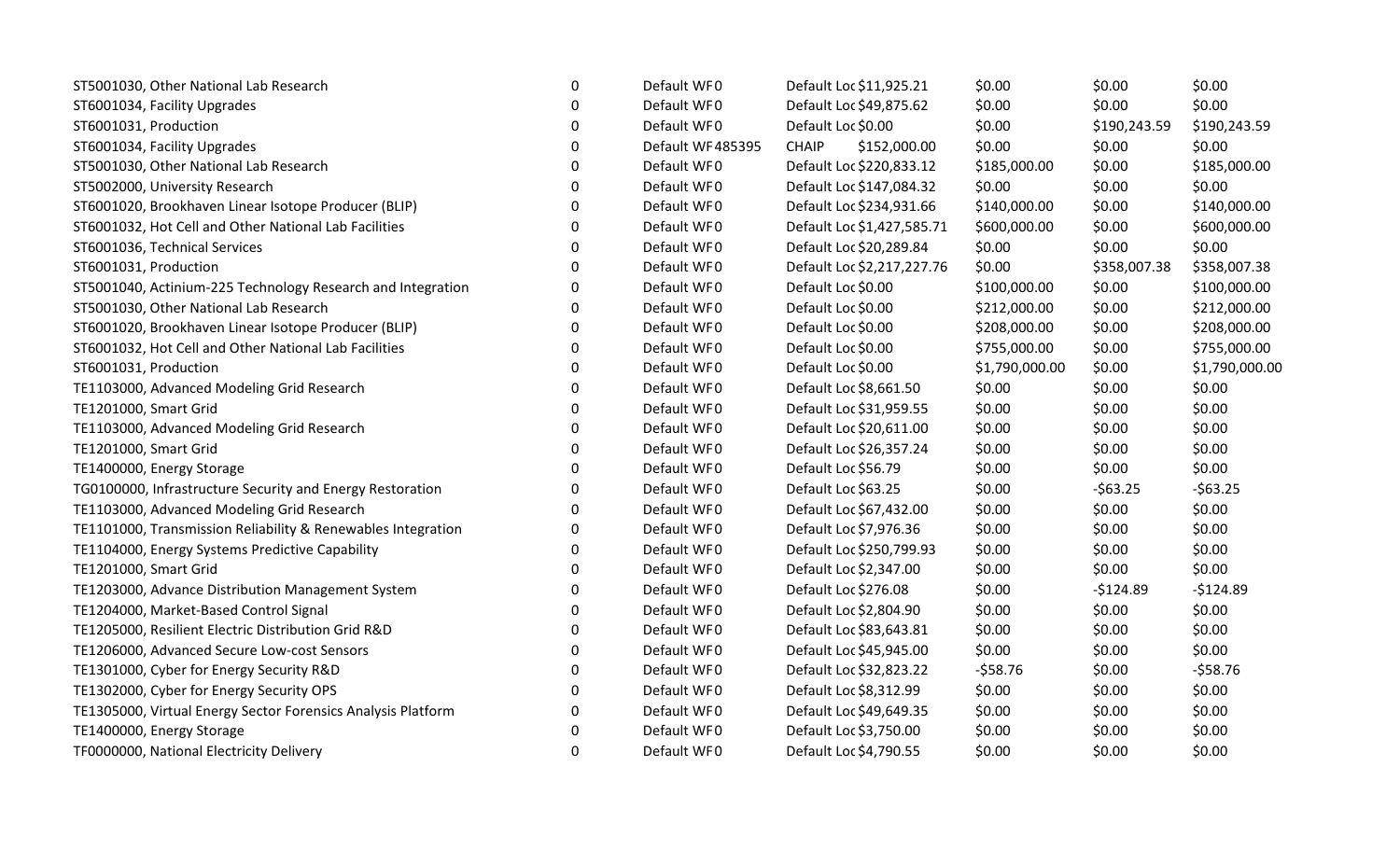| TE1104010, Monitoring and Real-Time Analysis                 | 0        | Default WF0       | Default Loc \$0.00         | \$0.00       | \$20,000.00  | \$20,000.00  |
|--------------------------------------------------------------|----------|-------------------|----------------------------|--------------|--------------|--------------|
| TE1301000, Cyber for Energy Security R&D                     | $\Omega$ | Default WF0       | Default Loc \$0.00         | \$0.00       | \$5,600.00   | \$5,600.00   |
| TE1400000, Energy Storage                                    | 0        | Default WF0       | Default Loc \$0.00         | \$7,500.00   | \$0.00       | \$7,500.00   |
| NT0104000, Reactor Materials                                 | 0        | Default WF0       | Default Loc \$98,115.68    | \$0.00       | \$0.00       | \$0.00       |
| AF5832030, Program Assessment & Coordination                 | 0        | Default WF 301604 | CHNE-0301\$2,668.83        | \$0.00       | \$0.00       | \$0.00       |
| AF0440000, Program Support                                   | 0        | Default WF0       | Default Loc \$5,184.83     | \$0.00       | \$0.00       | \$0.00       |
| AF5855000, Fuel Resources R&D                                | ∩        | Default WF0       | Default Loc \$46,642.43    | \$0.00       | \$0.00       | \$0.00       |
| AF5810000, Advanced Fuels Research, Development and Testing  | $\Omega$ | Default WF0       | Default Loc \$168,682.35   | \$0.00       | \$0.00       | \$0.00       |
| AF5832020, Systems Analysis                                  | 0        | Default WF0       | Default Loc \$95,188.31    | \$0.00       | \$0.00       | \$0.00       |
| AF5832030, Program Assessment & Coordination                 | 0        | Default WF0       | Default Loc \$214,496.04   | \$0.00       | \$0.00       | \$0.00       |
| RC0424000, ARC International Collaborations                  | $\Omega$ | Default WF0       | Default Loc \$22,642.70    | \$0.00       | \$0.00       | \$0.00       |
| AF0410000, Bilateral Cooperation                             | $\Omega$ | Default WF0       | Default Loc \$0.00         | \$10,000.00  | \$0.00       | \$10,000.00  |
| AF5855000, Fuel Resources R&D                                | 0        | Default WF0       | Default Loc \$0.00         | \$77,950.00  | \$0.00       | \$77,950.00  |
| AF5810000, Advanced Fuels Research, Development and Testing  | 0        | Default WF0       | Default Loc \$0.00         | \$623,600.00 | \$0.00       | \$623,600.00 |
| AF5832020, Systems Analysis                                  | 0        | Default WF0       | Default Loc \$0.00         | \$315,697.50 | \$0.00       | \$315,697.50 |
| AF5832030, Program Assessment & Coordination                 | 0        | Default WF0       | Default Loc \$0.00         | \$148,739.00 | \$0.00       | \$148,739.00 |
| AF5861010, Spent Fuel and Waste Disposition Program Manageme | 0        | Default WF0       | Default Loc \$0.00         | \$84,000.00  | \$0.00       | \$84,000.00  |
| RC0424000, ARC International Collaborations                  | 0        | Default WF0       | Default Loc \$0.00         | \$75,000.00  | \$0.00       | \$75,000.00  |
| EL1708000, DOE Specific Investments                          | 0        | Default WF0       | Default Loc \$118,016.25   | \$0.00       | \$0.00       | \$0.00       |
| BM0107000, Biopower                                          | 0        | Default WF0       | Default Loc \$2,556.10     | \$0.00       | $-5993.55$   | $-5993.55$   |
| GT0100000, Enhanced Geothermal Systems                       | 0        | Default WF0       | Default Loc \$6,318.43     | \$0.00       | \$0.00       | \$0.00       |
| VT0204000, Vehicle Technologies Deployment                   | 0        | Default WF0       | Default Loc \$338.96       | \$0.00       | $-5338.96$   | $-5338.96$   |
| ED2701000, Next Generation Manufacturing                     | 0        | Default WF0       | Default Loc \$0.00         | \$0.00       | \$319,142.00 | \$319,142.00 |
| HT0100000, Fuel Cell Systems R&D                             | 0        | Default WF0       | Default Loc \$6,683.36     | \$0.00       | \$0.00       | \$0.00       |
| SL0300000, Systems Integration (Balance of Systems and Power | 0        | Default WF0       | Default Loc \$7,158.23     | \$0.00       | \$0.00       | \$0.00       |
| VT1301000, Vehicle and System Simulation and Testing - Vehic | 0        | Default WF0       | Default Loc \$7,101.82     | \$0.00       | \$0.00       | \$0.00       |
| ED2701000, Next Generation Manufacturing                     | 0        | Default WF0       | Default Loc \$0.00         | \$0.00       | \$21,858.00  | \$21,858.00  |
| GT0300000, Hydrothermal                                      | 0        | Default WF0       | Default Loc \$142,653.99   | \$0.00       | \$0.00       | \$0.00       |
| HT0100000, Fuel Cell Systems R&D                             | 0        | Default WF0       | Default Loc \$300,000.00   | \$0.00       | \$0.00       | \$0.00       |
| HT0100000, Fuel Cell Systems R&D                             | 0        | Default WF 302017 | TCF Fundin \$200,000.00    | \$0.00       | \$0.00       | \$0.00       |
| HT0800000, Technology Validation                             | 0        | Default WF0       | Default Loc \$46,852.96    | \$0.00       | \$0.00       | \$0.00       |
| PG0400000, Innovation & Deployment                           | ∩        | Default WF0       | Default Loc \$85,000.00    | \$0.00       | \$0.00       | \$0.00       |
| SL0300000, Systems Integration (Balance of Systems and Power | $\Omega$ | Default WF0       | Default Loc \$0.00         | \$0.00       | \$7,158.23   | \$7,158.23   |
| VT1201000, Batteries & Electric Drive Technology - Energy St | 0        | Default WF0       | Default Loc \$1,470,704.46 | $-5220.67$   | \$0.00       | $-5220.67$   |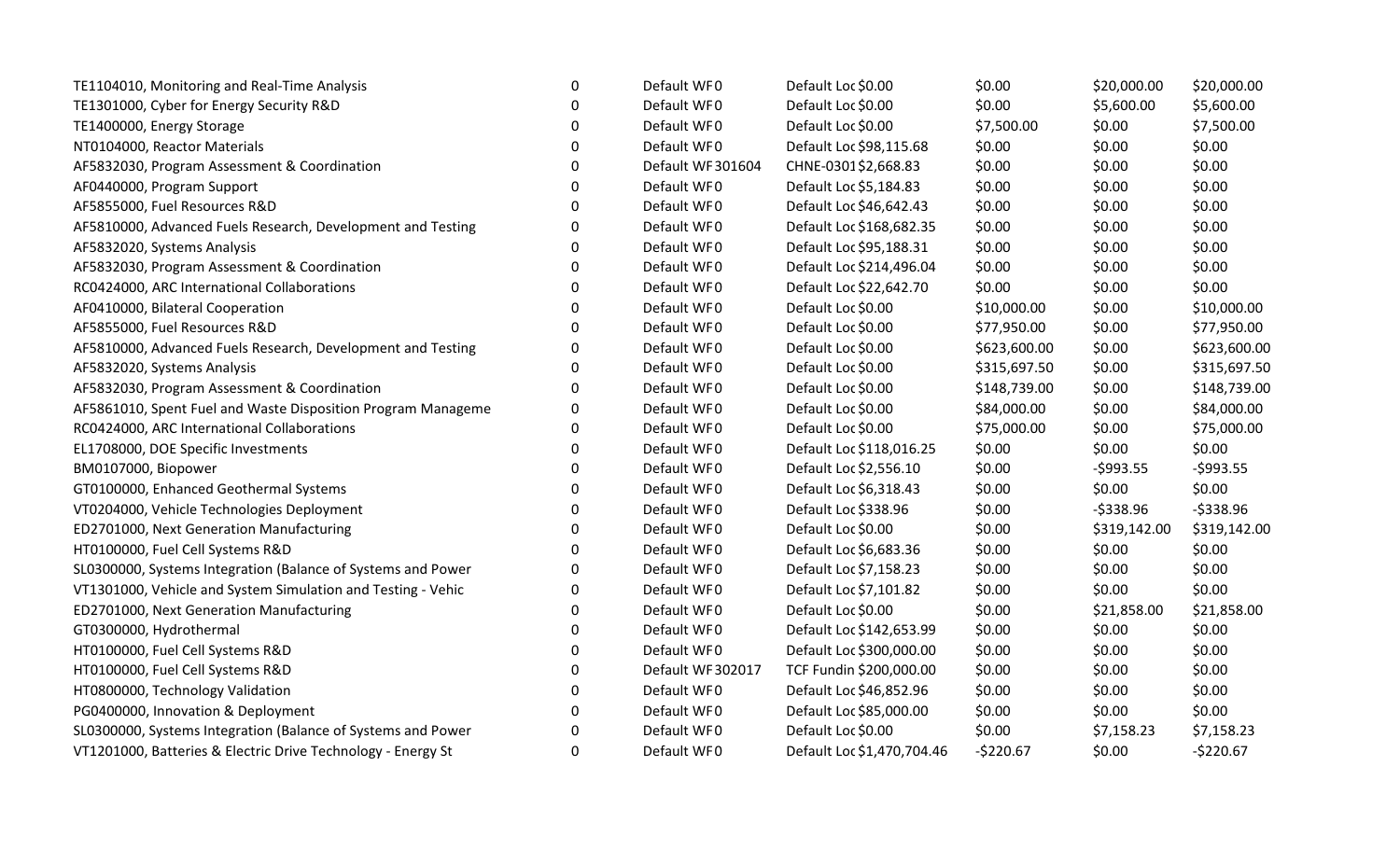| VT1301000, Vehicle and System Simulation and Testing - Vehic |         | Default WFO    | Default Loc \$167,675.00 | \$0.00         | \$0.00 | \$0.00         |
|--------------------------------------------------------------|---------|----------------|--------------------------|----------------|--------|----------------|
| GT0300000, Hydrothermal                                      |         | Default WFO    | Default Loc \$0.00       | \$130,000.00   | \$0.00 | \$130,000.00   |
| HT0100000, Fuel Cell Systems R&D                             |         | Default WFO    | Default Loc \$0.00       | \$800,000.00   | \$0.00 | \$800,000.00   |
| VT1201000, Batteries & Electric Drive Technology - Energy St |         | Default WFO    | Default Loc \$0.00       | \$2,250,000.00 | \$0.00 | \$2,250,000.00 |
| VT1301000, Vehicle and System Simulation and Testing - Vehic |         | Default WFO    | Default Loc \$0.00       | \$17,500.00    | \$0.00 | \$17,500.00    |
| 456140358, Other Federal Agencies                            | 4861011 | CHAGRGX0302027 | OTT 16-17 \$169,902.91   | \$0.00         | \$0.00 | \$0.00         |
| 456160031, Industry - Domestic                               | 4860966 | CHAGR8730      | Default Loc \$56,623.76  | \$0.00         | \$0.00 | \$0.00         |
| 456160031, Industry - Domestic                               | 4860966 | CHAGR8730      | Default Loc \$193,203.88 | \$0.00         | \$0.00 | \$0.00         |
| CJ0100000, ARPA-E Projects                                   |         | Default WFO    | Default Loc \$36,666.49  | \$0.00         | \$0.00 | \$0.00         |
| CJ0100000, ARPA-E Projects                                   |         | Default WF1249 | CHARPA-00 \$561,053.77   | \$0.00         | \$0.00 | \$0.00         |
| CJ0100000, ARPA-E Projects                                   |         | Default WF1250 | CHARPA-0(\$241,490.09    | \$0.00         | \$0.00 | \$0.00         |

**\$2,871,228.72 \$7,855,194.29 \$1,303,502.94 \$9,158,697.23 \$161,971,221.85 \$281,467,999.44 \$2,062,725.18 \$283,530,724.62**

**\$164,842,450.57 \$289,323,193.73 \$3,366,228.12 \$292,689,421.85**

| \$2,062,725.18 |
|----------------|
| \$3,366,228.12 |
| \$3,366,228.12 |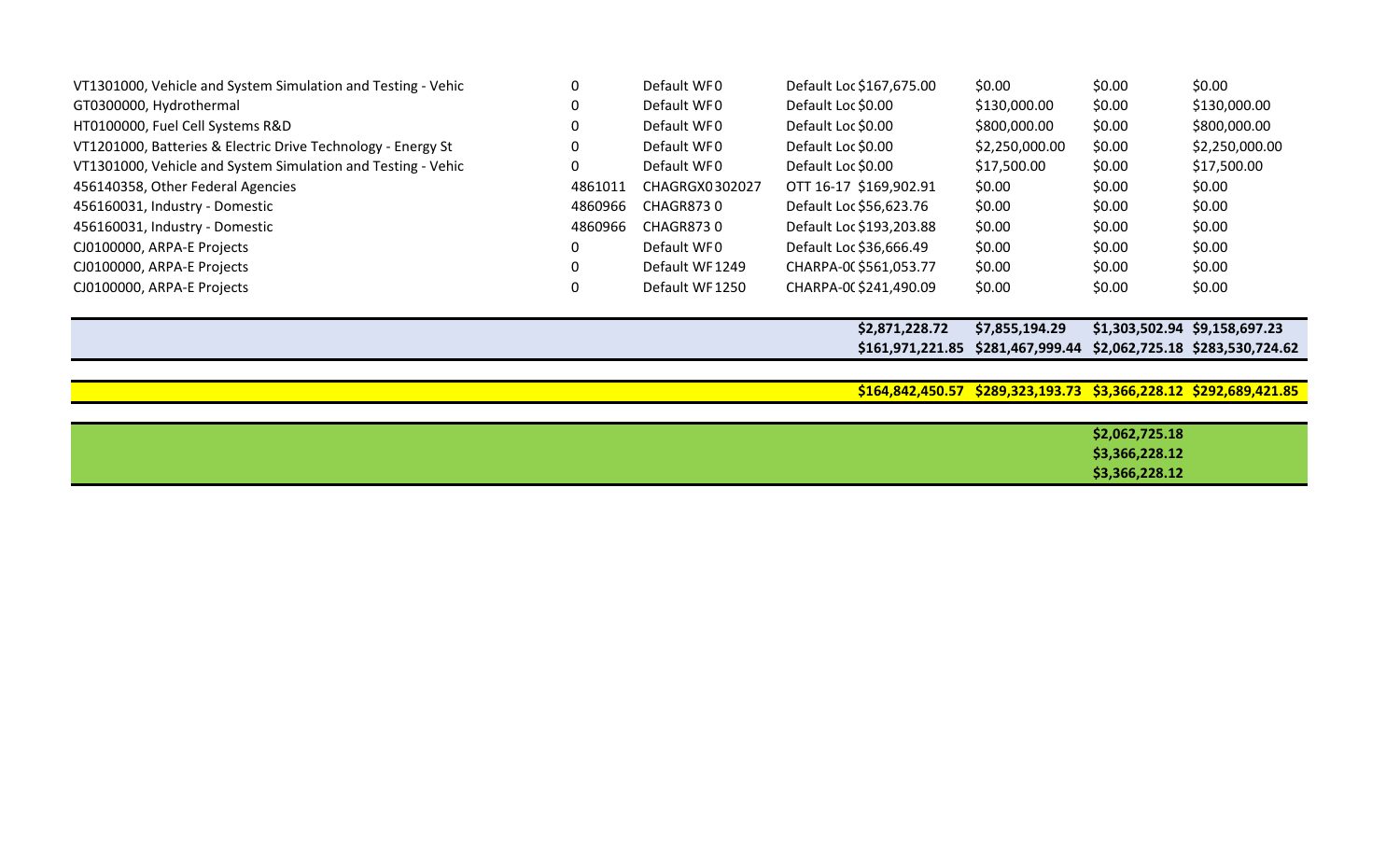| Total        |
|--------------|
| Available    |
|              |
| \$1,581.19   |
| \$39,292.45  |
| \$3,865.54   |
| \$2,180.42   |
| \$133,299.29 |
| \$2,515.98   |
| \$22,965.75  |
| \$3,459.35   |
| \$88,613.67  |
| \$108,136.82 |
| \$0.00       |
| \$0.00       |
| \$13,328.21  |
| \$25,126.18  |
| \$212,904.79 |
| \$34,228.17  |
| \$440,766.74 |
| \$165,193.55 |
| \$0.35       |
| \$708,710.29 |
| \$1,164.17   |
| \$6,172.14   |
| \$180,000.00 |
| \$66.09      |
| \$0.00       |
| \$0.00       |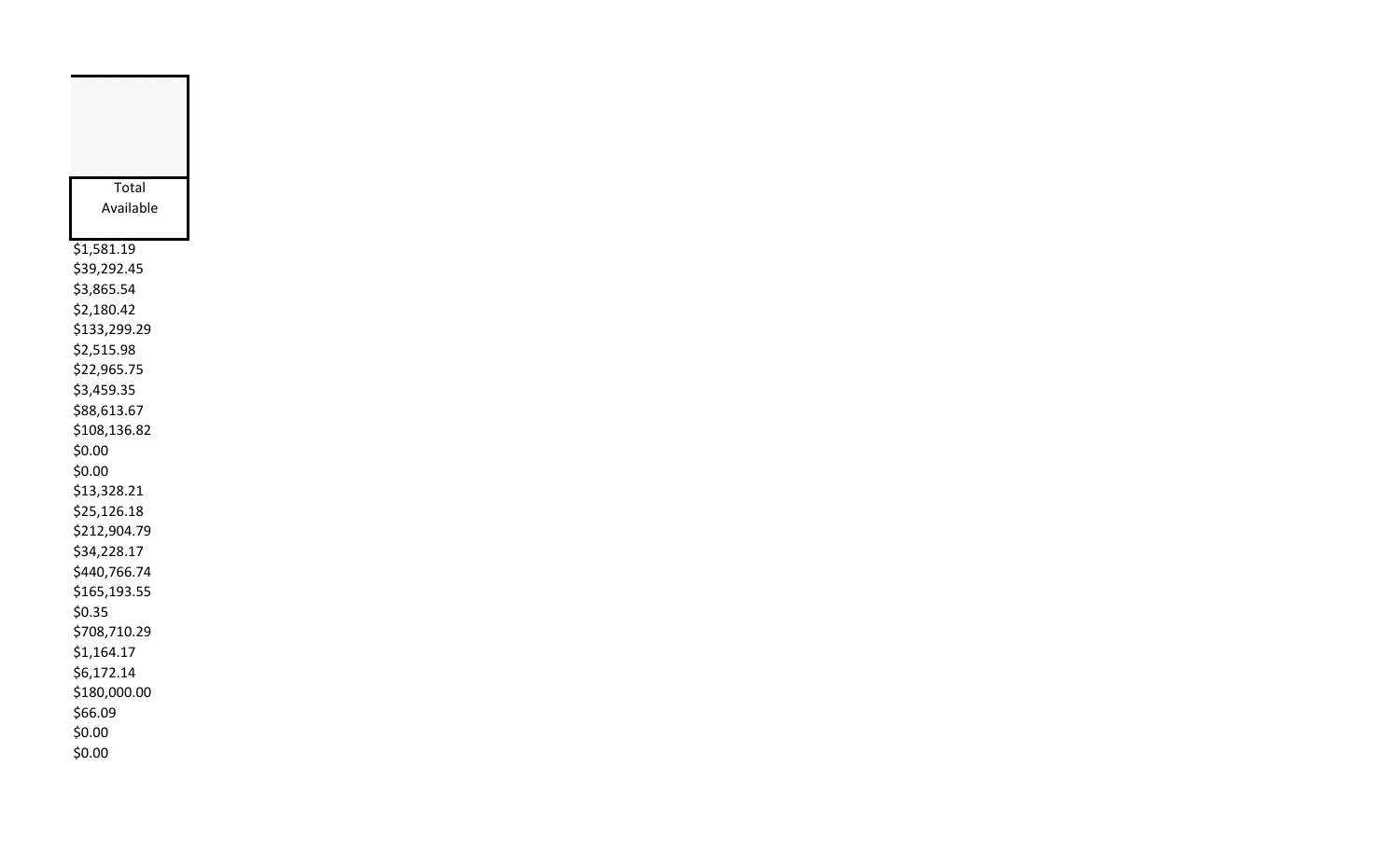\$2,399.33 \$620,981.62 \$52,821.41 \$284,282.14 \$119,515.33 \$9,984.80 \$3,393.61 \$90,348.79 \$1,781,003.95 \$177,483.60 \$218,783.53 \$180,000.00 \$2,286,067.89 \$42,767.36 \$800,505.82 \$52,139.75 \$0.00 \$1,141,759.68 \$631,209.37 \$219,425.15 \$718,695.99 \$205,594.31 \$324,477.63 \$502,270.24 \$1,606,137.72 \$242,500.00 \$9,468,950.42 \$146,033.77 \$8,877.94 \$1,044,141.64 \$325,922.19 \$385,000.00 \$515,439.32 \$872,897.65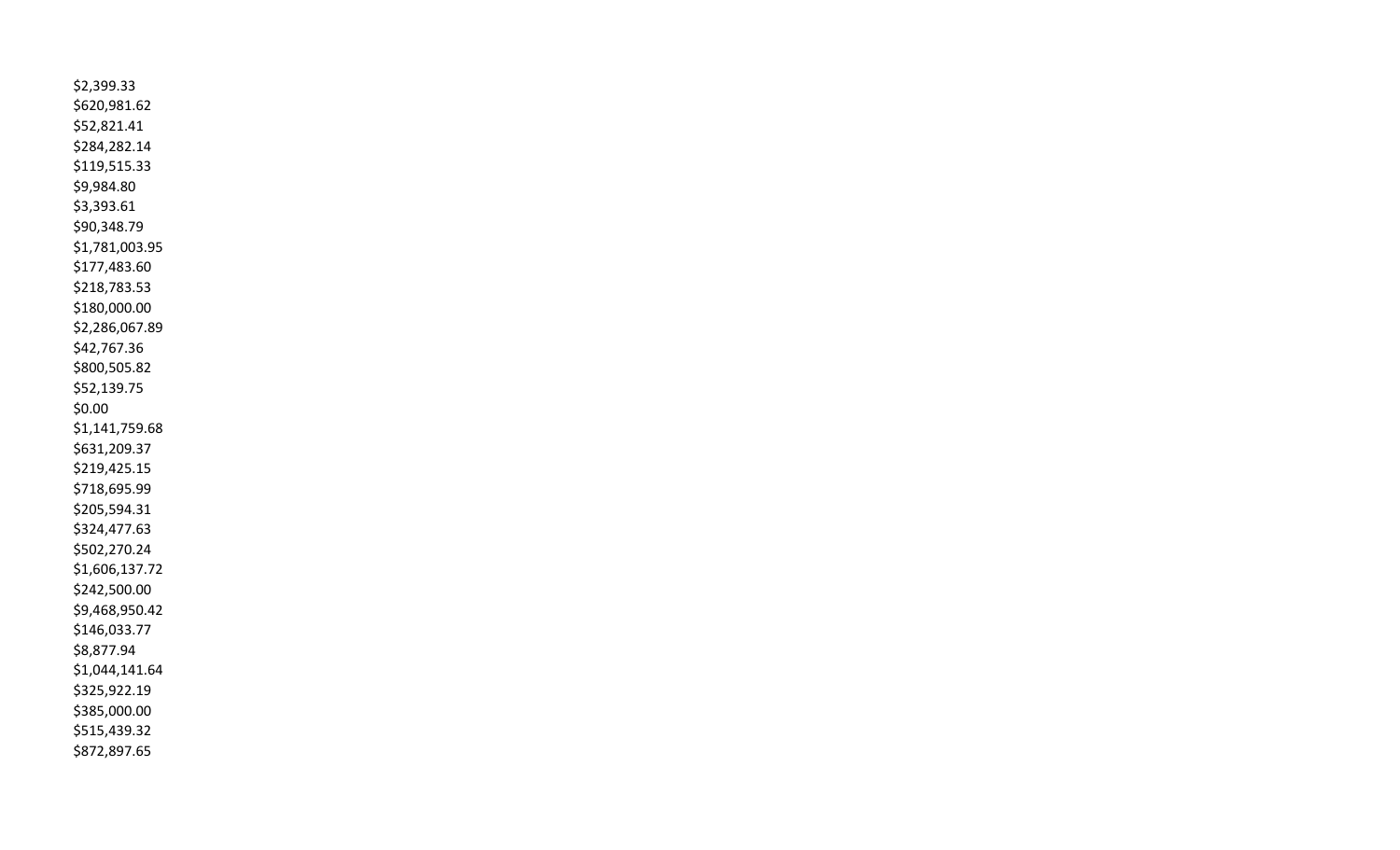\$250,572.30 \$31,794.97 \$119,962.39 \$171,563.78 \$624,552.42 \$597,568.28 \$97,745.06 \$439,869.04 \$332,163.64 \$1,156,414.54 \$3,451.68 \$5,608,896.89 \$3,890,030.59 \$1,702,019.19 \$435,882.54 \$214,542.85 \$72,507.28 \$473,078.72 \$1,977,142.14 \$188,786.71 \$240,339.63 \$268,939.89 \$330,284.74 \$383,021.77 \$3,286,893.63 \$20,185,995.15 \$7,853,607.86 \$20,444.56 \$1,357,113.79 \$2,017,288.63 \$514,401.99 \$974,600.96 \$688,593.25 \$2,875,000.00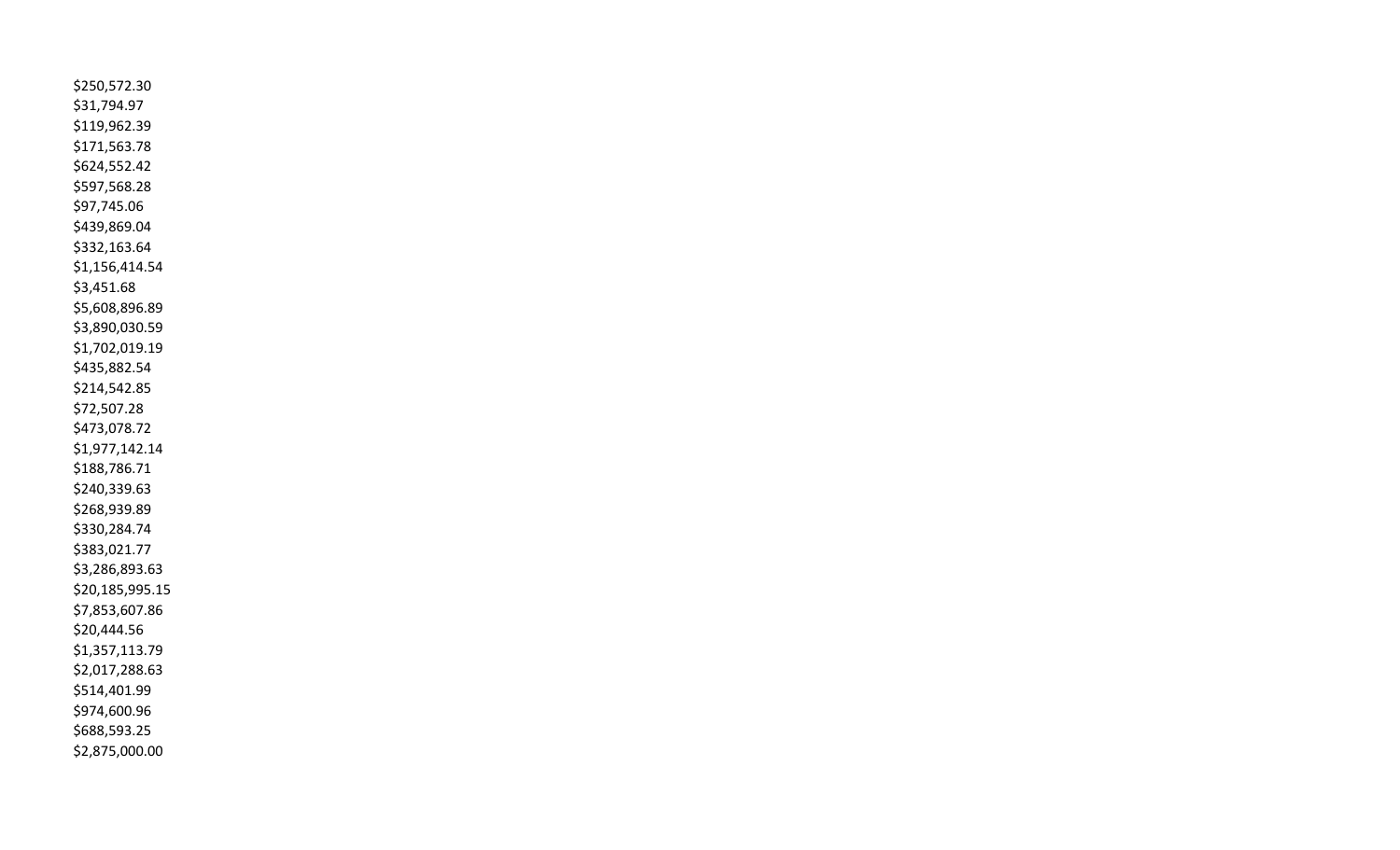\$63,125.86 \$79,184.60 \$500,000.00 \$471,000.00 \$657,357.42 \$139,000.95 \$325,428.91 \$40,000.00 \$1,700,697.29 \$719,579.18 \$917,574.00 \$1,492,685.68 \$1,338,617.23 \$9,394,807.12 \$3,100,354.96 \$7,453,205.72 \$720,000.00 \$1,594,000.00 \$1,086,299.63 \$12,357,308.93 \$2,135,454.47 \$1,582,426.00 \$2,784,013.23 \$338,106.61 \$3,384,154.12 \$3,898,000.00 \$515,000.00 \$293,000.00 \$1,206,000.00 \$338,000.00 \$407,000.00 \$451,000.00 \$2,838,000.00 \$12,528,953.00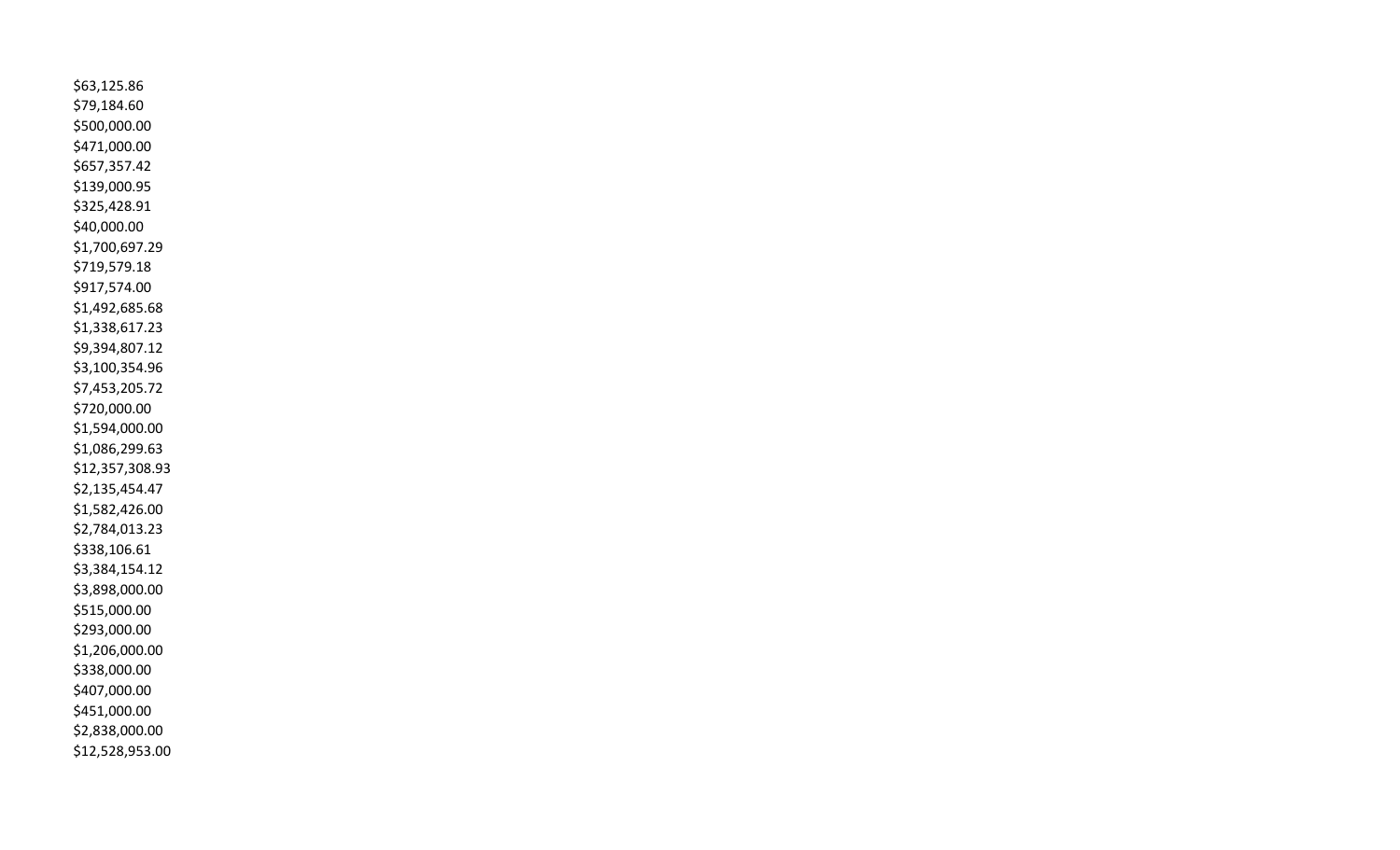\$1,979,000.00 \$2,477,000.00 \$559,000.00 \$221,000.00 \$873,000.00 \$2,065,000.00 \$87,000.00 \$218,000.00 \$125,000.00 \$3,343,000.00 \$143,000.00 \$631,000.00 \$566,000.00 \$2,072,000.00 \$1,278,200.00 \$3,665,300.00 \$25,000.00 \$73,132,000.00 \$19,520,600.00 \$2,419,500.00 \$2,272,700.00 \$390,300.00 \$1,658,000.00 \$1,086,000.00 \$856,000.00 \$892,000.00 \$2,074,000.00 \$122,000.00 \$63,478,000.00 \$11,962,000.00 \$115,000.00 \$398,000.00 \$1,858,000.00 \$3,453,000.00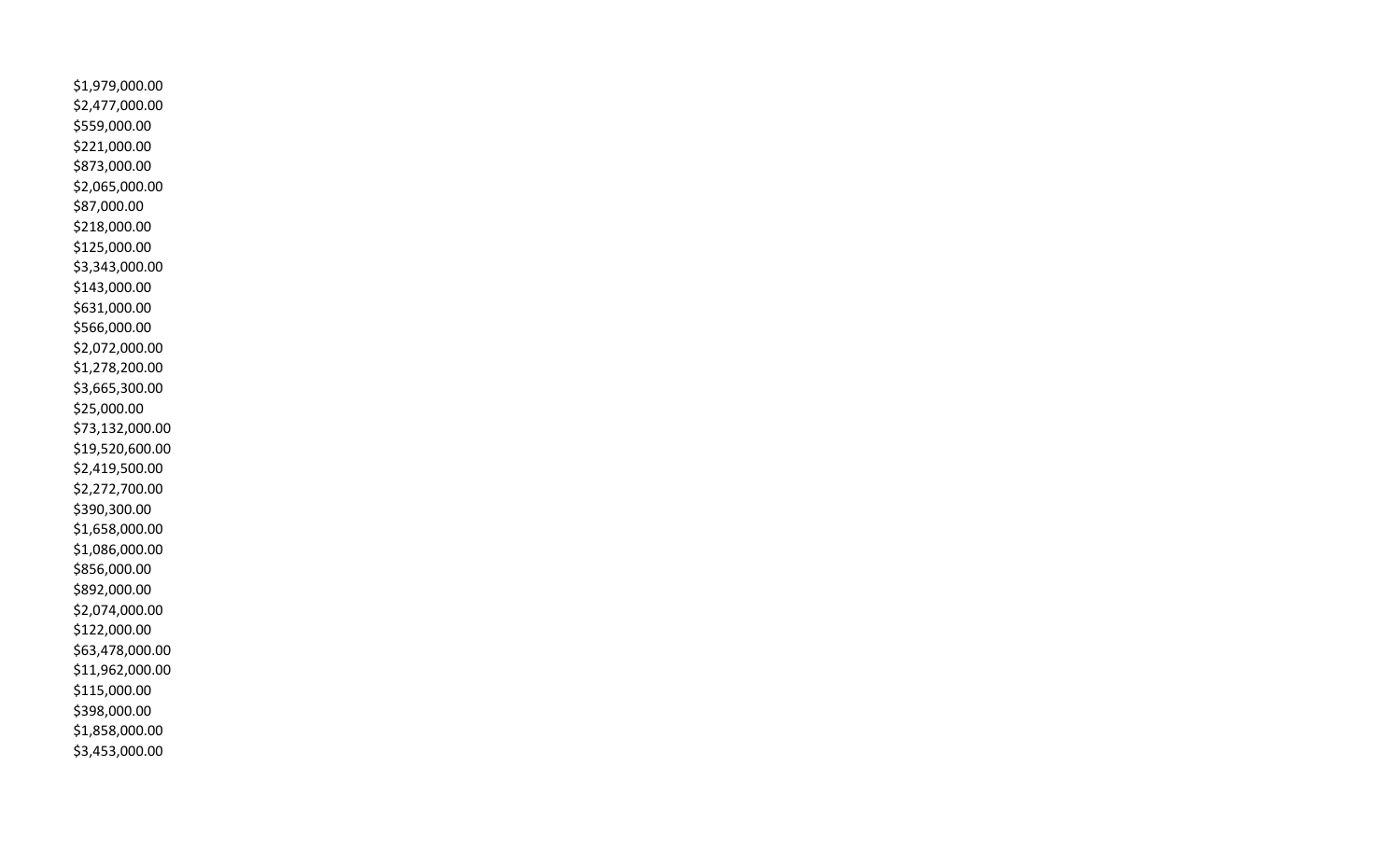\$298,000.00 \$1,351,000.00 \$4,154,000.00 \$716,000.00 \$748,000.00 \$1,395,000.00 \$730,000.00 \$450,000.00 \$1,050,000.00 \$140,000.00 \$120,000.00 \$432,000.00 \$1,444,000.00 \$2,930,000.00 \$146,000.00 \$691,000.00 \$4,520,000.00 \$2,000,000.00 \$750,000.00 \$610,900.00 \$1,507,700.00 \$5,200,000.00 \$4,750,000.00 \$667,000.00 \$1,322,800.00 \$0.00 \$6,384.51 \$1.70 \$90,913.13 \$127,479.13 \$34,951.46 \$211,230.10 \$0.00 \$7,833.01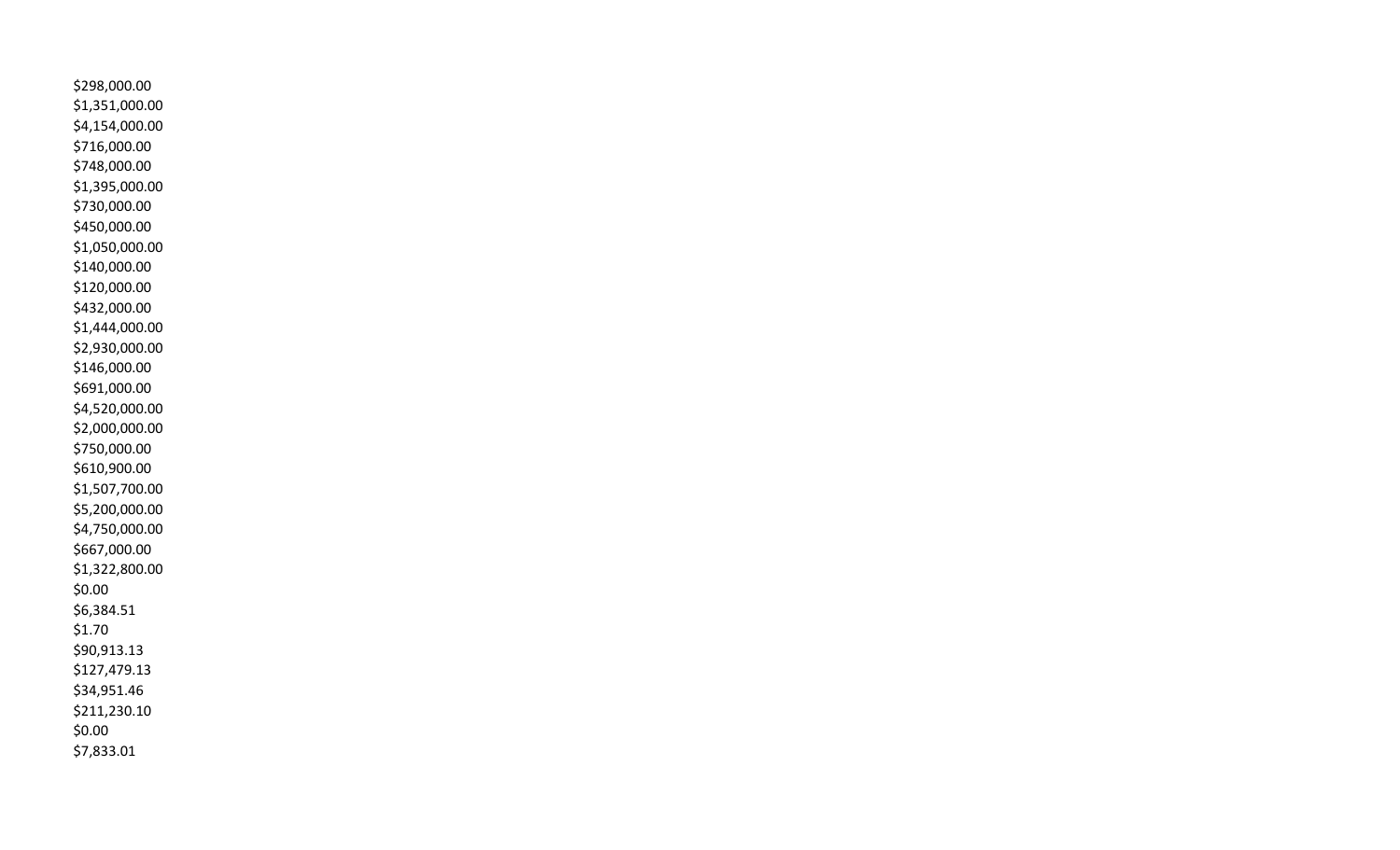\$75,000.00 \$287,940.79 \$72,815.53 \$2,318.95 \$9,492.10 \$238,428.09 \$0.00 \$14,199.38 \$8,195.24 \$0.00 \$2,163.30 \$20,689.98 \$0.00 \$60,105.55 \$0.00 \$20,850.43 \$3,251.39 \$3,753.21 \$13,578.50 \$0.00 \$3,397.00 \$0.00 \$6,298.96 \$3,767.67 \$8.02 \$908.26 \$2,034.98 \$2,111.25 \$0.00 \$6,865.03 \$375,478.83 \$8,509.56 \$70,958.66 \$45,255.34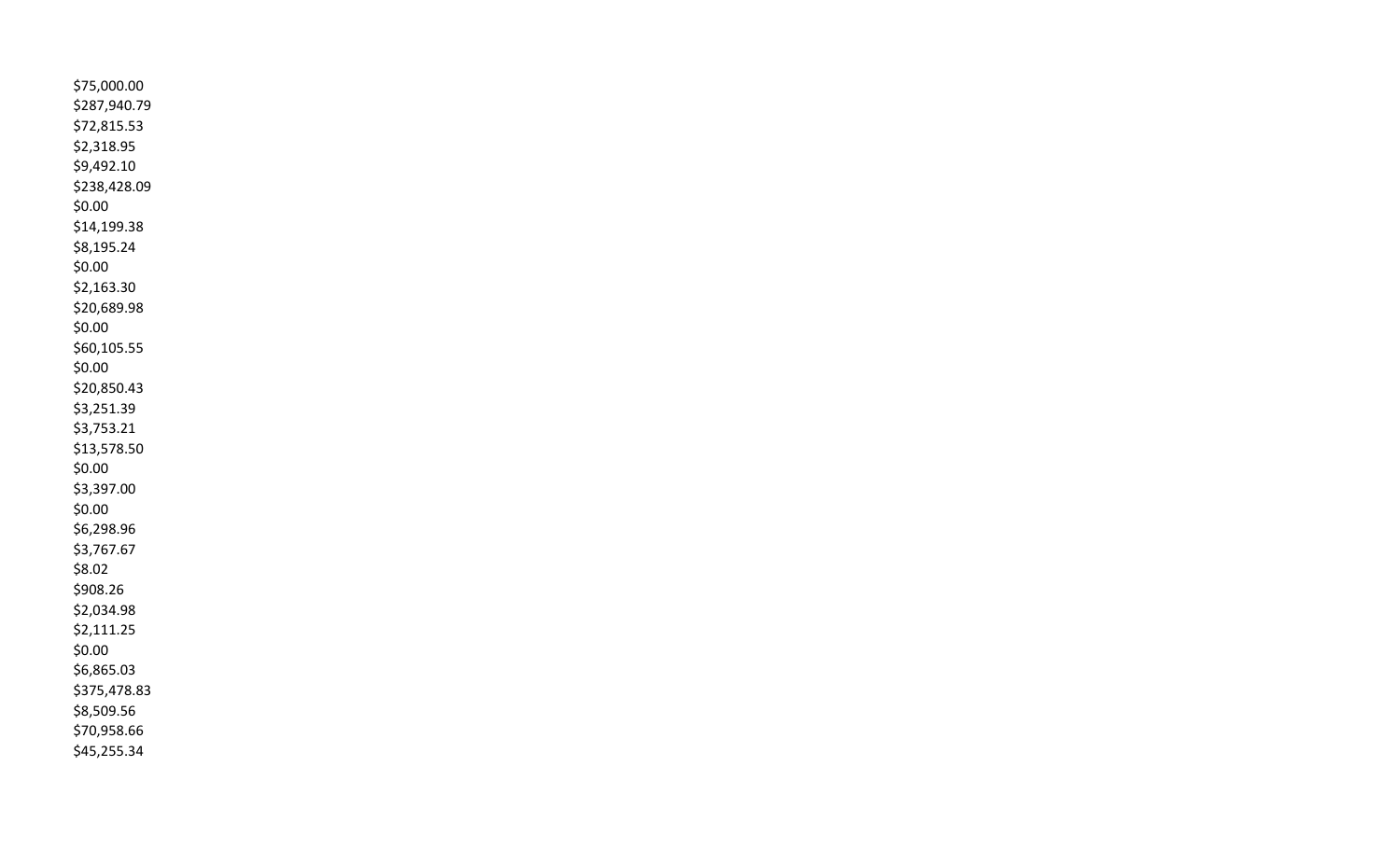\$0.00 \$42,584.48 \$46,830.12 \$5,674.71 \$0.00 \$11,474.22 \$0.00 \$0.00 \$120.20 \$1,060.33 \$33,451.15 \$14,632.38 \$39,948.28 \$83,388.97 \$1,904.38 \$15,420.15 \$18,066.55 \$113,277.89 \$1,790.42 \$35,355.38 \$814.13 \$0.00 \$40,638.41 \$2,812.51 \$2,632.19 \$0.00 \$2,461.81 \$26,257.02 \$34,468.16 \$65,121.12 \$115,742.00 \$12,491.03 \$35,000.00 \$101,049.14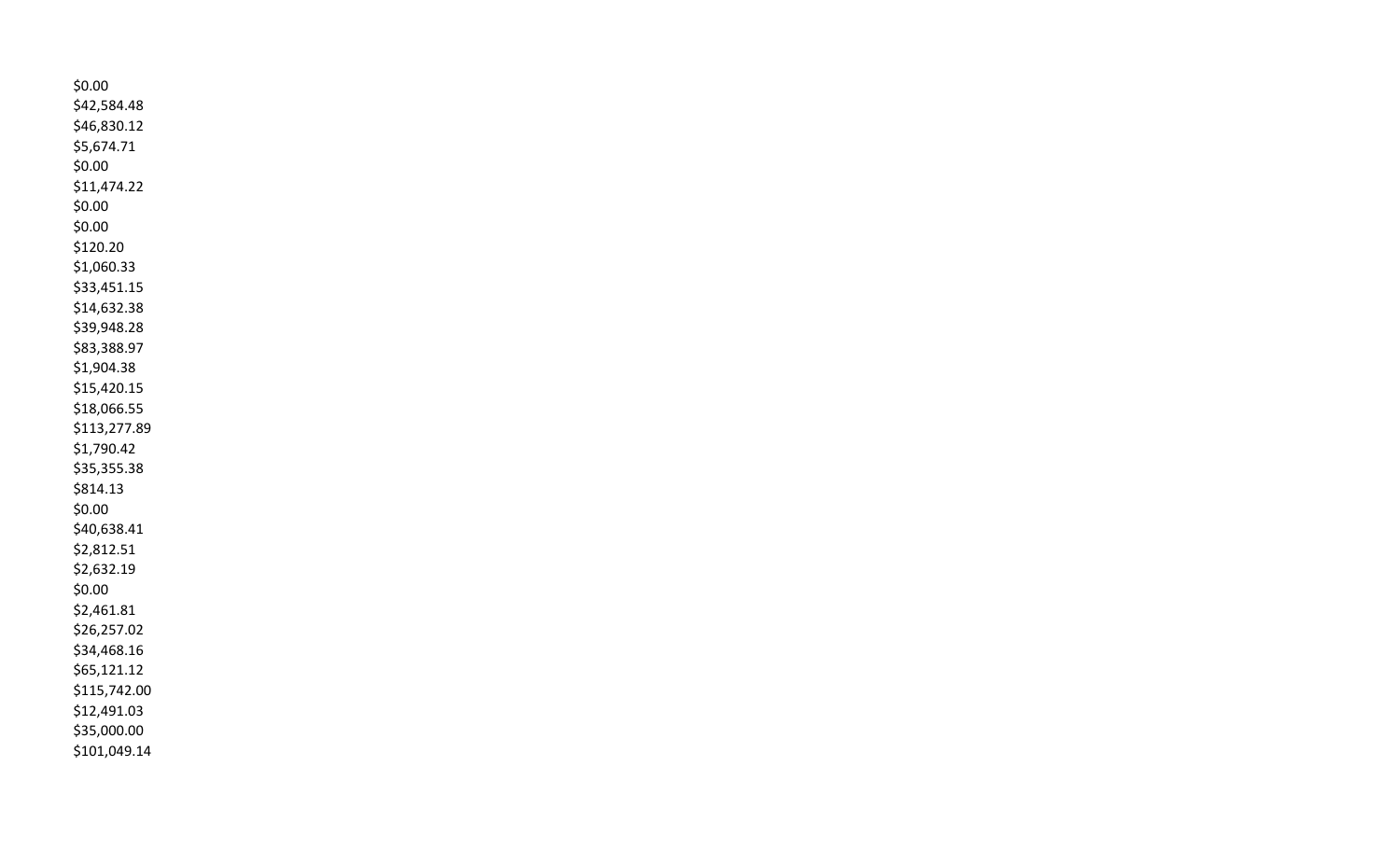\$103,987.74 \$78,731.72 \$138,197.03 \$84,104.86 \$95,986.00 \$27,372.40 \$18,793.41 \$201,456.31 \$7,000.00 \$28,112.30 \$8,000.00 \$14,321.38 \$6,009.66 \$99,093.52 \$20,877.05 \$3,023,672.22 \$90,000.00 \$60,000.00 \$22,087.45 \$4,563.11 \$15,000.00 \$66,262.37 \$45,631.06 \$75,728.16 \$134,274.27 \$54,073.37 \$32,885.24 \$45,805.54 \$74,314.20 \$31,491.26 \$2,217,330.10 \$87,378.64 \$53,343.14 \$23,465.53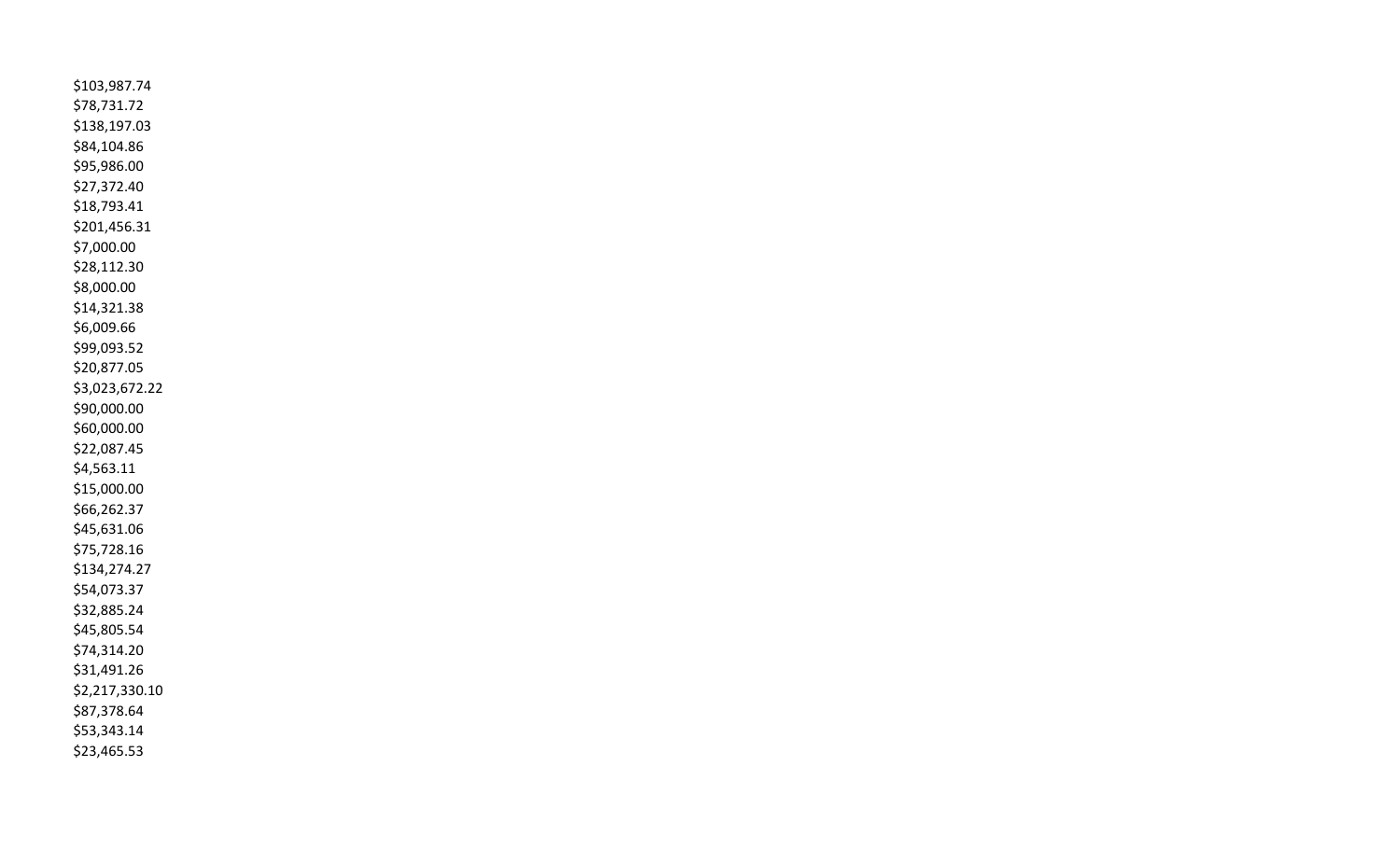\$200,083.97 \$50,000.00 \$1,699,029.13 \$40,000.00 \$54,145.26 \$17,728.79 \$2,310.04 \$2,057.91 \$0.01 \$256.73 \$1,659.63 \$50,000.00 \$28,101.77 \$124,265.00 \$13,885.65 \$20,000.00 \$38,022.43 \$95,177.67 \$620,975.87 \$27,779.43 \$284,128.50 \$31,971.53 \$219,285.00 \$940,691.00 \$25,765.00 \$496,969.00 \$120,000.00 \$214,723.00 \$173,407.96 \$7,926.55 \$109,407.73 \$240,667.55 \$2,868.79 \$5,882.97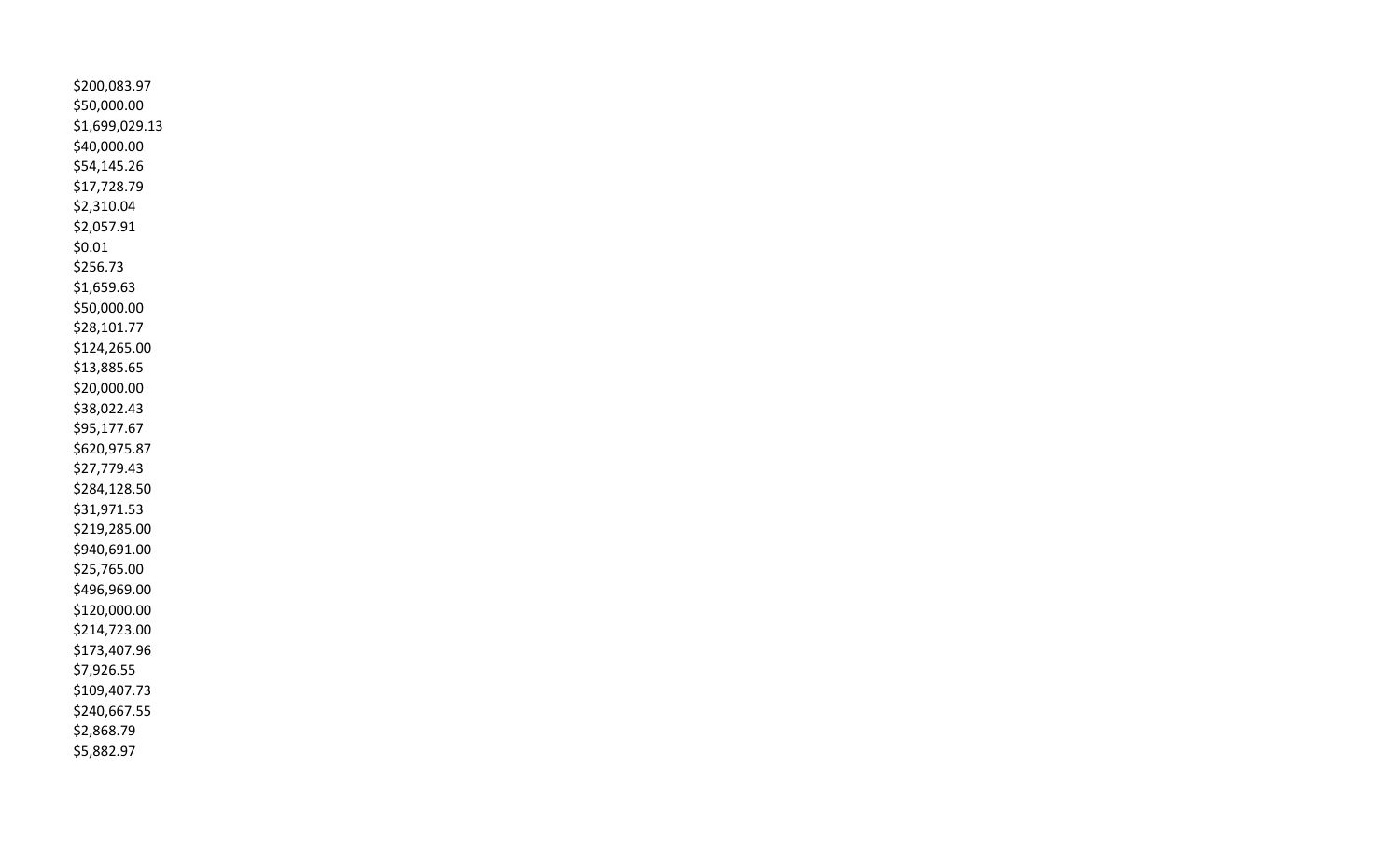\$3,898.41 \$1,130,880.48 \$118,720.00 \$303,914.10 \$0.00 \$12,375.31 \$27,382.94 \$0.00 \$5,557.99 \$40,296.10 \$90,568.64 \$115,983.55 \$9,921.28 \$0.00 \$12,700.54 \$15,681.30 \$3,279.00 \$91,216.46 \$503,836.82 \$1,279,568.16 \$153,515.04 \$29.25 \$234,731.14 \$80,517.16 \$1,148.73 \$15,000.00 \$4,283.61 \$50,000.00 \$55,526.01 \$75,498.15 \$101,821.47 \$1,498.52 \$231,051.41 \$704,027.86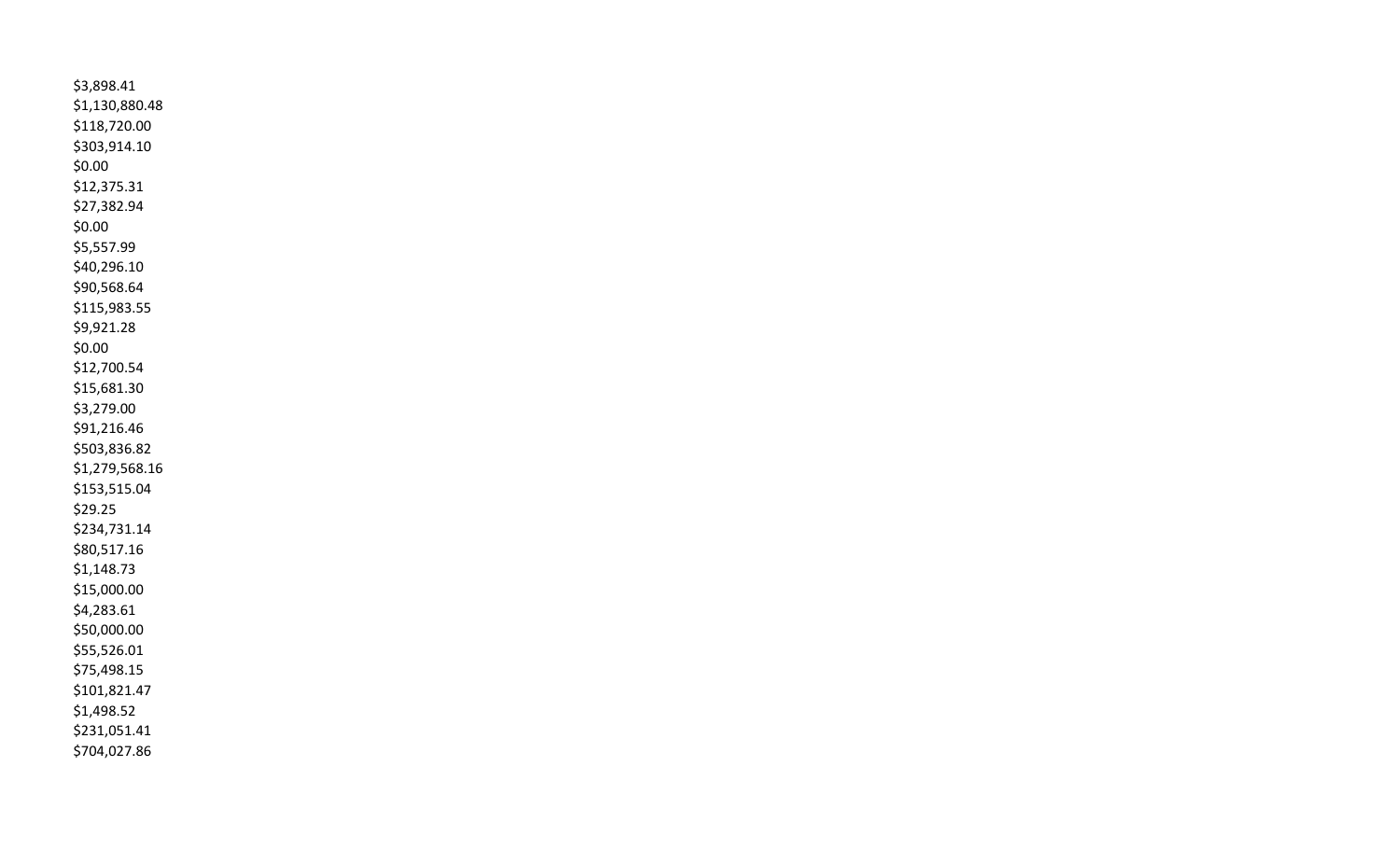\$40,000.00 \$367,968.12 \$130,977.11 \$333,801.45 \$541,483.17 \$24,431.56 \$18,664.46 \$119,435.40 \$134,656.26 \$131,792.22 \$343,042.00 \$953,172.00 \$135,600.00 \$11,347.00 \$140,000.00 \$229,487.78 \$1,455,670.00 \$458,450.00 \$20,000.00 \$580,447.30 \$904,402.07 \$319,228.79 \$256,426.81 \$46,330.03 \$50,000.00 \$50,324.10 \$38,795.51 \$2,019.15 \$522,109.05 \$47.62 \$506,852.52 \$212,749.03 \$107,238.58 \$378,714.95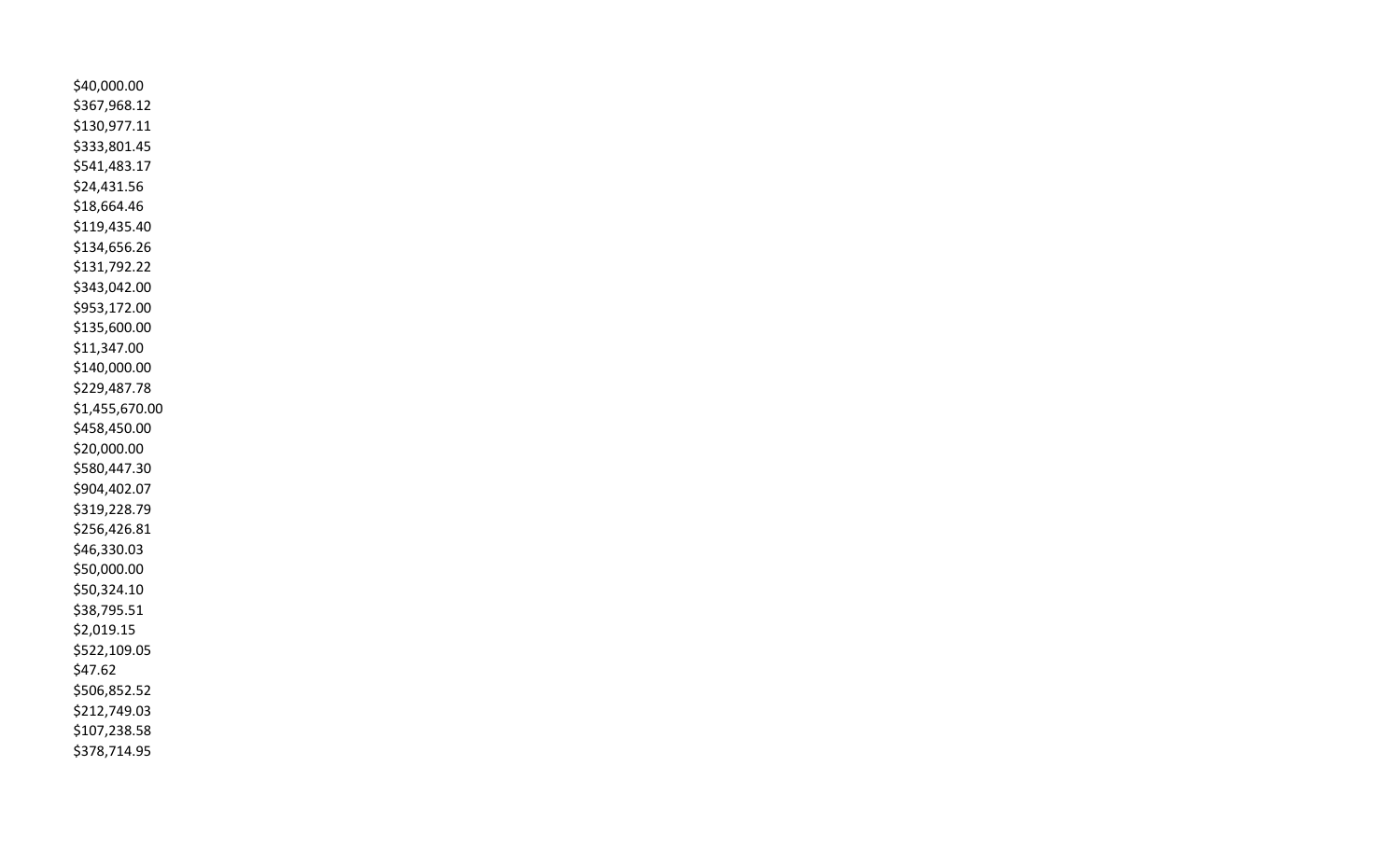\$11,925.21 \$49,875.62 \$190,243.59 \$152,000.00 \$405,833.12 \$147,084.32 \$374,931.66 \$2,027,585.71 \$20,289.84 \$2,575,235.14 \$100,000.00 \$212,000.00 \$208,000.00 \$755,000.00 \$1,790,000.00 \$8,661.50 \$31,959.55 \$20,611.00 \$26,357.24 \$56.79 \$0.00 \$67,432.00 \$7,976.36 \$250,799.93 \$2,347.00 \$151.19 \$2,804.90 \$83,643.81 \$45,945.00 \$32,764.46 \$8,312.99 \$49,649.35 \$3,750.00 \$4,790.55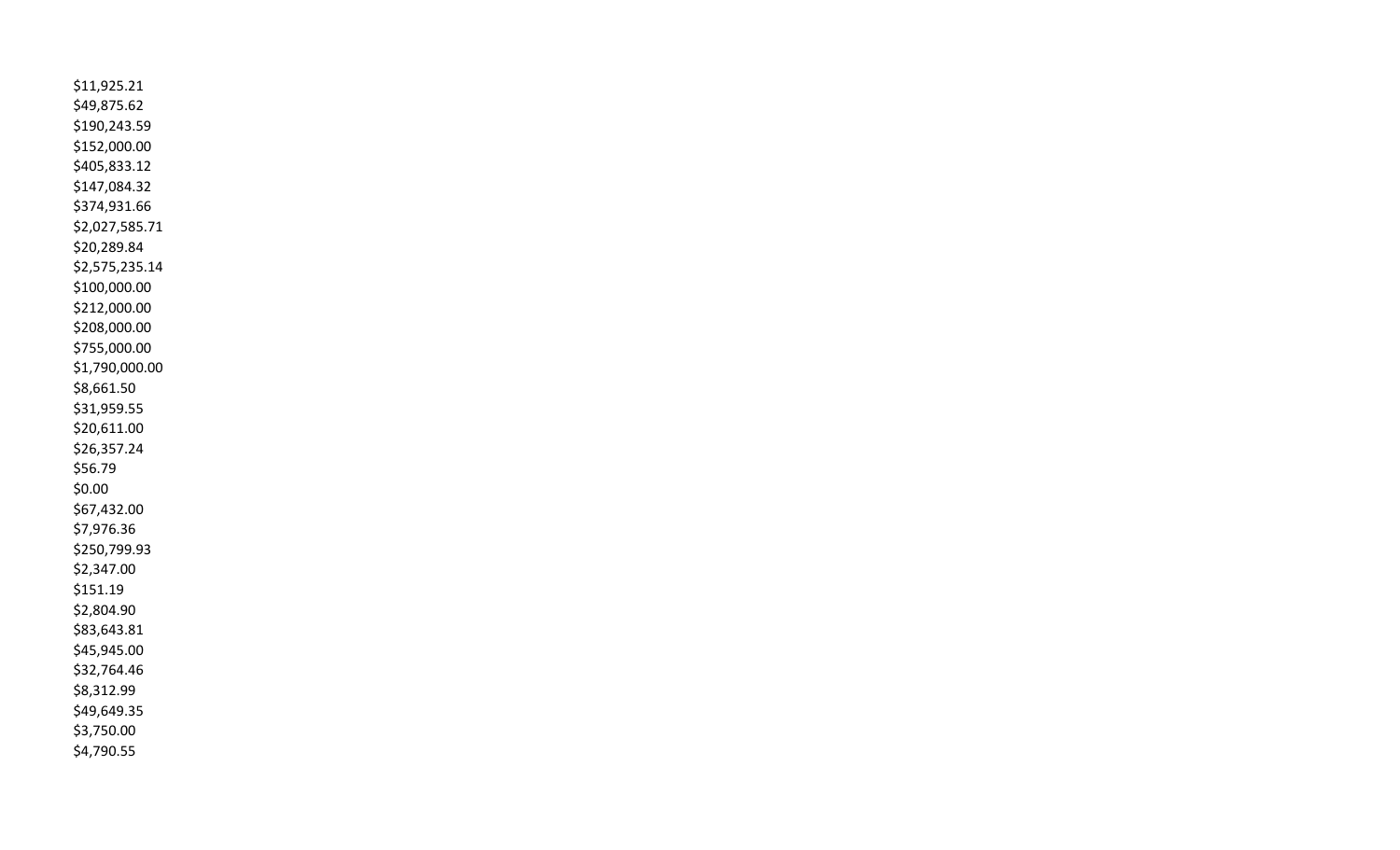\$20,000.00 \$5,600.00 \$7,500.00 \$98,115.68 \$2,668.83 \$5,184.83 \$46,642.43 \$168,682.35 \$95,188.31 \$214,496.04 \$22,642.70 \$10,000.00 \$77,950.00 \$623,600.00 \$315,697.50 \$148,739.00 \$84,000.00 \$75,000.00 \$118,016.25 \$1,562.55 \$6,318.43 \$0.00 \$319,142.00 \$6,683.36 \$7,158.23 \$7,101.82 \$21,858.00 \$142,653.99 \$300,000.00 \$200,000.00 \$46,852.96 \$85,000.00 \$7,158.23 \$1,470,483.79